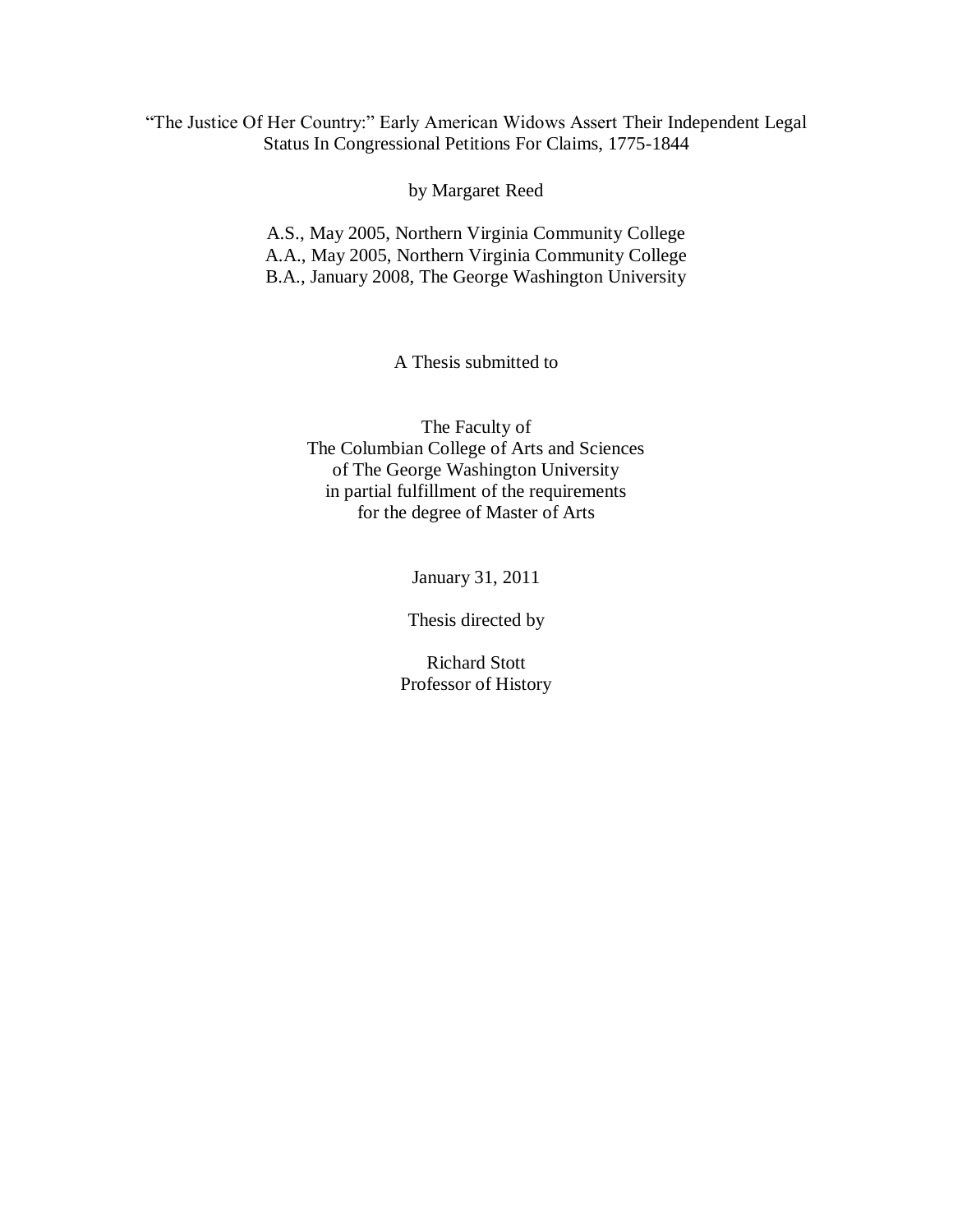#### Abstract of Thesis

## "The Justice Of Her Country:" Early American Widows Assert Their Independent Legal Status In Congressional Petitions For Claims, 1775-1844

Wars and violent times filled the pages of early American history. Widowhood expanded and propelled these women to become heads of their households. This thesis examined this particular group of early American women, and the ways they asserted their independent legal status through petitions of claims sent to Congress. These petitions illuminated the ways these widows took charge of themselves and their dependents. Depositions from witnesses, schedules of losses and other forms of evidence became the tools for these women. Their attempts to gain compensation for the losses they incurred showed that they learned these legal tactics, and used a language of justice normally witnessed in the writing of their male counterparts. Moreover, each document revealed pieces of early American history, as seen through the eyes of women. From the Revolution through the first few decades of the nineteenth century, early American women sent petitions to Congress that outlined the participation of their families in the building of the new nation. Patriotic language filled these documents as these early American women asserted their independent legal status and placed their faith in the justice of their country.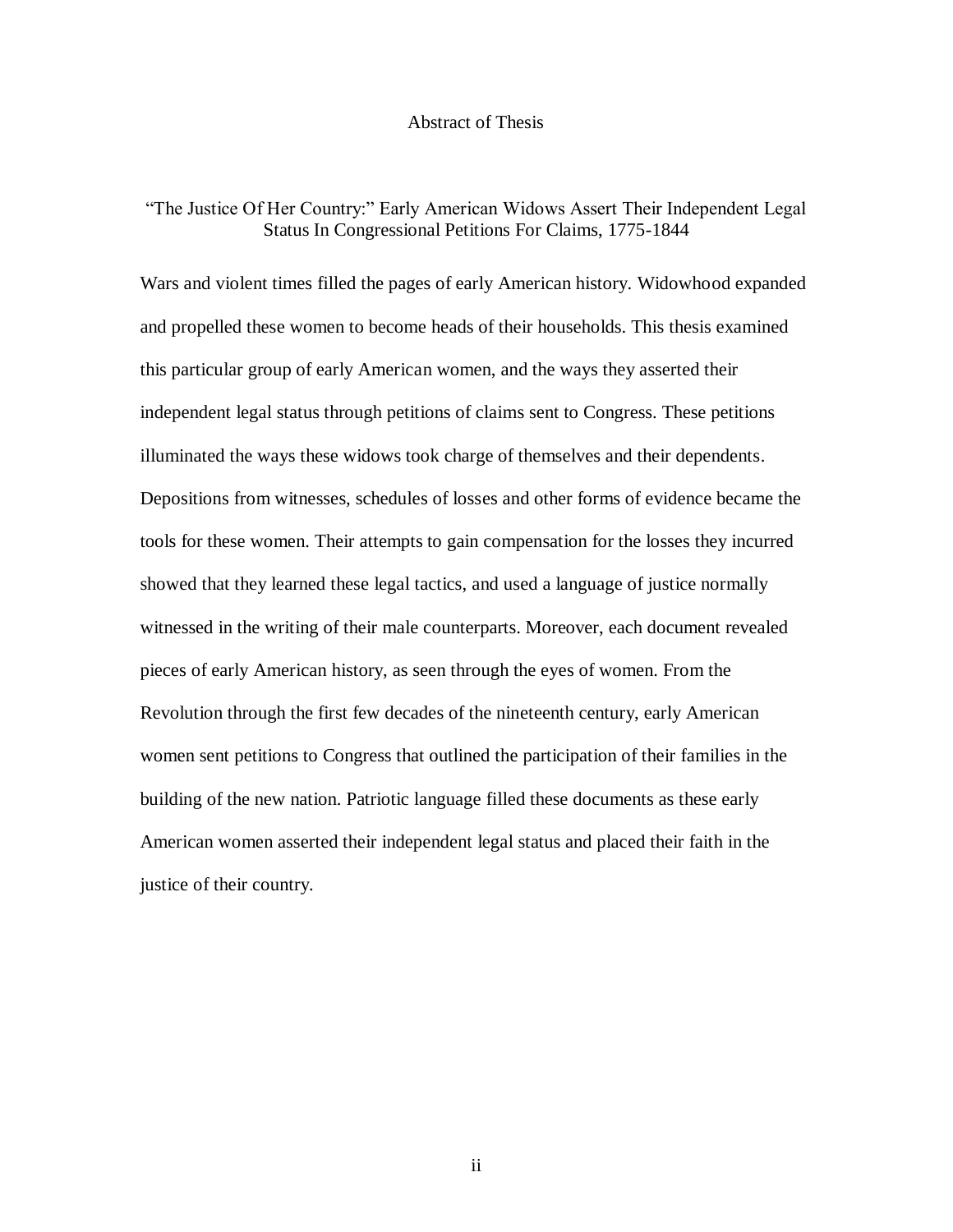# Table of Contents

| "Liberty, Independence, and Immortal Glory to his Country"28 |  |
|--------------------------------------------------------------|--|
|                                                              |  |
| "The Atrocious Cruelties of a Savage Foe"39                  |  |
| "Occupied by the Troops of the United States"45              |  |
|                                                              |  |
|                                                              |  |
|                                                              |  |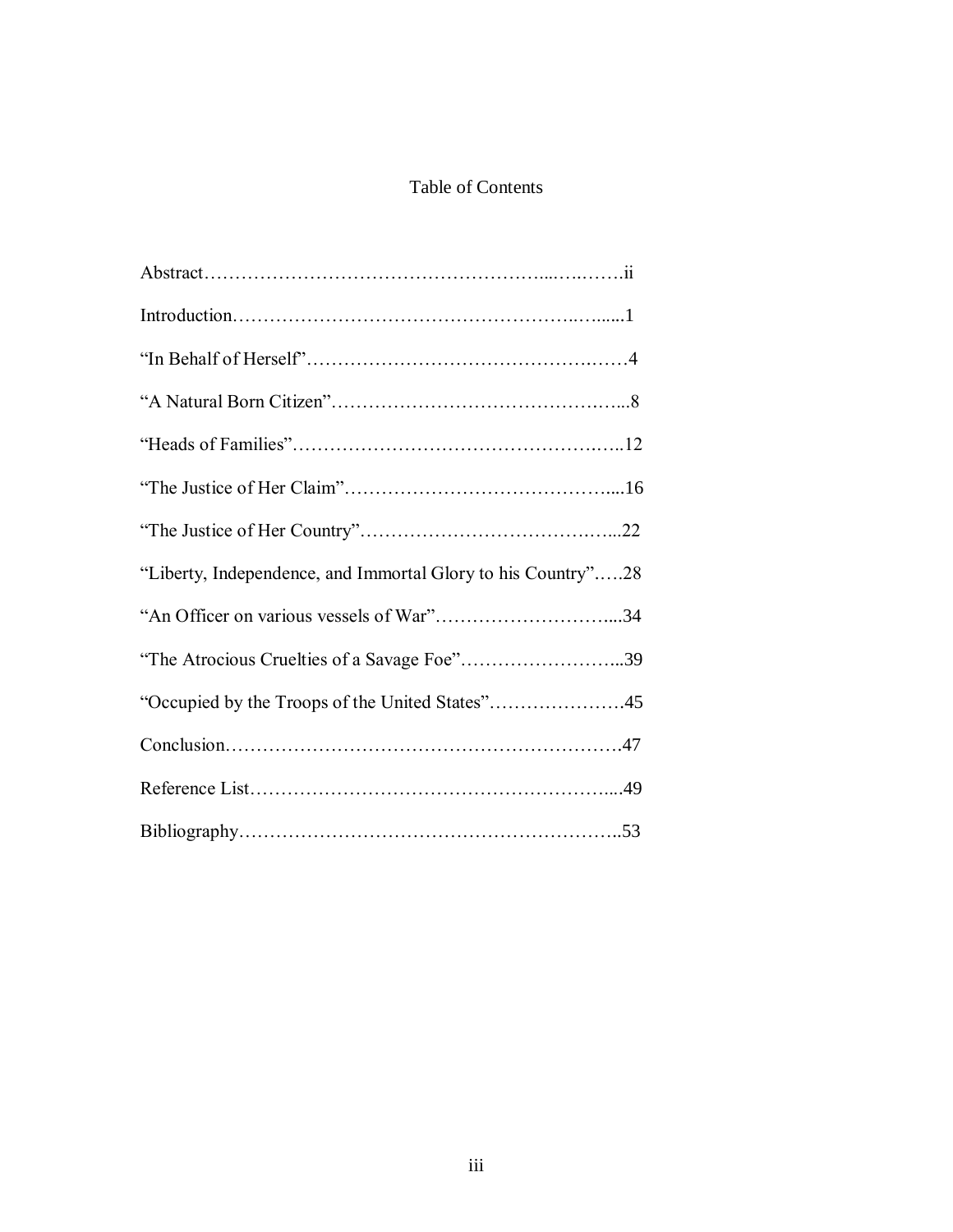## Introduction

Violence filled the pages of early American history. From the Revolution through the first few decades of the nineteenth-century, wars with Great Britain and various conflicts with a multitude of Native American nations left an imprint on American society, as the number of women who became widows and heads of their households grew with each skirmish. These women became independent of the laws of coverture. They asserted their newly gained legal status through their petitions of claims sent to Congress in their attempts to support themselves and their dependents. The assertive and patriotic language within these petitions showed that these early American women viewed themselves as citizens who played an important role in the formation of the new nation. Each document portrayed a tiny piece of American history, as seen through the eyes of each petitioner. From illiterate to highly articulate, these documents are vital in giving voices to women who were previously neglected in other studies.

The women studied in this research came from across the country and were diverse in age and class, but not in race. White women made up the focus group of this investigation, but their views of others, in particular Native Americans came through in their racist language, as well as their treatment of African Americans as personal property. In these ways, the women who petitioned Congress resembled their male counterparts more than the benevolent sisterhood created by past historians.

The history of early American women has grown at a tremendous rate since the women's rights movement of the 1970's, but the majority of these works dealt with women who lived within a male headed household. Many historians of early American

1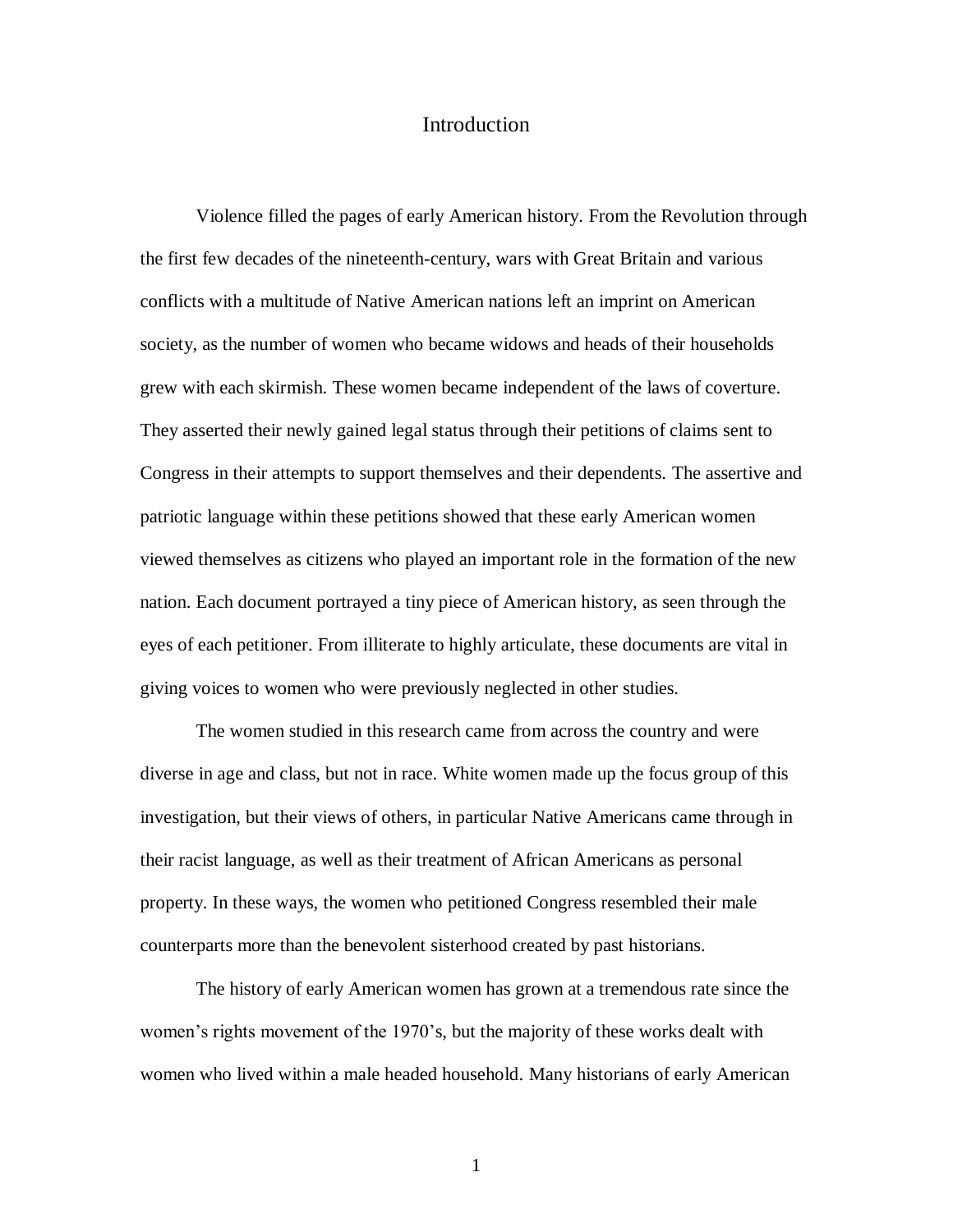women included small sections on widowhood, but few truly tackled the topic of widows as independent from male authority. Scholars researched Republican Motherhood, separate spheres, housework, sexuality, benevolent activities, working women, gender issues and ideals, religion, early women's rights movements, and literature written by or about women.<sup>1</sup> One thing that tied these works together was the attempt to place women as a category outside of the men they lived and worked with. The majority of these studies were centered in the Northeast and among middle to upper-class white women. Diaries, letters and wills became the primary sources for these studies, which limited them to women who had the time and education to take pen to paper. The danger of creating such overarching themes was noted by Nancy Hewitt in 1985. Hewitt asserted

that

 $\overline{a}$ 

the true woman/separate spheres/woman's culture triad became the most widely used framework for interpreting women's past in the United States. The articles and arguments presented by the architects of the paradigm are widely quoted, reprinted frequently, summarized in textbooks and popular histories, reproduced in curriculum packets, and elaborated upon in an array of scholarly studies. By gendering the Victorian landscape and

 $<sup>1</sup>$  These are but a few examples of the historiography of early American women. For Republican</sup> Motherhood the two best works have slightly different views. For a more positive vision see: Mary Beth Norton, *Liberty's Daughters: The Revolutionary Experience of American Women, 1750-1800*, (Boston: Little, Brown and Company, 1980). For a more negative outlook see: Linda Kerber, *Women of the Republic: Intellect and Ideology in Revolutionary America* (Chapel Hill: University of North Carolina Press, 1980), and "The Republican Mother: Women and the Enlightenment-An American Perspective," *American Quarterly*. Vol. 28, No. 2. (Summer, 1976): 187-205. For separate spheres one of the best is Nancy Cott, *The Bonds of Womanhood: "Woman's Sphere" in New England, 1780-1835*. 1977, Second Edition, (New Haven: Yale University Press, 1997). For a different take on the meaning of the word "bonds" and how it affected women"s lives: Joan Jensen, *Loosening the Bonds: Mid-Atlantic Farm Women, 1750-1850,* (New Haven: Yale University Press, 19860. For the meaning of housework see Jeanne Boydston, *Home and Work: Housework, Wages, and the Ideology of Labor in the Early Republic,* (New York: Oxford University Press, 1990). For women in the work of benevolence see: Lori Ginzberg, *Women in the Work of Benevolence: Morality, Politics, and Class in the Nineteenth-Century United States*, (New Haven: Yale University Press, 1990). Mary Hershberger, "Mobilizing Women Anticipating Abolition: The Struggle against Indian Removal in the 1830's," *The Journal of American History*. Vol. 86, No.1, (June, 1999): 15-40. For early women"s rights movements: Nancy Isenberg, *Sex and Citizenship in Antebellum America,* (Chapel Hill: The University of North Carolina Press, 1998). For female literature and notions of citizenship and the meaning of virtue: Ruth H. Block, "The Gendered Meanings of Virtue in Revolutionary America," *Signs* 13 (1987): 37-58. Lester H. Cohen, "Mercy Otis Warren: The Politics of Language and the Aesthetics of Self," *American Quarterly*, Vol. 35. No. 5 (Winter 1983): 481-498.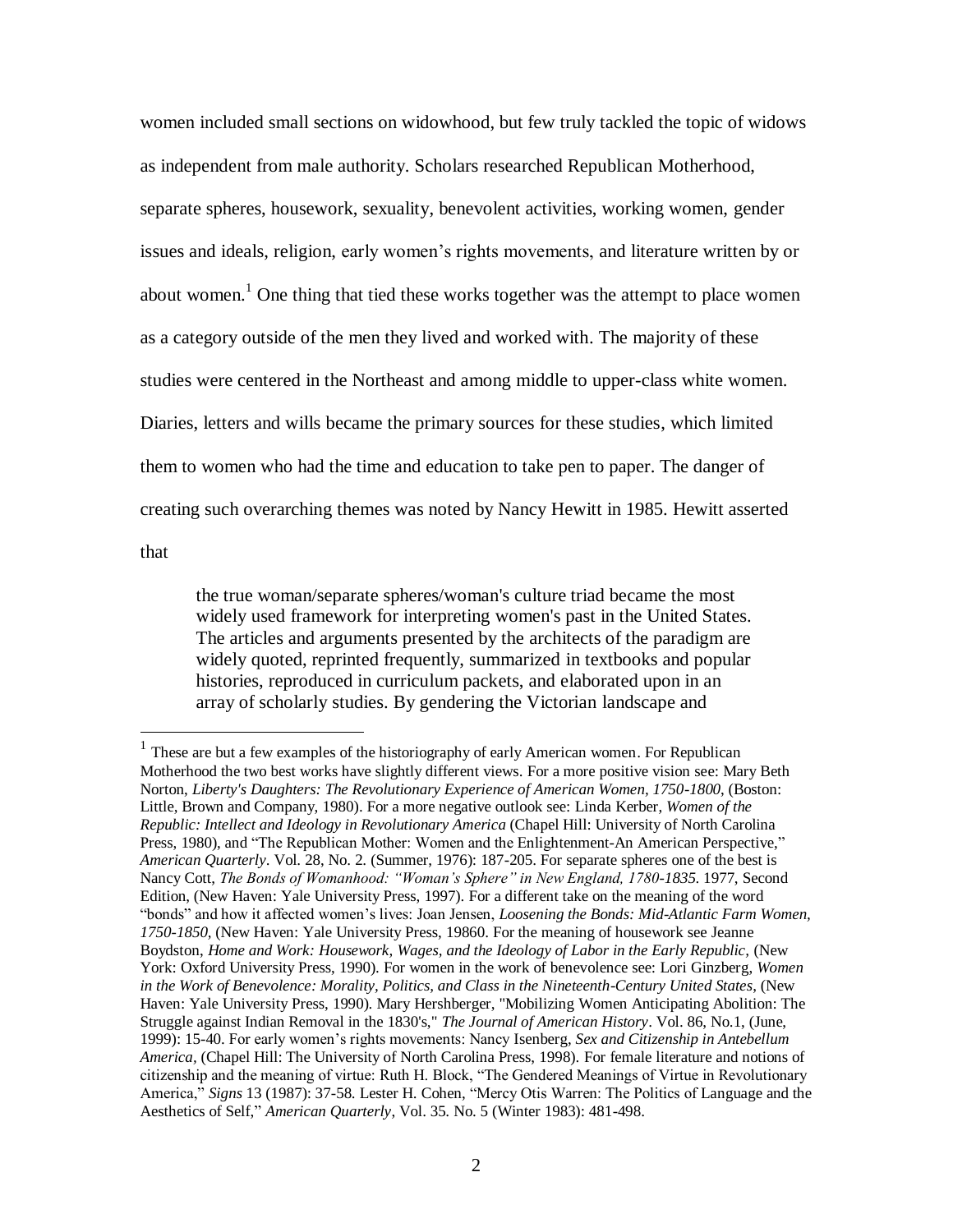evaluating historical patterns and processes in women's own terms, the historians of bourgeois womanhood have established concepts and categories that now shape the analysis of all groups of American women.<sup>2</sup>

The women in this thesis broke the mold of dependent females in early American history, as they stepped down from the pedestals historians placed them upon and planted themselves on the firm ground of reality with their male counterparts.

There have been attempts by historians to give women agency over their lives and that of their families. Historians of early Native-American and African-American women accomplished this even though they faced a lack of sources written by the women they chose to examine.<sup>3</sup> For white women, legal histories appeared to make the best contributions toward female agency, but their concentration on married women placed them as dependents through coverture and widows as reliant upon their dower rights.<sup>4</sup> Research into the field of early American widows and spinsters gave women more

<sup>2</sup> Nancy A. Hewitt, "Beyond the Search for Sisterhood: American Women's History in the 1980s," *Social History*, Vol. 10. No. 3, North American Issue (October 1985): 299-321, p. 301.

 $3$  A couple of the best works in Native-American women include, but is not limited to: Theda Perdue, *Cherokee Women: Gender and Cultural Change, 1700-1835,* (Lincoln: University of Nebraska Press, 1998).Carolyn Niethammer, *Daughters of the Earth* (New York: Collier Books, 1977). Likewise for African-American women a small sample of studies that attempt to give agency to slave women are: Stephanie M. H. Camp, *Closer to Freedom: Enslaved Women & Everyday Resistance in the Plantation South,*(Chapel Hill: The University of North Carolina Press, 2004). & Deborah Gray White, *Ar;n 't I a Woman? Female Slaves in the Plantation South*, (New York: W.W. Norton & Company, 1999). <sup>4</sup> A sampling of works that highlight women's legal history all point towards improvements in American women's legal rights over their colonial counterparts, but the centralization towards married women's divorce and property rights overshadows the fact that women did own and manage property in their own names as widows and spinsters. A few of best works on American women"s legal histories includes: Norma Basch, "Equity vs. Equality: Emerging Concepts of Women"s Political Status in the Age of Jackson," *Journal of the Early Republic,* Vol. 3, No. 3 (Autumn 1983): 297-318. and "The Emerging Legal History of Women in the United States: Property, Divorce, and the Constitution," *Signs,* Vol. 12, No. 1 (Autumn 1986): 97-117. Joan R. Gundersen, "Independence, Citizenship, and the American Revolution," *Signs,* Vol. 13, No. 1, Women and the Political Process in the United States: (Autumn 1987), 59-77. Joan R. Gundersen and Gwen Victor Gampel, "Married Women"s Legal Status in Eighteenth-Century New York and Virginia," *The William and Mary Quarterly,* Third Series, Vol. 39, No. 1, The Family in Early American History and Culture (January 1982): 114-134. The most complete works on American women and property law is: Marylynn Salmon, *Women and the Law of Property in Early America,* (Chapel Hill: The University of North Carolina Press, 1986). And Carol Shammas, Marylynn Salmon and Michel Dahlin, *Inheritance in America From Colonial Times to the Present,* (New Brunswick: Rutgers University Press, 1987).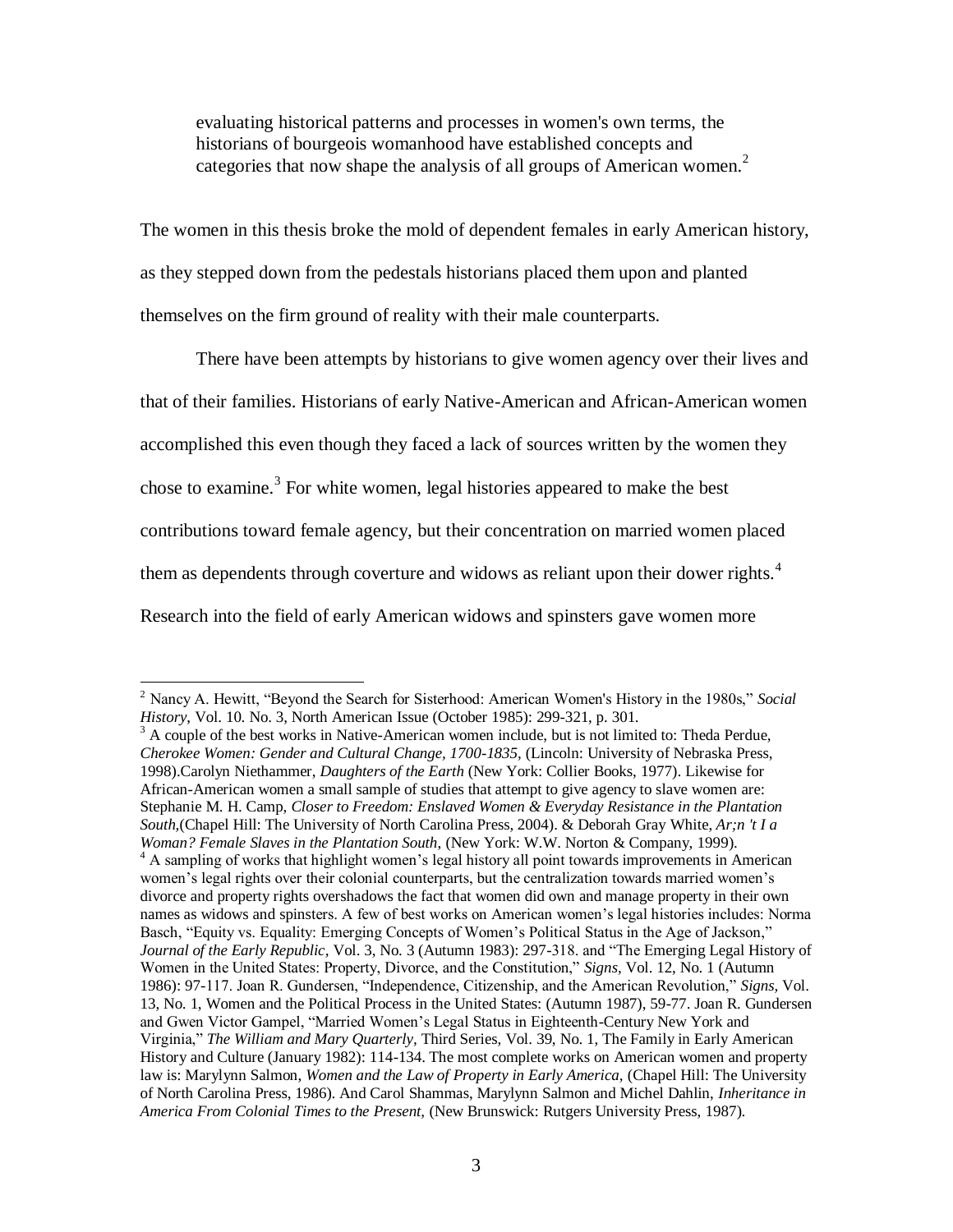agency for themselves and control over their families, but tended to be regional in nature. Moreover, the concentration upon the traditional sources of diaries, wills, and personal correspondence tended to leave out the poor and uneducated women whose lives faded into historical oblivion. 5 This study attempted to place these forgotten widows into the historiography of early American women through their petitions sent to Congress and the census record of 1790.

### "In Behalf of Herself"

On March 5, 1844, Congress referred the petition of Catherine Knoggs to the Committee of Claims. Catherine"s petition started with the statement "In behalf of herself & of the legal heirs of Thomas Knoggs deceased."<sup>6</sup> Mrs. Knoggs petitioned Congress for the loss of her husband"s property in the War of 1812. What made this document so valuable was the fact that Catherine Knoggs was illiterate. As Norma Basch pointed out in 1983, the goal of scholars of women"s history "has been the quest to understand women on their own terms and in their own words- to see history through women"s eyes. The quest has revolutionized the formulation of questions, the choice of sources, and the

 $<sup>5</sup>$  One of the most recent and best examples of widows who used their independent legal status to aid</sup> themselves and the households they ran is Vivian Conger"s *The Widows' Might*, but her work was on colonial women and did not reflect on widows as American citizens. Vivian Bruce Conger, *A Widows' Might: Widowhood and Gender in Early British America,* (New York: New York University Press, 2009. A few of the better studies into the lives of single/widowed women in early America include but is not limited to: Lee Virginia Chambers-Schiller, *Liberty A Better Husband, Single Women in America: The Generations of 1780-1840,* (New Haven: Yale University Press, 1984). Suzanne Lebsock, *The Free Women of*  Petersburg: Status and Culture in a Southern Town, 1784-1860, (New York: W. W. Norton & Company, 1984). Susan Ingalls Lewis, "Business Widows in Nineteenth-Century Albany, New York, 1813-1885," in Rudolph M. Bell and Virginia Yans, eds., *Women on Their Own: Interdisciplinary Perspectives on Being Single,* (New Brunswick, NJ: Rutgers University Press, 2008). Kirsten E. Wood, *Masterful Women: Slaveholding Widows from the American Revolution through the Civil War,* (Chapel Hill, The University of North Carolina Press, 2004).

<sup>&</sup>lt;sup>6</sup> Petition of Catharine Knoggs, March 5, 1844, Ref to the Committee of Claims (HR28A-G3.1) 28<sup>th</sup> Congress: National Archives, Washington DC.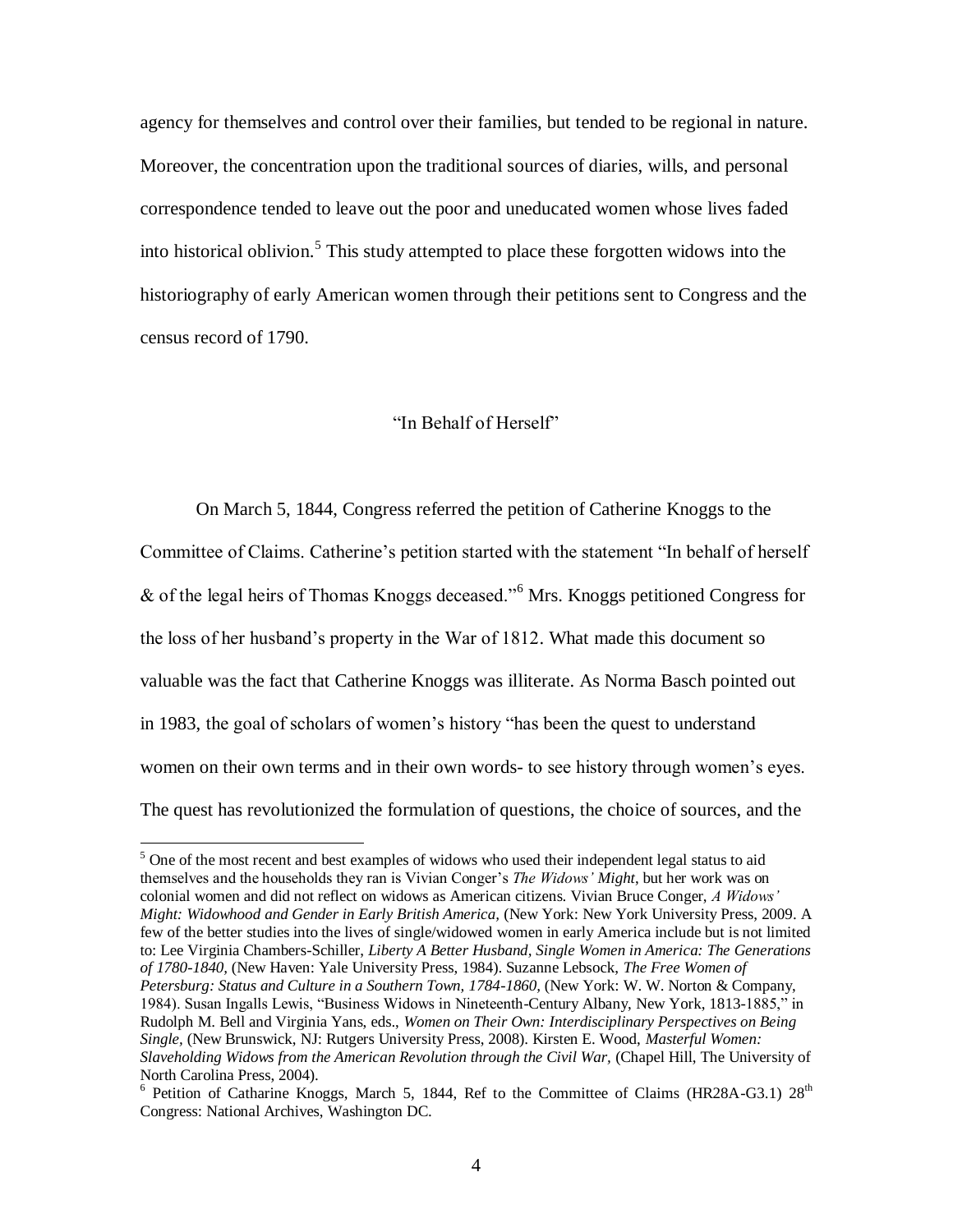contours of periodization."<sup>7</sup> While Mrs. Knoggs did not write her own petition, the claim she presented was for "herself" and the dependents who relied upon her to take their case to Congress. Upon the examination of thousands of petitions sent by men as well as women, the percentage of illiterate claimants was similar irregardless of gender. While literacy rates climbed for the middling and upper sorts of people, the lower classes still remained mainly uneducated in the early nineteenth-century.

The use of petitions as a historical source was not a new development. Many works use petitions as one of many primary documents available to researchers, but few historians of early American women attempted to utilize them in their own right. Mary Hershberger was one of the first to make petitions the centerpiece of her 1999 article "Mobilizing Women Anticipating Abolition: The Struggle against Indian Removal in the 1830"s." While her concentration was on the mass petition drives led by women against Indian Removal, she noted that petitions by women was one area of legal discourse that was acceptable "and recognized women's role in promoting public virtue."<sup>8</sup> Hershberger asserted that the knowledge gained during the anti-removal period gave the petitioners the tools they needed when they then tackled abolition. Although her assessment was correct for the mass petition movements after the 1830s, the documents examined in this paper showed individual self-interest rather than any public virtue.

Susan Zaske furthered Hershberger"s assessment in her 2003 book *Signatures of Citizenship: Petitioning, Antislavery, & Women's Political Identity.* She noted that mass petition drives against Indian removal and abolition gave women experience when the time came to petition about women"s rights a couple of decades later. Zaske traced the

<sup>&</sup>lt;sup>7</sup> While Basch was speaking of the "Age of Jackson," her analysis is relevant for any time frame in the history of women. Basch, "Equity vs. Equality," 297.

<sup>8</sup> Hershberger, "Mobilizing Women," 18.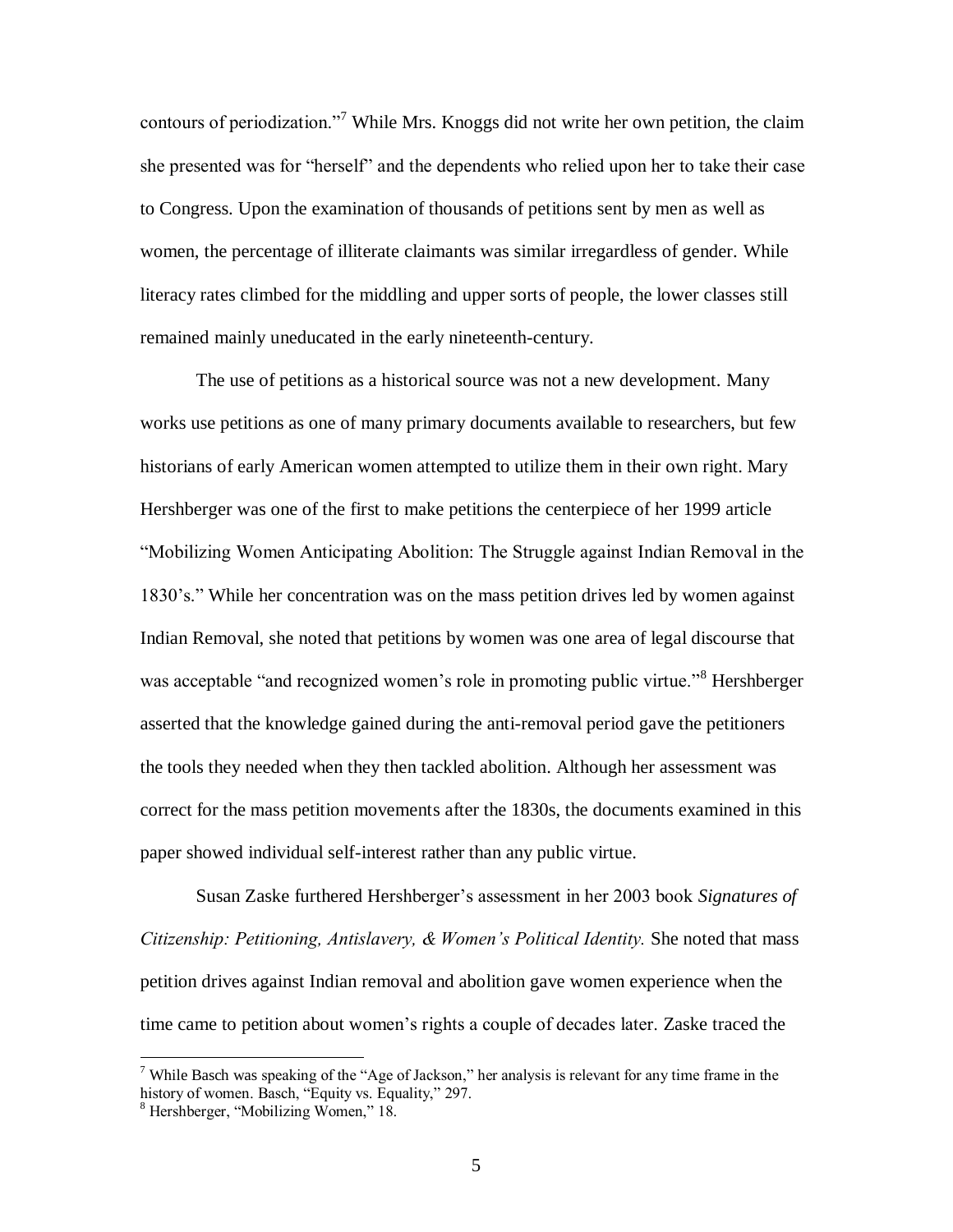petition as a form of supplication back to the "late Middle Ages" utilized by the people to reach out to the English monarchy for their wants and demands.<sup>9</sup> While Zaske's work centered upon mass petition drives she noted that "women suffering from the hardships of war were forced to petition state legislatures and Congress, resulting in a significant increase in female petitioning."<sup>10</sup> The research conducted for this thesis confirmed Zaske's outlook, as thousands of petitions from individual women flooded Congress from the end of the eighteenth century through the mid-nineteenth century.

This thesis is a result of three years of research at the National Archives and Record"s Administration (NARA). Petitions make up a huge repository at NARA for each Congressional Committee kept separate records of the memorials that were referred to them. While the claims differed from Revolutionary Pensions to losses of property, the documents chosen for this study were all from widows who maintained the status as heads of their household. The petitions in this article covered claims from 1775-1825, but the dates these women sent the petitions ranged from 1816-1844. Unfortunately, the reason for this disparity in time resulted from the burning of Washington D.C. by British troops in 1814. The archivists of NARA explained that the majority of the documents before the Fifteenth Congress were destroyed in the fire for the staff of the Capitol only saved the most important papers and journals.

Fortunately, the majority of these women continued to send in their petitions repeatedly until they received a definite answer from Congress. For some of them the years turned into decades of waiting for relief for their claims and for others no relief was

<sup>&</sup>lt;sup>9</sup> "During the late Middle Ages, written petitions, which had become the standard method to approach authorities, placed demands on rulers and tested their accountability to the people." Susan Zaske, *Signatures of Citizenship: Petitioning, Antislavery, & Women's Political Identity,* (Chapel Hill: The University of North Carolina Press, 2003) 13.

<sup>10</sup> Zaske, *Signatures of Citizenship,* 17.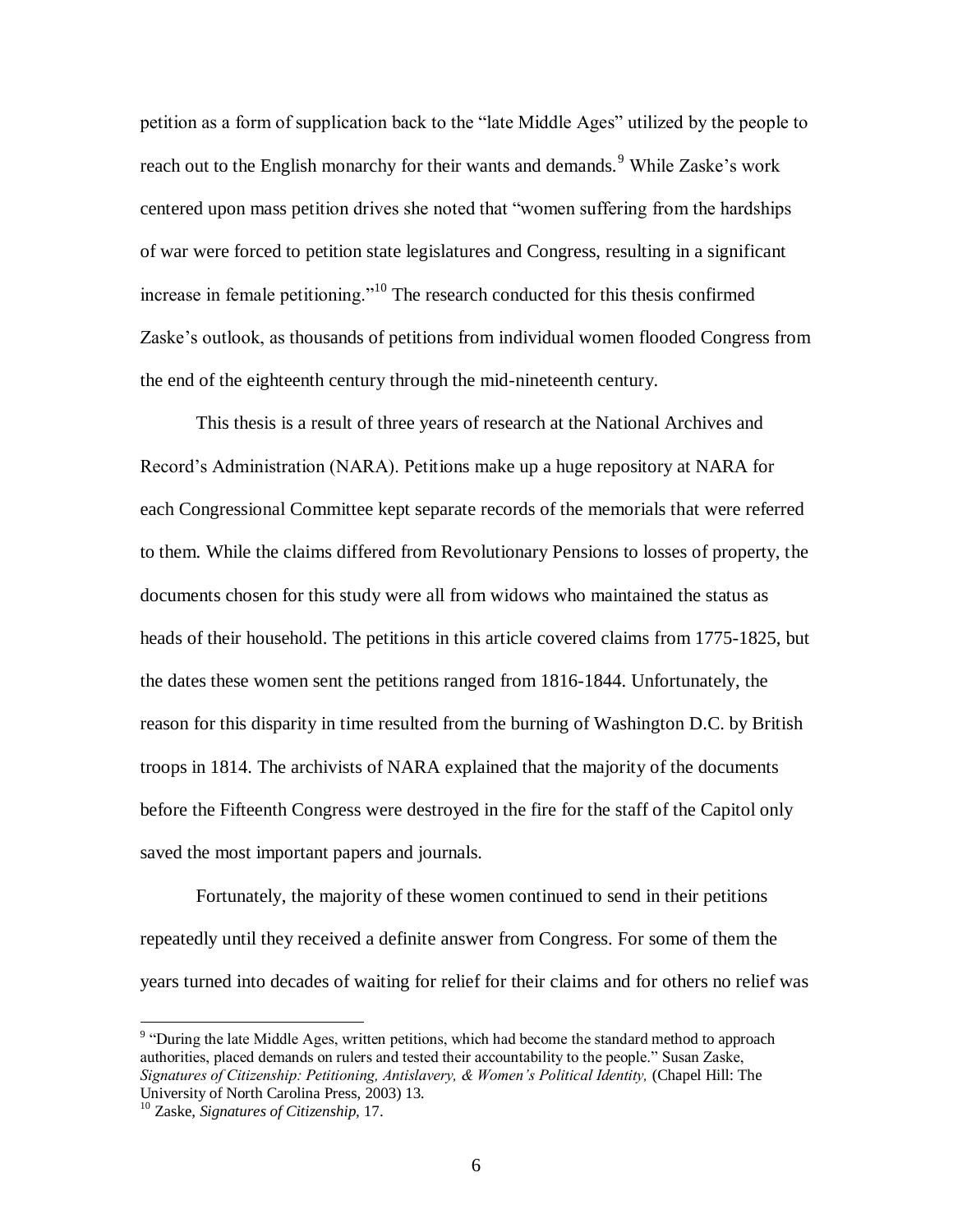ever given. The 1822 petition of Catherine Robertson clearly pointed out this fact. She asserted that her earlier petition and accompanying papers sent in 1786 "were burned by the British troops with the other papers in the Capitol in the year 1814 before they could be acted upon."<sup>11</sup> Even after the Fifteenth Congress the records were not complete. There were many petitions that were referred to a certain committee but no later reports or acts to give any indication that the claims were ever satisfied or not. The staff at NARA explained that early record keeping was not uniform or considered as important as it is today. In fact, an archivist mentioned that U.S. soldiers stationed at the Capitol during the Civil War used some of the huge bound abolition petitions as firewood to keep warm.

The petitions sent by individual women have been mainly ignored by historians of early American women. The reason seemed to stem from the view of the individual petition as "an instrument of humble supplication," rather than a tool of citizenship.<sup>12</sup> The individual petitions were not politically motivated, as the mass petition campaigns later in the nineteenth century, but each document showed the independent legal claims made by women as citizens in their own names. Scholars did not link petitioning to female citizenship until the mass petition campaigns against Indian removal and slavery started to appear in the 1830's.<sup>13</sup> The actual petition was not what historians considered important, but the coming together of many women to voice their displeasure at the government"s attitudes against Native Americans and the continuation of slavery. Scholars such as Zaske and Hershberger viewed petition campaigns as early American

<sup>&</sup>lt;sup>11</sup> Petition of Catherine Robertson, December 9, 1822, Ref to the Committee on Pensions & Revolutionary Claims (HR17A-F11.1)  $17<sup>th</sup>$  Congress: National Archives, Washington DC.

<sup>12</sup> Zaske, *Signatures of Citizenship,* 12.

<sup>&</sup>lt;sup>13</sup> "By firmly seizing the right of petition and redefining it from a prayer for redress of private grievances to an instrument of collective public persuasion, women not only asserted their cizizenship but also created a hunger for further participation in the political process and for more rights." Zaske, *Signatures of Citizenship,* 13.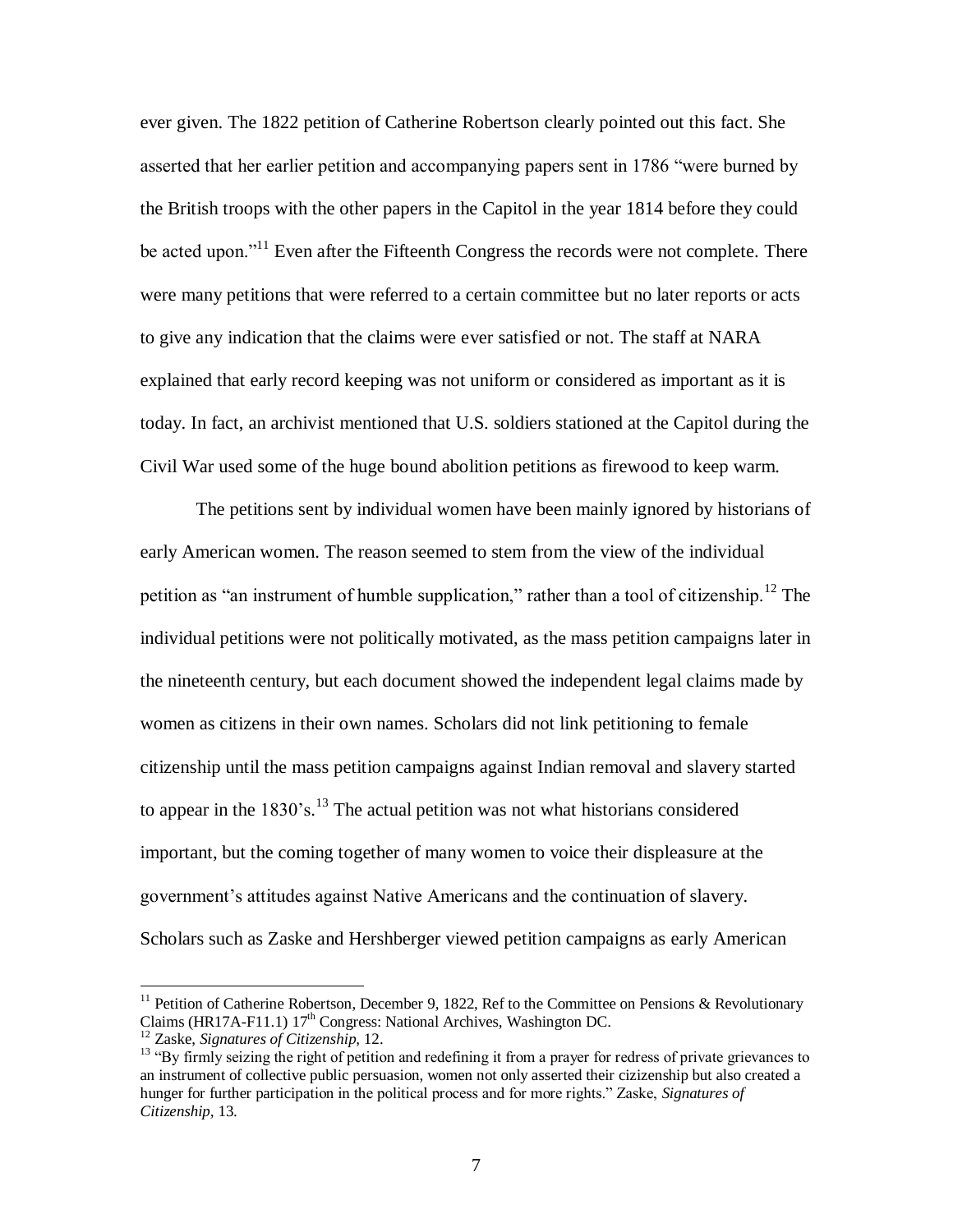women"s first venture into the realm of realization that they too were citizens of the United States.

# "A Natural Born Citizen"

One of the most debated topics in the historiography of early American women was the notion of citizenship. This confusion related to the use of the word citizen as either an "active participation" in politics, on jury duty and service in the militia, or as a "passive inheritance" of birth.<sup>14</sup> Nancy Isenberg placed great importance on

the vote as a vested right clothed men with the rank of full citizenship in exchange for their possible service as heads of households, soldiers and militiamen, and productive, taxpaying citizens. Under these terms the state discriminated against all women and some groups of men, especially those who failed the meet the standards of manhood, which included slaves, free blacks, Mexican Americans, Native Americans, and immigrant, illiterate, poor, working-class men.<sup>15</sup>

While her statement appeared correct, Isenberg dismissed widows who were heads of their households, property owners, and taxpayers. Furthermore, when you lump all the categories she noted as "discriminated against" the only people she considered real citizens were white, educated, and propertied men, therefore making the true American citizen the minority rather than the majority.

 $14$  "Throughout the nineteenth century, citizenship was complicated by competing and contradictory definitions of political identity. One civic ideal celebrated active participation, measured not only by the vote but by jury and militia service, while another, more legalistic understanding defined citizenship as a passive inheritance of "birthright" entitlements. The legal capacity to act as an independent citizen (to own property, make contracts, and exercise self-representation before one's peers in court) was held up against the right of consent, a right based on a "fictive" membership in the original social contract-on being one of the sovereign people." Isenberg, *Sex and Citizenship*, xiv.

<sup>15</sup> Isenberg, *Sex and Citizenship*, 28.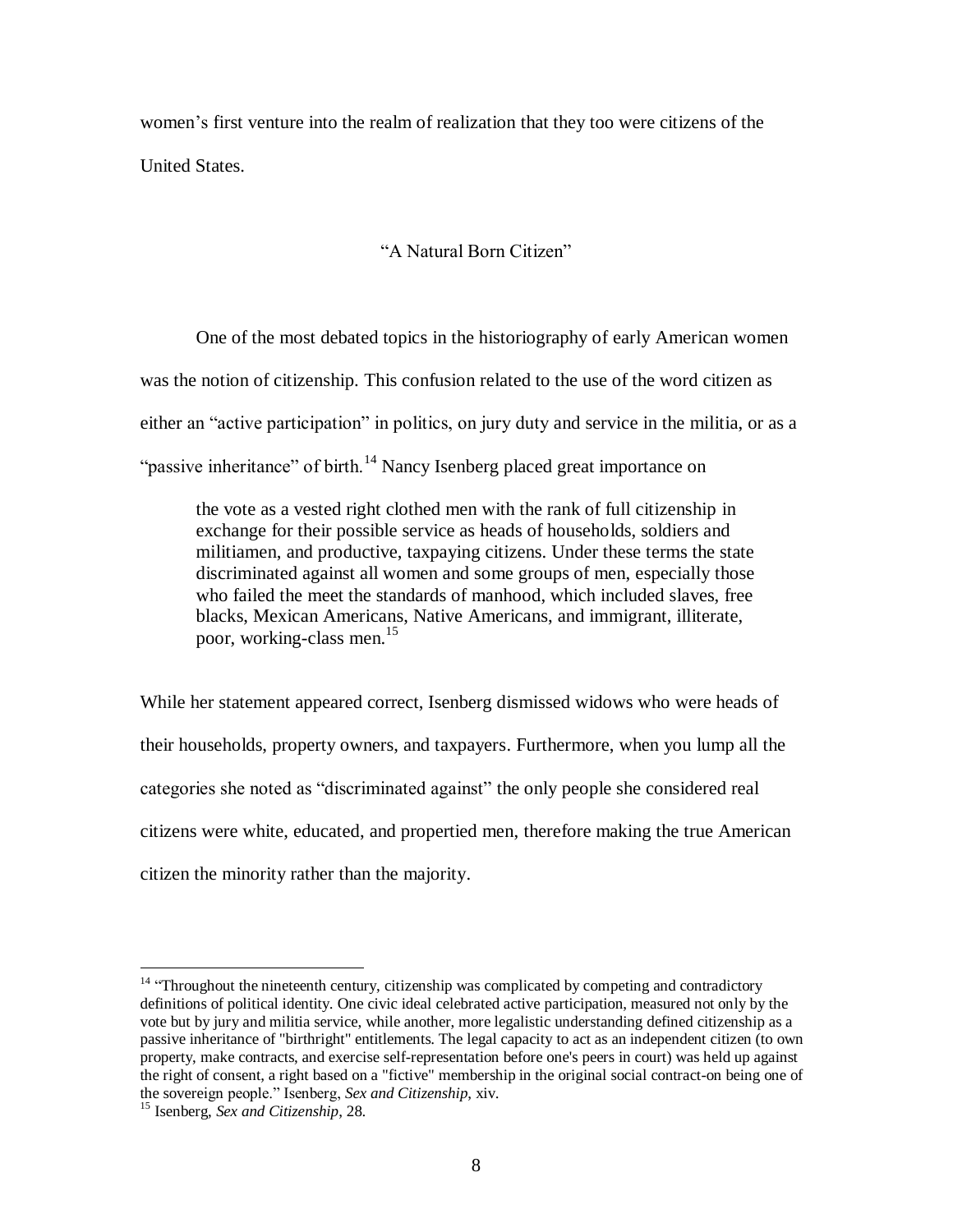Joan Jensen, Susan Zaske, and Mary Hershberger saw mass petition campaigns "as the first time in American history that women collaborated to exercise one of their political rights as citizens, the right to petition."<sup>16</sup> Joan Gundersen and Linda Kerber pointed out a few examples that defied this vision of early American women as only passive citizens of birth. Gundersen went into detail about New Jersey"s brief enfranchisement of women from 1776-1807. As long as the female was a property owner, she had the full right to vote, while white men who owned no property were disenfranchised.<sup>17</sup> Gundersen's second example included wives who disagreed with their husbands on where their allegiance lay during the Revolution. The problem she stated was the state's view of women as dependents, but for women who disagreed with their spouses "citizenship was an individual act."<sup>18</sup> Moreover, she noted how widows who sided with the crown and single Tory women were aggravated "just as they harassed male heads of families."<sup>19</sup> Kerber used an 1801 pamphlet written by someone with the pen name "The Female Advocate…[who] wished to function primarily as a citizen," and spoke out for the complete inclusion of women into political and church matters.<sup>20</sup> This debate continued throughout early American women"s historiography without any definite conclusions.

Linda Kerber was one of the few historians who utilized the actual voices and feelings of that era. The tendency to project modern thoughts of citizenship into history

<sup>&</sup>lt;sup>16</sup> All three authors described mass petition campaigns in similar terms, but the quote used is from Jensen. Jensen, *Loosening the Bonds,* 192.

<sup>&</sup>lt;sup>17</sup> Gundersen, "Independence, Citizenship, and the American Revolution," 65.

<sup>&</sup>lt;sup>18</sup> "The problem for state governments was that their traditions of law presumed the web of dependency, but citizenship was an individual act." Gundersen, "Independence, Citizenship, and the American Revolution," 68.

 $19$  In this section she noted how a Tory widow was "tarred and feathered" just like the men who also sided with England. Gundersen, "Independence, Citizenship, and the American Revolution." 68.

<sup>20</sup> Kerber, "The Republican Mother," 200.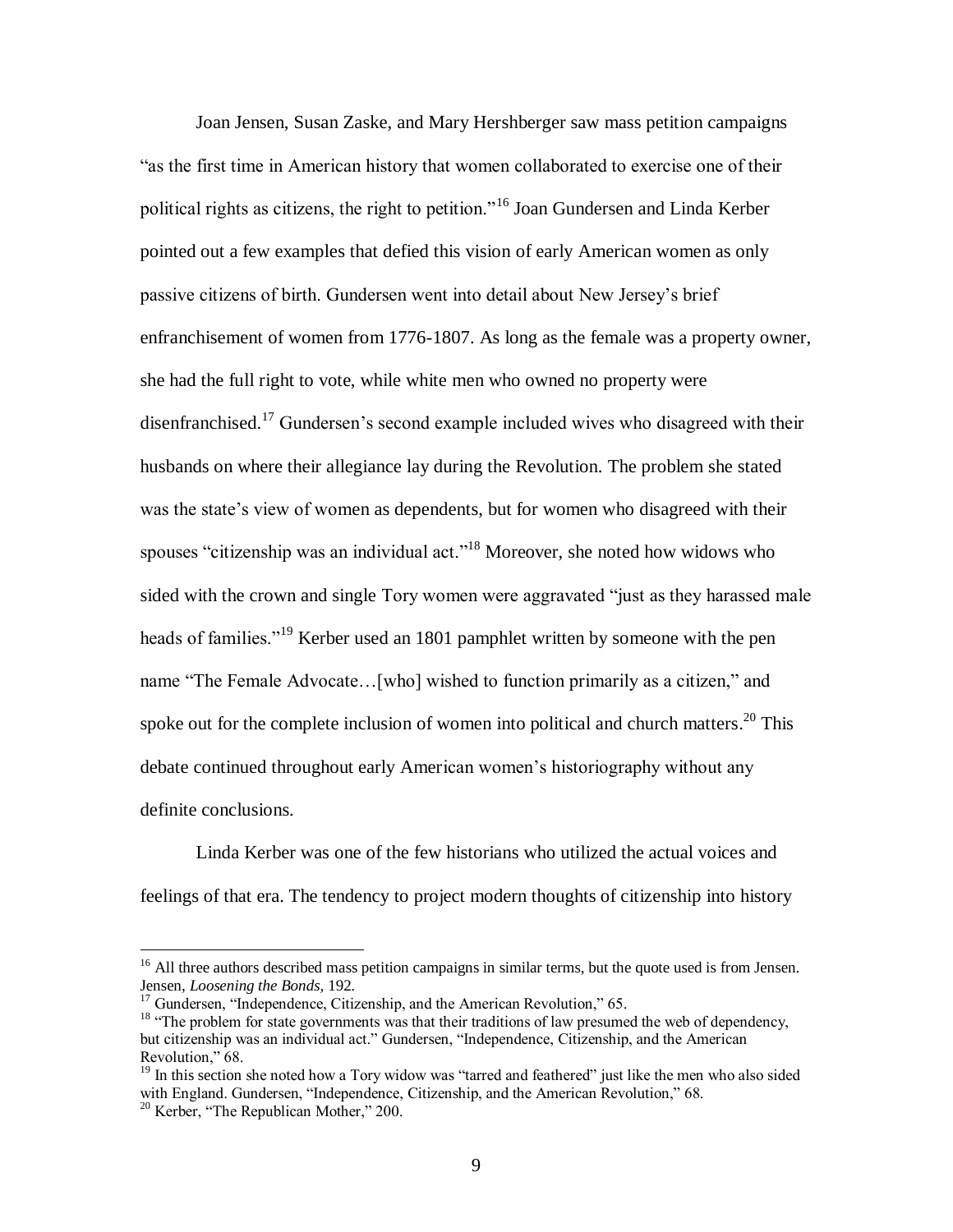showed throughout many works that dealt with early American women. They have lost sight how women of the past viewed themselves. In 1821, Elizabeth House described herself in her petition as "a Natural born Citizen."<sup>21</sup> Moreover, the report from the Committee on Pensions and Revolutionary Claims that explained why they denied her claim commented that the government could not be held "responsible for all the outrages which have been or may be committed...upon the persons or property of our Citizens."<sup>22</sup> While the property she lost some may argue belonged to her deceased husband, she also claimed money for her personal suffering, which Congress seemed to acknowledge when they noted the "outrages" could be "upon the persons…of our Citizens."

While many authors placed importance on voting rights, they did not take into account that voting was not included in the initial rights of citizens as outlined in the Bill of Rights. Norma Basch pointed out that legal historians have overlooked the category of gender when dealing with Constitutional law.<sup>23</sup> Most historians of early American women tended to ignore the Constitution and the Bill of Rights. The petitioners in this survey knew and used these basic concepts when they filed their claims. Article 1, section 8 of the Constitution was an important part of their right to claim payment for debts they believed the government owed them. They asserted that Congress must "pay the Debts

<sup>&</sup>lt;sup>21</sup> Petition of Elizabeth House, December 28, 1821, Ref to the Committee on Pensions & Revolutionary Claims (HR17A-F11.1) 17<sup>th</sup> Congress: National Archives, Washington DC.

<sup>&</sup>lt;sup>22</sup> Report of Committee on Pensions & Revolutionary Claims on the Petition of Elizabeth House, January 15, 1822 (HR17A-C18.1) 18th Congress: National Archives, Washington DC.

<sup>&</sup>lt;sup>23</sup> While her analysis is on later amendments the same could be applied to the Bill of Rights. "Constitutional law has been the traditional bulwark of legal history. Given the vast, symbolic significance of the Constitution, the vacuum left by the failure of traditional legal scholarship to deal with gender looms large. Rarely do textbooks introduce students to gender as a long-standing constitutional issue shaped within the context of the Reconstruction amendments; and the absence of gender-based analysis at the textbook level has been a reflection of the state of scholarship at more specialized levels." Basch, "The Emerging Legal History of Women in the United States," 110.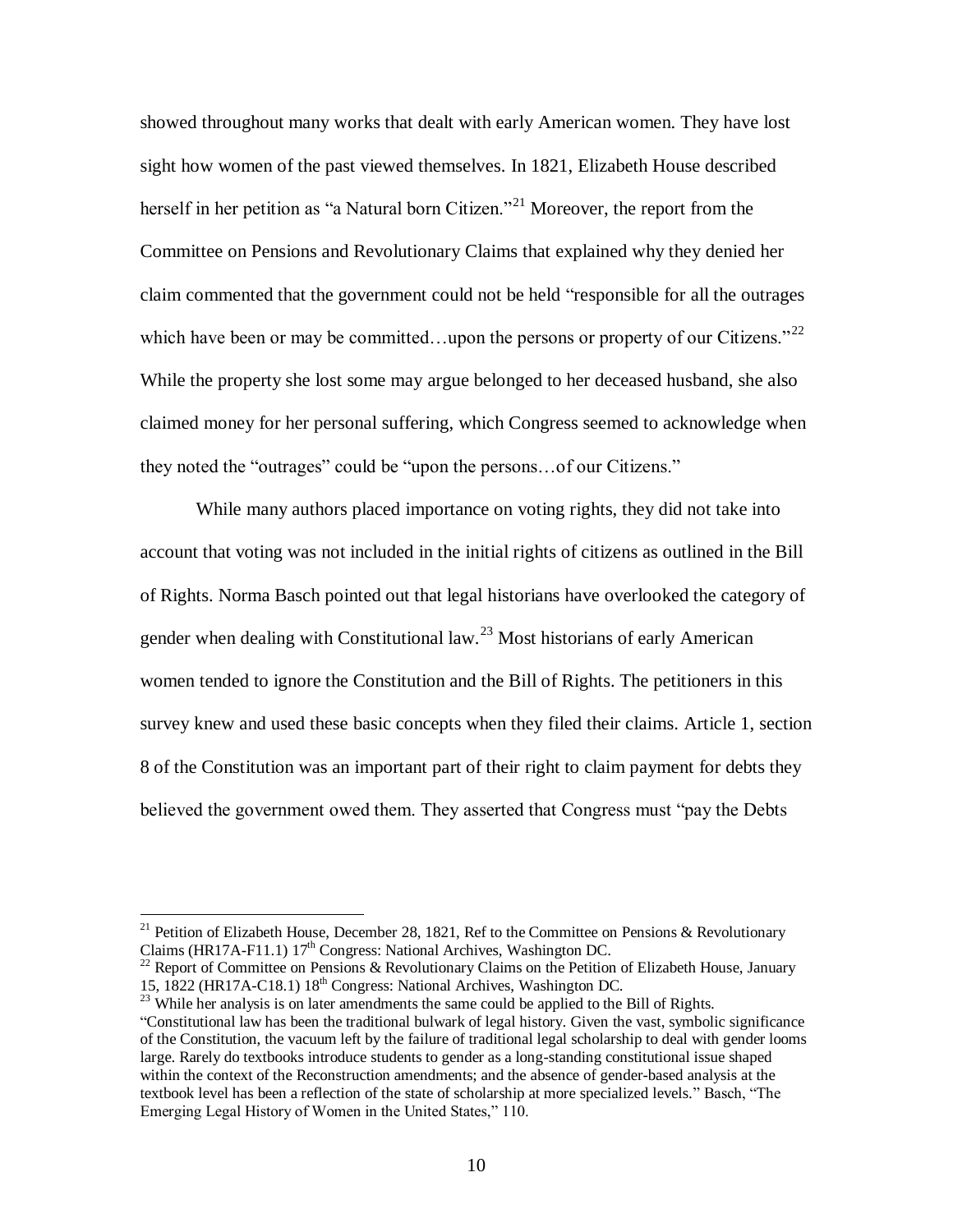and provide for the common Defence and general Welfare of the United States."<sup>24</sup> Many of these women, as will be seen later, petitioned for a lack of protection from enemy invasions, as well as money owed them due to war losses. Moreover, Article 6 included petitioners whose claims preceded the writing of the Constitution. This clause noted that "all Debts contracted and Engagements entered into, before the Adoption of this Constitution, shall be as valid against the United States under this Constitution, as under the Confederation."<sup>25</sup> This enabled women whose Revolutionary claims were never settled to continue to flood Congress with their petitions from previous decades.

Congress understood the importance of the petition as a tool for American citizens. They tackled this notion immediately in the first amendment of the Bill of Rights that protected the right "to petition the Government for a redress of grievances."<sup>26</sup> In addition, people complained about property lost while occupied by United States troops. These female claimants knew and used Amendments 3 and 5, which outlined the restrictions against the quartering of troops in private homes and the taking of personal property for "public use" without payment in return.<sup>27</sup> These early American women understood and employed these initial rights of citizenship within the petitions they sent to Congress. The women in this study were connected through their status as widows, but more importantly by their position as heads of their families. The first gave them legal autonomy, but the second added dependants and showed that they took on the patriarchal roles normally played by their male counterparts.

 $2<sup>24</sup>$  U.S. Constitution, art. 1, sec. 8, cl. 1.

 $25$  U.S. Constitution, art. 6

<sup>&</sup>lt;sup>26</sup> U.S. Bill of Rights, amendment 1.

<sup>&</sup>lt;sup>27</sup> Amendment 3 stated that "No soldier shall, in time of peace be quartered in any house, without the consent of the Owner, nor in time of war, but in a manner prescribed by law" and the last part of Amendment 5 noted that "nor shall private property be taken for public use, without just compensation." U.S. Bill of Rights, amendment 3 and amendment 5.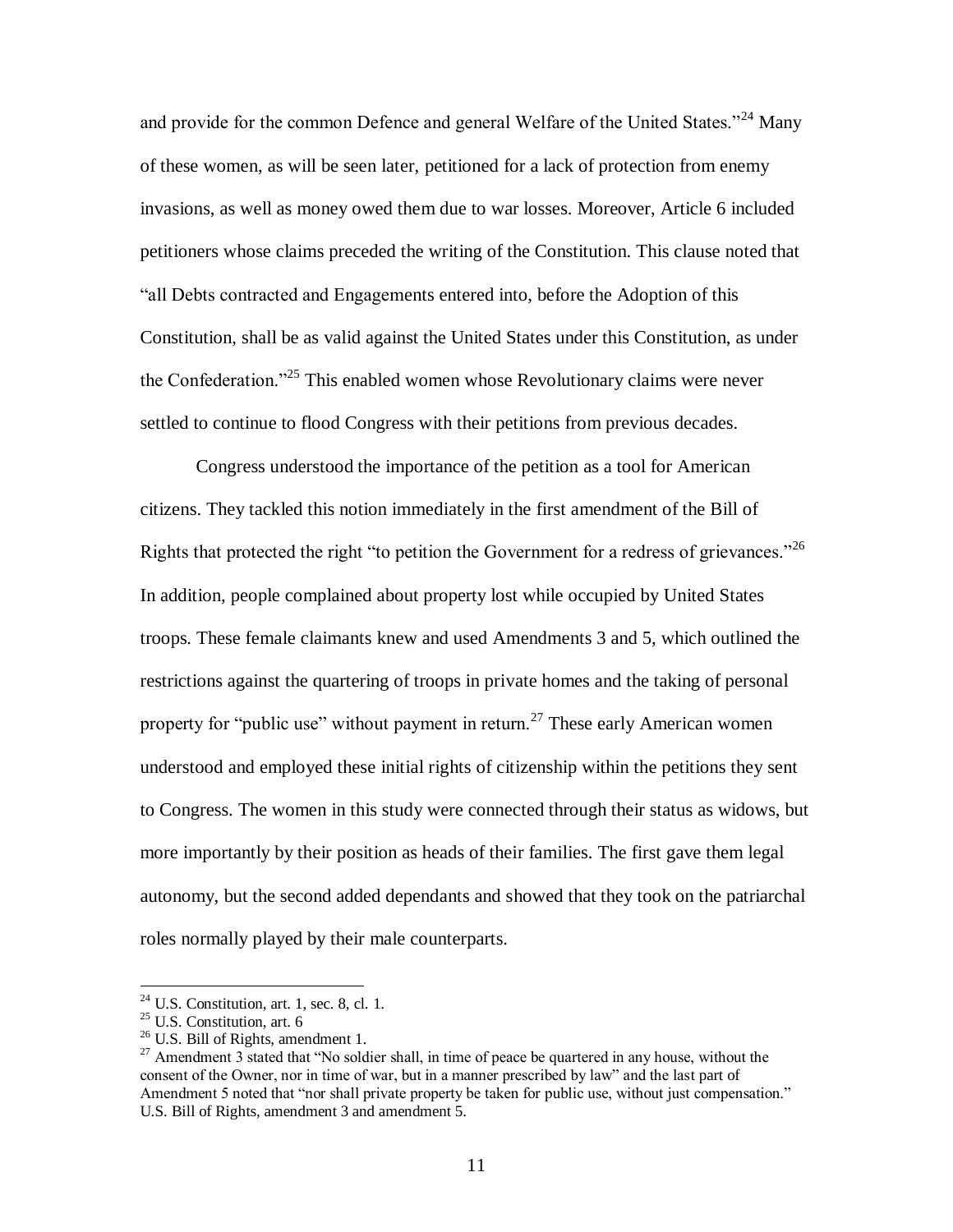## "Heads of Families"

While petitions made up the majority of documents used in this study, a demographic approach was needed to ascertain approximately how many women in early America were heads of their households, and in which areas they were more prevalent than others. Fortunately, the new nation obtained this information for the first time in the Census of 1790. The U.S. Census Bureau devoted a section of their website to this "first enumeration [that] began on Monday, August 12, 1790....the law required that every household be visited….for the name of the head of the family and the number of persons in each household…."<sup>28</sup> While the totals of the nation did not note the number of female heads of families, each district's report contained lists that named the heads of families for each household in their area.<sup>29</sup>

The only way to ascertain the number of female headed households was to go though each list and count how many female names appeared.<sup>30</sup> I created a database that

 $28$  "The first enumeration began on Monday, August 2, 1790, little more than a year after the inauguration of President Washington and shortly before the second session of the first Congress ended. The Congress assigned responsibility for the 1790 census to the marshals of the U.S. judicial districts under an act that with minor modifications and extensions, governed census-taking through 1840. The law required that every household be visited and that the completed census schedules be posted in "two of the most public places within [each jurisdiction], there to remain for the inspection of all concerned…" and that "the aggregate amount of each description of persons" for every district be transmitted to the President. The six inquiries in 1790 called for the name of the head of the family and the number of persons in each household of the following description: Free White males of 16 years and upward (to assess the country"s industrial and military potential), free White males under 16 years, free White females, all other free persons (by sex and color), and slaves." U.S. Census Bureau, "Census of Population and Housing, 1790 Census,"1790 Census Information,<http://www.census.gov/prod/www/abs/decennial/1790.html> .

<sup>&</sup>lt;sup>29</sup> "The schedules of 1790 form a unique inheritance for the Nation, since they represent for each of the states concerned a complete list of the heads of families in the United States at the time of the adoption of the Constitution." U.S. Census Bureau, "First Census of the United States, 1790: Records of the State Enumerations: 1782-1785, Virginia," Heads of Families at the First Census, Introduction 3, <http://www2census.gov/prod2/decennial/documents/1790m-02.pdf> .

 $30$  The only names used were those that were clearly females, for during this time in early America many male names would appear feminine if used today. I learned this through my work modifying the genealogy database of George Mason III, during my time as an intern at Gunston Hall.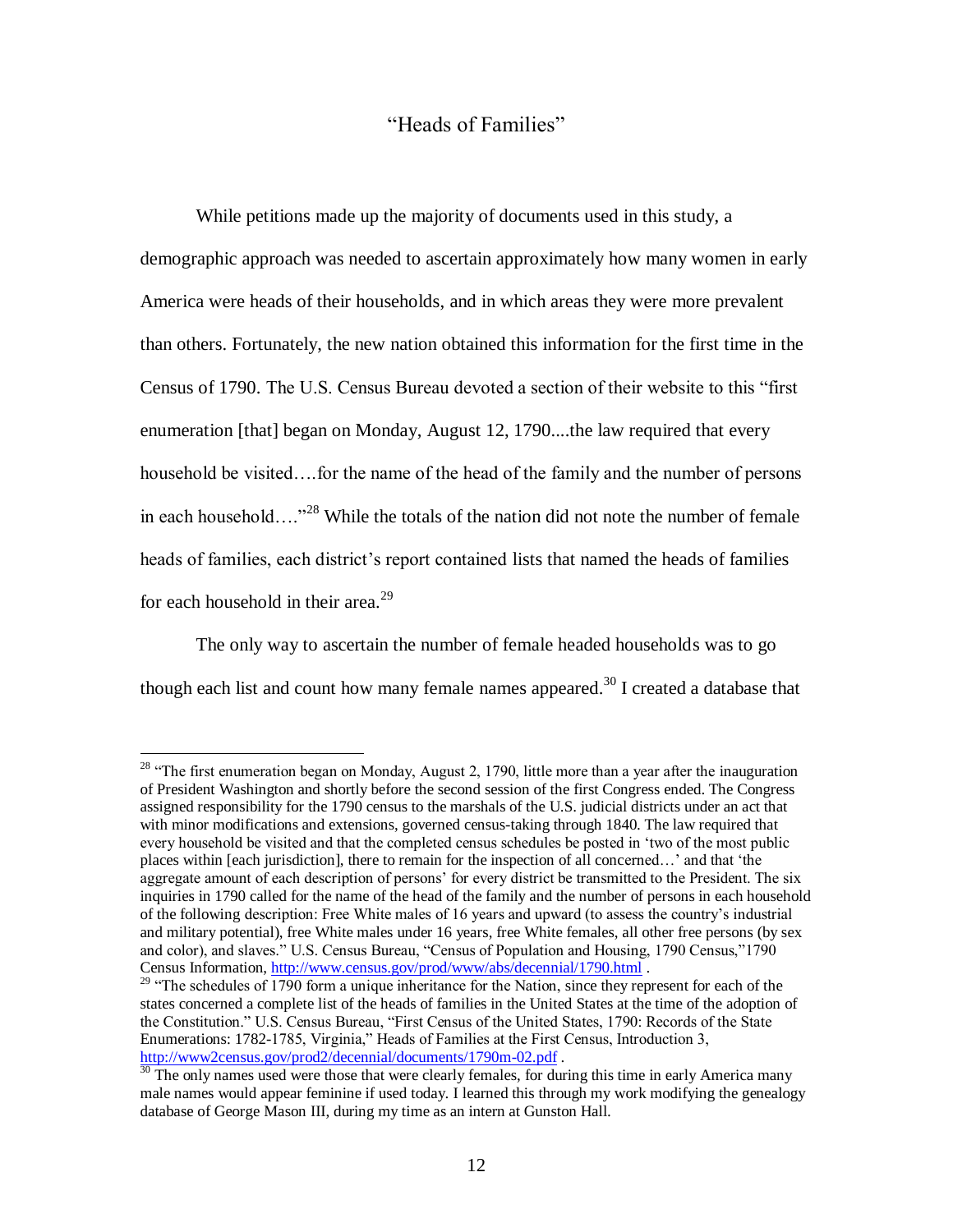showed the statistics of how many women appeared as heads of their families. Moreover, I examined the makeup of their families and determined the number of female headed households that contained adult men, more than four dependents, and slaves. Rather than go through the entire nation, which would have taken a team of researchers, I used a random sampling of districts from each state represented in the census.

Unfortunately, the U.S. Census Bureau remarked that the records were not complete. Notably missing were the "states of Delaware, Georgia, Kentucky, New Jersey, Tennessee, and Virginia having been destroyed when the British burned the Capitol at Washington during the War of 1812." While no figures appeared for any other state, the Census Bureau and the Virginia State Library worked together with earlier "state enumerations" and "tax lists" that enabled them to create a partial list of the names of the heads of families in Virginia.<sup>31</sup>

The results for the nation averaged a little over 6 percent of female headed households. While this figure may seem unremarkable, what stood out was the disparity in the various states and counties. Chittenden, Vermont scored the lowest with less than 1 percent, while Williamsburg City, Virginia took top honors with over 26 percent of its homes headed by females.<sup>32</sup> While overall the southern states outnumbered their northern counterparts, there were irregularities with 15 percent in Nantucket, Massachusetts and

<sup>&</sup>lt;sup>31</sup> "The loss of Virginia's original schedules for the First and Second censuses is so unfortunate that every endeavor has been made to secure data that would in some measure fill the vacancy. The only records that could be secured were some manuscript lists of state enumerations made in the years 1782, 1783, 1784, and 1785….The counties for which the names of the heads of families are returned on the state census are 39 in number, and contained in 1790 a population of 370,000; 41 counties with 377,000 population are lacking; this publication covers, therefore, only about one-half of the state." U.S. Census Bureau, "First Census of the United States, 1790," Introduction 3.

<sup>&</sup>lt;sup>32</sup> U.S. Census Bureau, Records of the State Enumerations: 1782-1785, Virginia. And U.S. Census Bureau, "Heads of Families at the First Census of the United States Taken in the Year 1790: Vermont," [http://www2census.gov/prod2/decennial/documents/1790l-01.pdf](http://www2census.gov/prod2/decennial/documents/1790m-02.pdf) .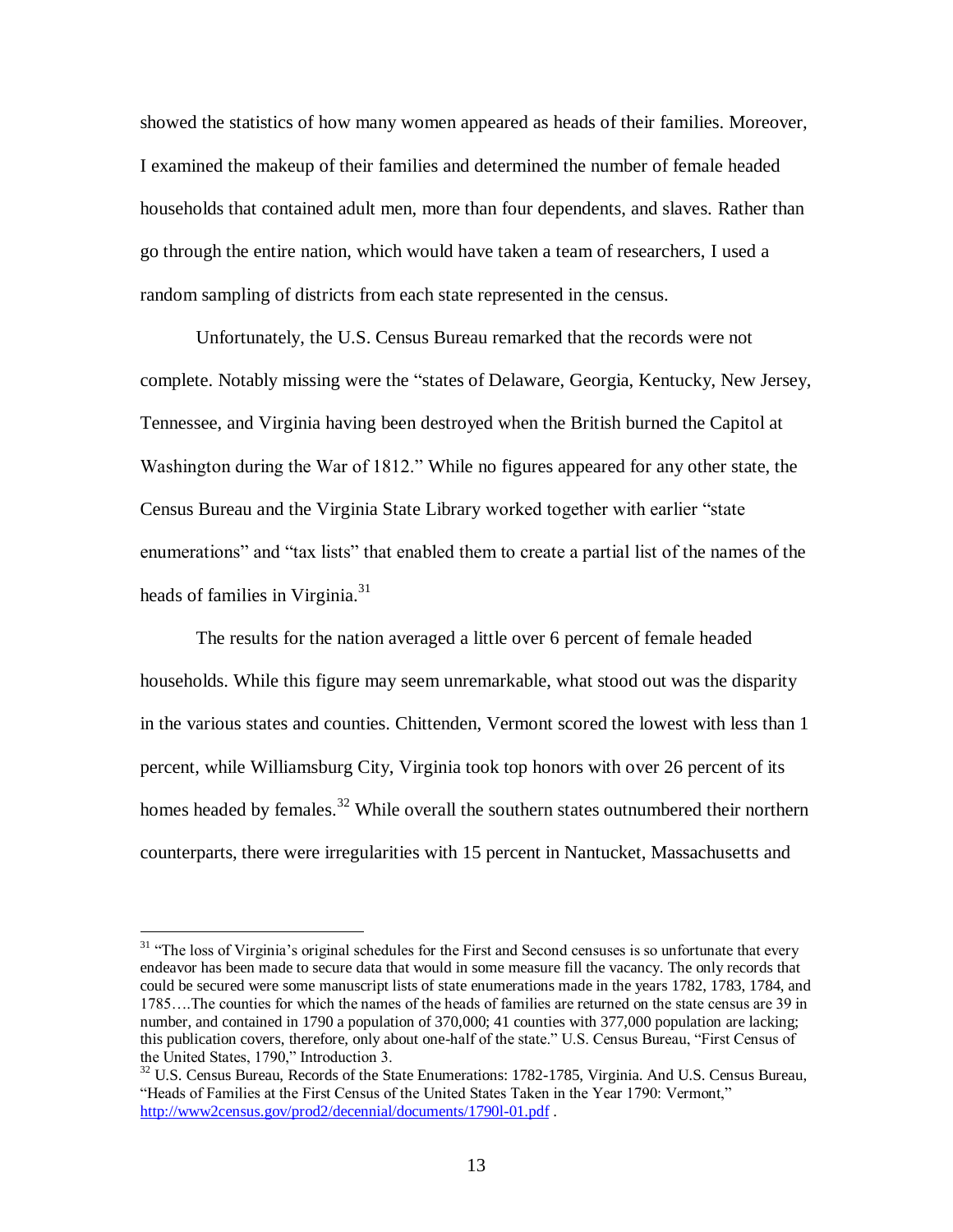only 7 percent in Cheraw, South Carolina.<sup>33</sup> Once the percentages of female headed household in each district was accomplished, the task then turned towards determining the makeup of each household.

One of the more interesting figures I found in this survey was the number of female headed households that included adult white males as members of their families. Out of the total number of homes headed by women, over 35 percent of them contained adult males. This figure did not include Virginia due to the lack of data, as mentioned earlier. Each district ranged between 20 to 50 percent of female headed households that contained adult males.<sup>34</sup> Whether they were grown sons or elderly dependents the records did not state, but in a time when most historians considered the nation as patriarchal in nature these numbers paint a different portrait of a portion of early American homes.

Another statistic that emerged from my scrutiny of these census reports was the total number of family members within the home. Over 50 percent of female headed households contained more than four family members. Moreover, some homes held up to a dozen dependents and these large families looked to a woman as the family matriarch.

<sup>&</sup>lt;sup>33</sup> U.S. Census Bureau, "Heads of Families at the First Census of the United States Taken in the Year 1790: Massachusetts," [http://www2census.gov/prod2/decennial/documents/1790e-01.pdf](http://www2census.gov/prod2/decennial/documents/1790m-02.pdf) and U.S. Census Bureau, "Heads of Families at the First Census of the United States Taken in the Year 1790: South Carolina,"<http://www2census.gov/prod2/decennial/documents/1790k-02.pdf> .

<sup>&</sup>lt;sup>34</sup> "There was one notable exception to these figures. Richmond, New York stood out for there was not one female headed home listed with an adult male present. Moreover, the census taker, in Richmond, listed all females with the title Widow before their names, therefore making widowed women 100 percent of female headed households. Another interesting fact was that Washington, New York scored in the higher range with 58 percent of female households with adult males present and the word Widow was not included in their listing, therefore these disparities were not state wide, but limited to district of Richmond. The only other areas that used the word Widow in their listing of heads of families were Tolland, Connecticut; Huntington, Pennsylvania; Washington, Maine; and Chittenden, Vermont. These counties did not use widow for every female and all of them contained some adult men within these families." U.S. Census Bureau, "Heads of Families at the First Census of the United States Taken in the Year 1790: New York," [http://www2census.gov/prod2/decennial/documents/1790g-01.pdf](http://www2census.gov/prod2/decennial/documents/1790m-02.pdf), U.S. Census Bureau, "Heads of Families at the First Census of the United States Taken in the Year 1790: Pennsylvania," [http://www2census.gov/prod2/decennial/documents/1790i-01.pdf](http://www2census.gov/prod2/decennial/documents/1790m-02.pdf) , U.S. Census Bureau, "Heads of Families at the First Census of the United States Taken in the Year 1790: Maine," [http://www2census.gov/prod2/decennial/documents/1790c-01.pdf](http://www2census.gov/prod2/decennial/documents/1790m-02.pdf), and U.S. Census, "Heads of Families, Vermont."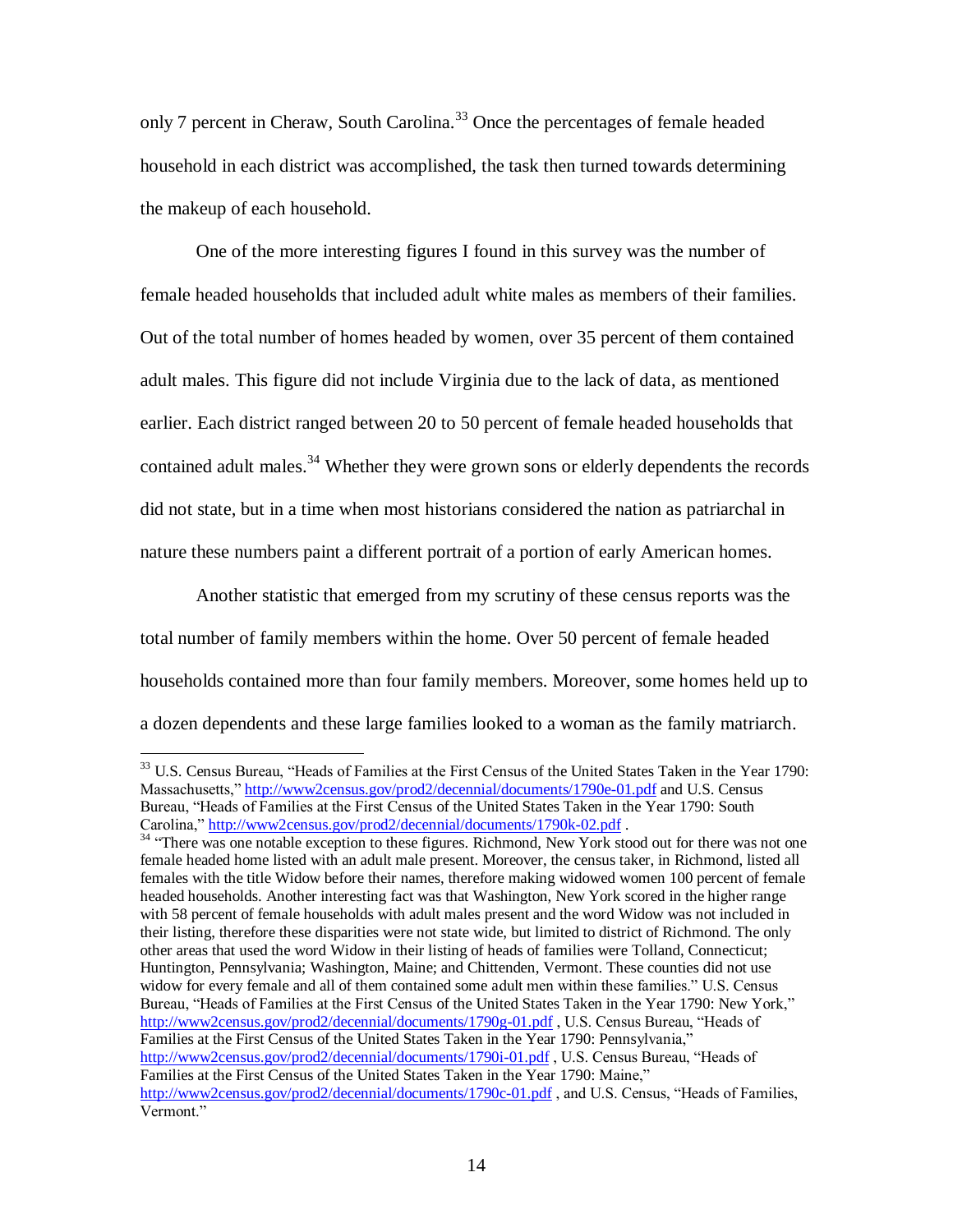This number did not include slaves within the homes, and the database showed disparities between states and districts.<sup>35</sup> These figures showed that many early American women not only sustained themselves but their many dependents.

The final noteworthy statistic that appeared through the construction of my database appeared in the form of slave-owning women. Out of the female heads of families almost 30 percent owned slaves. While southern states made up the majority of female slave owners, only Connecticut, Massachusetts, New Hampshire and Vermont contained no slaves.<sup>36</sup> In Bristol, Rhode Island, female households contained 13 percent with slaves, and Richmond, New York topped the northern states with 31 percent.<sup>37</sup> In Fairfax, Virginia the majority of women owned between 1 to 10 African-Americans, but there were a few who ran large plantations. Eleanor Custis, possibly a relative of Martha Custis Washington, held 85 slaves and Penelope French who also possessed another important family name, in Fairfax County, owned 105.<sup>38</sup>

These women differed little from their male counterparts, as they obviously utilized slave labor to sustain themselves and their families throughout early America.

 $\overline{a}$ 

<sup>35</sup> "In this case, Bristol, Rhode Island and Middlesex, Connecticut contained the lowest number of large families with only 26 and 30 percent respectively. On the other end of the spectrum, Warwick, Virginia came in with 81 percent and Worchester, Maryland at 73 percent. Again these disparities appeared interstate with only 32 percent in Luzerne, Pennsylvania, while Huntington, Pennsylvania listed 72 percent." U.S. Census, "Heads of Families, Rhode Island," and U.S. Census, U.S. Census Bureau, "Heads of Families at the First Census of the United States Taken in the Year 1790: Connecticut," [http://www2census.gov/prod2/decennial/documents/1790b-01.pdf](http://www2census.gov/prod2/decennial/documents/1790m-02.pdf), U.S. Census, "Heads of Families, Virginia," and U.S. Census Bureau, "Heads of Families at the First Census of the United States Taken in

the Year 1790: Maryland," [http://www2census.gov/prod2/decennial/documents/1790d-01.pdf](http://www2census.gov/prod2/decennial/documents/1790m-02.pdf). <sup>36</sup> U.S. Census, "Heads of Families, Connecticut," U.S. Census, "Heads of Families, Massachusetts," U.S. Census Bureau, "Heads of Families at the First Census of the United States Taken in the Year 1790: New Hampshire,[" http://www2census.gov/prod2/decennial/documents/1790f-01.pdf](http://www2census.gov/prod2/decennial/documents/1790m-02.pdf), and U.S. Census, "Heads of Families, Vermont."

<sup>37</sup> U.S. Census, "Heads of Families, Rhode Island," and U.S. Census, "Heads of Families, New York."

<sup>&</sup>lt;sup>38</sup> As previously stated my work as an intern at Gunston Hall centered on the reconstruction of the genealogy database for George Mason III. The French family name was attached to many of the first families of Virginia that included marriages between them and the Mason family members. The numbers that appear above came from the Virginia census. U.S. Census, "Heads of Families, Virginia, 16-17."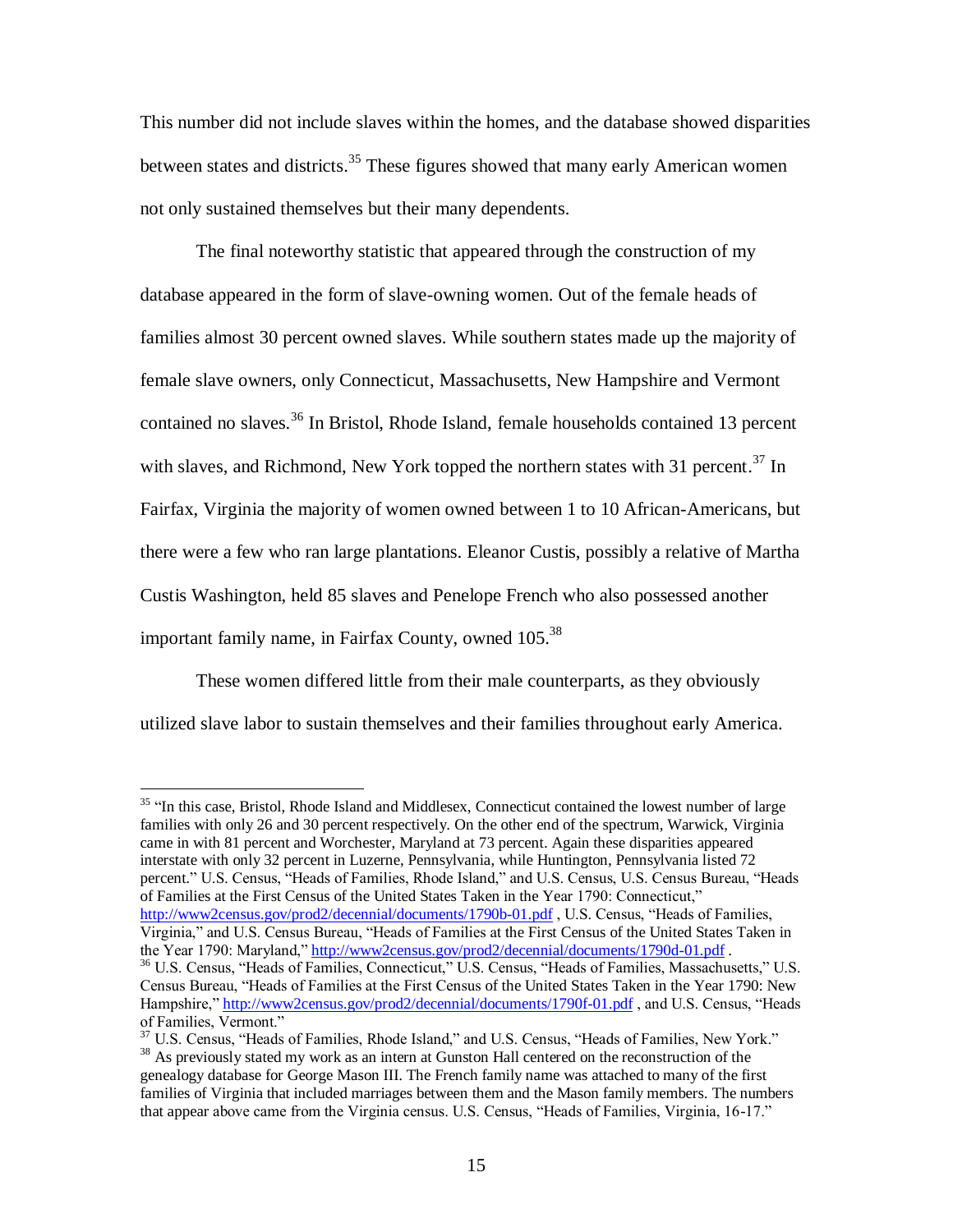While the census reports showed the demographics of female headed households, the voices of these women remained silent. Petitions rounded out this research by the addition of the qualitative analysis of cases and language to the quantitative study of statistics and regions.

"The Justice of Her Claim"

Catherine Robertson"s petition of 1822 asked Congress "to grant her that relief that to justice pertains.<sup>39</sup> Robertson "presented to the officers of the Old Congress a Claim in behalf of the estate & family of her deceased Husband Jacob Ritter for compensation for Iron-work, Services, & Rations earned in Pennsylvania & New Jersey…in the years 1776, 1777 & 1778." Her petition went into an in-depth study of the case that outlined her husband"s orders, money expended and the lengthy measures she took to bring this case before Congress. <sup>40</sup> Although she portrayed herself as a widow without resources, she asked for compensation on the grounds "of the justice of her

<sup>&</sup>lt;sup>39</sup> Petition of Catherine Robertson, December 9, 1822.

<sup>&</sup>lt;sup>40</sup> "That her case is as follows, on the 3 of December 1776 Jacob Ritter was appointed by the Quarter Master General, Thomas Mifflin to inspect & receive entrenching Tools and to remain for the purposes in Philadelphia till further orders….On the 2 of October 1777 the said Jacob Ritter was ordered by to authorize by Col. Jonathan Mifflin Dep. Q. M. G. in Trenton to proceed to Coopers Ferry on the East bank of the Delaware, opposite to Phil. to bring off a number of army forges and one Iron Four Pound cannon- of these matters Jacob Ritter stated an account. 1<sup>st</sup> for Bills paid-----\$290.72. 2<sup>nd</sup> for Services & Rations------\$734.04 = \$1,024.76. This account was certified by General Mifflin to be just, except what relates to retained rations, and the said certified account was presented to Benjamin Stille Esq. & Commissioner for settling accounts for the United States in Pennsylvania (as appeared by in his hand writing) to be sent to Jonathan Bunall Esq. & Commissioner for the Q. Masters Department. It also appears by endorsement in the hand writing of Col. Clement Biddle, signed by Catherine Ritter your Petitioner that Mr. Bunall was desired to settle the said account and issue Certificates to Mr. Robert Gilchrist then in the Public employment for the use of Mr. Ritter. It appeared also from a paper dated at New York May  $19<sup>th</sup> 1787$ signed by William Simmons, Esq. then of the Quarter masters Department that he had official knowledge of this case and reference can be had to the testimony of the said William Simmons. Jacob Ritter died about the year 1786 and your Petitioner applied to the government to Settle her Claim….Your Petitioner lodged these papers thru the agency of Charles & Ingersoll Esq. formerly of Congress before your honorable Houses and has to lament that the were burned by the British troops with the other papers in the Capitol in the year 1814 before they could be acted upon." Petition of Catherine Robertson, December 9, 1822.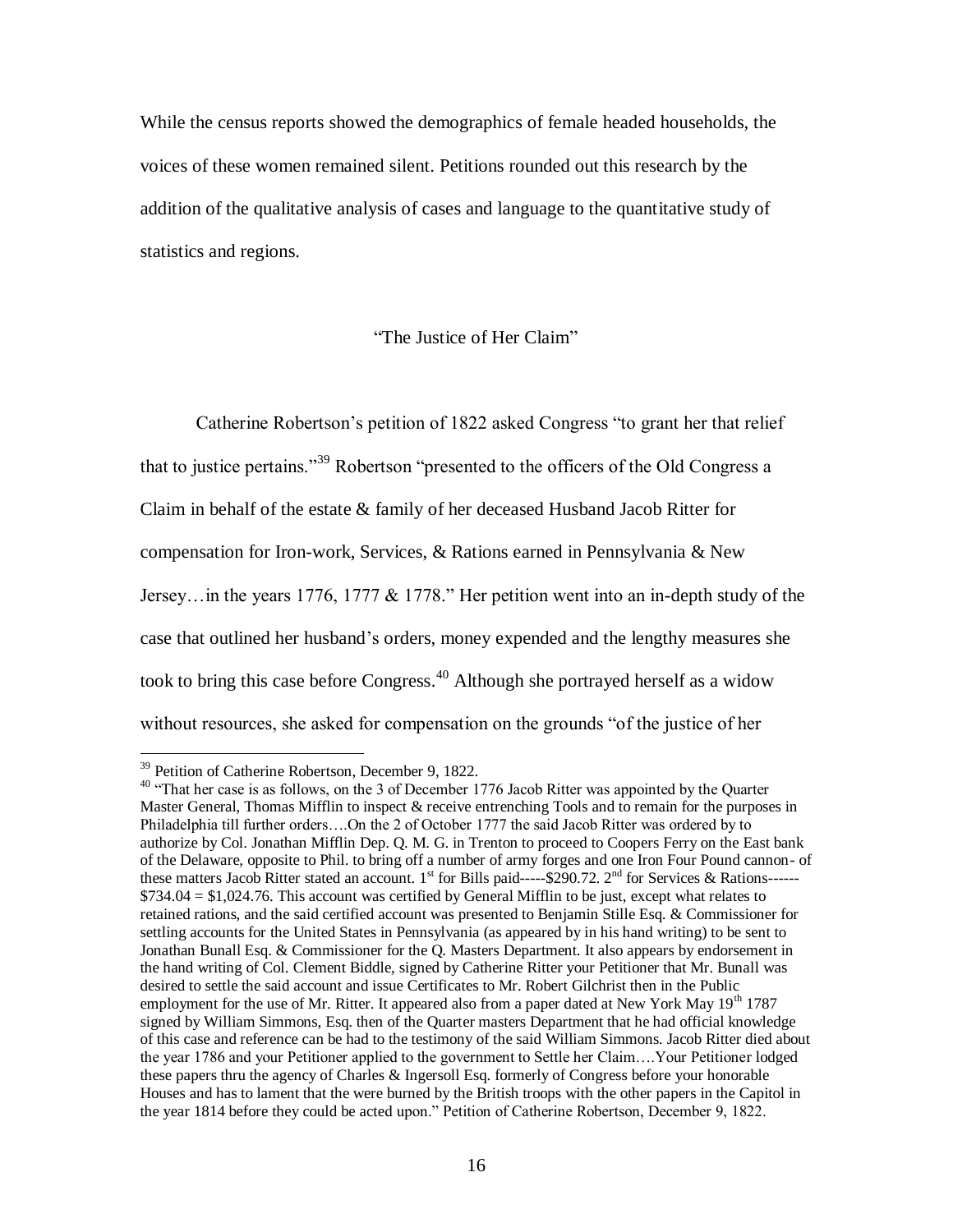claim." As noted earlier, she filed her first claim in 1786 and continued to send in applications, but all her previous papers were lost upon the destruction of the "Capitol in the year 1814." While most claims came from widows of Revolutionary soldiers, daughters also sought remuneration for the economic losses of their fathers.

In 1818, the three daughter of Abraham Nanna petitioned for the debt Congress assumed towards their father who furnished provisions for the army in  $1777$ <sup> $41$ </sup> While this petition came from daughters, at the time they wrote their plea they had already become widows. Their father appealed to Congress while he lived, but never followed through due to his failing health. These women demanded

Justice to themselves and their children [and] once more call on Congress to consider their claim and to dispense equal justice to them….They claim no more than equal justice with others of the American Family and cherish the hope that the Guardians of the Right and Liberties of the people of the United States will not permit the Widows and their Fatherless children to complain of their just Rights and demands being withheld from then any longer, by the Government of their own choice. But rest with confidence on the justness of their claim and the impartial disposition of Congress recently…to do equal Justice to all

These petitions showed the ways that people supported the Revolution through their contributions of supplies to the militia rather than active participation in combat. Although assistance was given in a time of need, these petitioners demanded a fair return from the nation their husbands and fathers helped to found. Their words resonated with a language of justice.

Lester H. Cohen studied the "politics of language" in his analysis of the works of Mercy Otis Warren.<sup>42</sup> He asserted that to understand the importance of any dominant political language one must "determine whether it was spoken by members of the culture

<sup>&</sup>lt;sup>41</sup> Petition of Hanna Wertz, Elizabeth Conard & Susanna Evans, December 7, 1818, Ref to the Committee on Pensions & Revolutionary Claims (HR15A-G10.1) 15<sup>th</sup> Congress: National Archives, Washington DC. <sup>42</sup> Cohen, "Mercy Otis Warren," 484.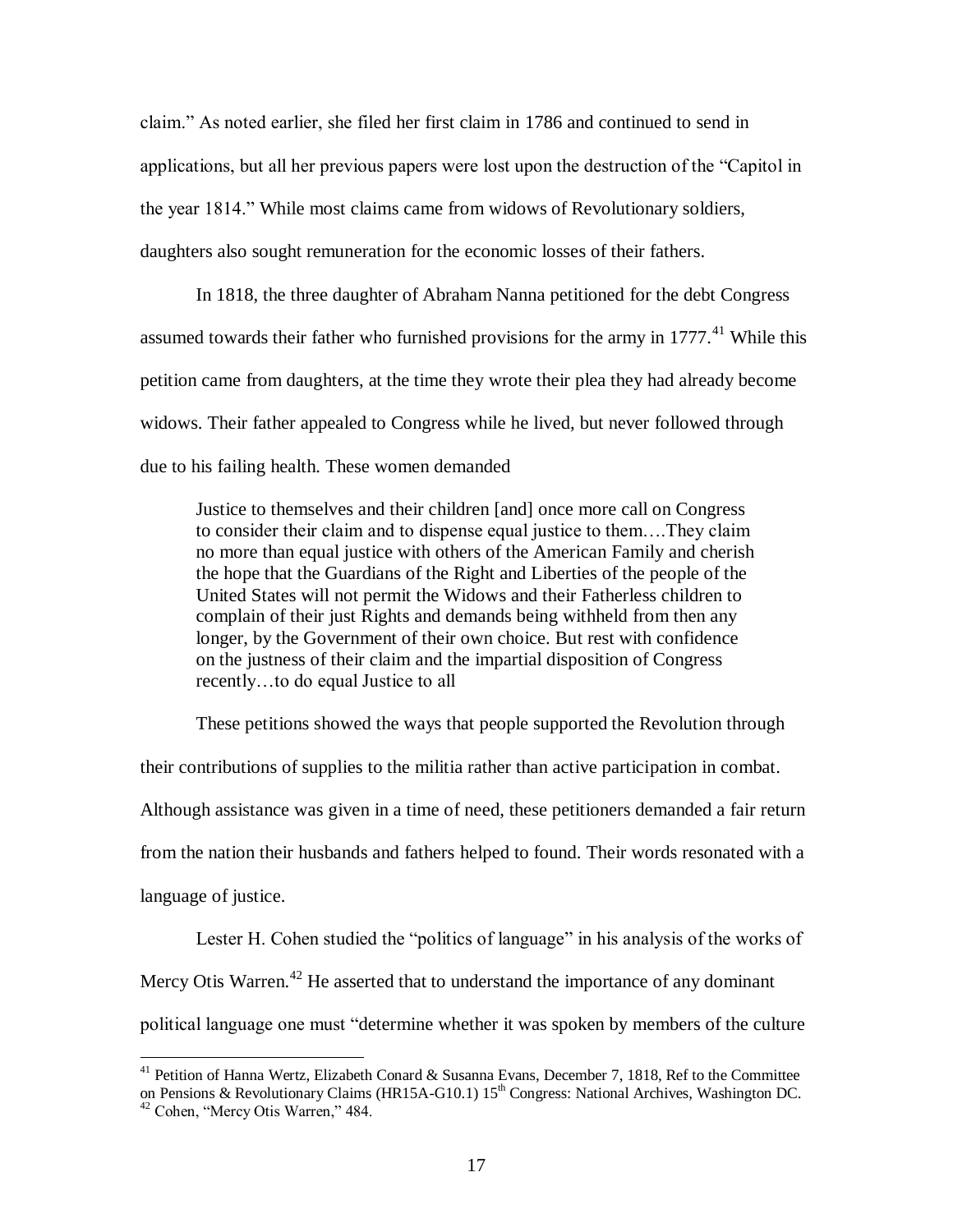who were likely to reap few if any of those tangible rewards." To Cohen a woman became the perfect case study. Cohen utilized one voice to come to his conclusions of a republican political language. While Warren placed her concentration on Republican virtue, the women in this study utilized a sense of justice in their claims supported by evidence. This study utilized the voices of many unknown early American women to illuminate the language of justice and patriotism that prevailed during the first few decades after the Revolution and the founding of the new nation.

The language of justice did not exist in Revolutionary petitions alone, but was witnessed in petitions from female landowners when their farms became the property of the United States. Anna Wade owned land in her name in Louisiana previous to the 1803 purchase from France, and her claim resulted from the confusion caused when the United States sorted out the territory. Wade purchased the land, in 1790, from George Wolf. She provided proof with a receipt of sale written and signed by Wolf in the presence of two witnesses and a Justice of the Peace for the Parish of Rapides.<sup> $43$ </sup> She followed the directions given to her when the United States purchased the land. Wade

entered the said Tract of land in the Land Office for the Western district of the State of Louisiana, agreeably to the Act of Congress in that case made and provided; filed her Evidence in support of her claim; and, as she believed, had taken all the steps prescribed by Law to extinguish the claim of the United States.

She stated, in her 1817 petition, that the evidence provided "will be found to embrace such strong grounds of Title as your Petitioner trusts, will remove every doubt from the minds of Your Honorable body."

<sup>&</sup>lt;sup>43</sup> Petition of Anna Wade, January 13, 1817, Ref to the Committee on Private Land Claims (HR15A-G12.1) 15<sup>th</sup> Congress: National Archives, Washington DC.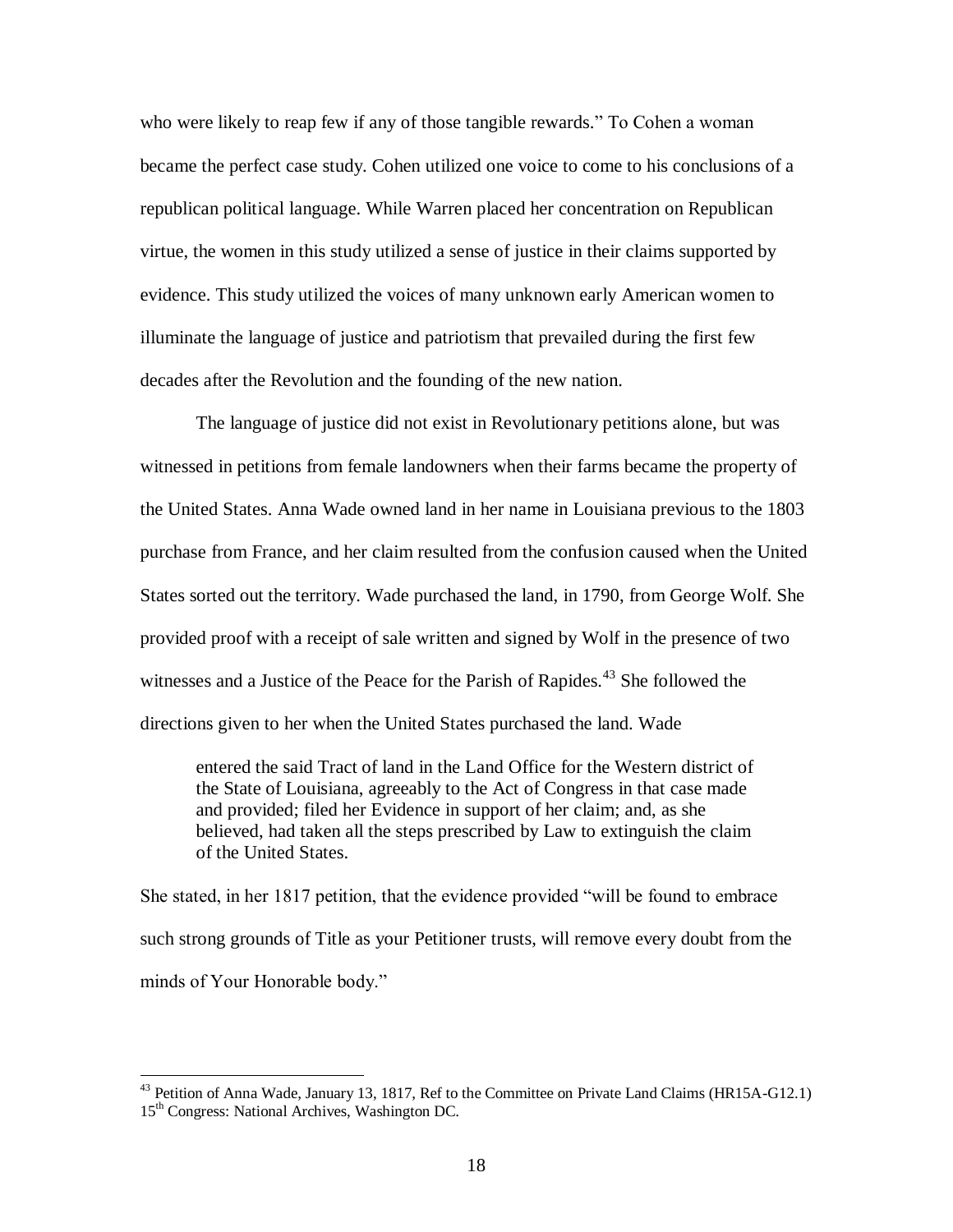In addition to the evidence listed above, Wade included the depositions of two neighbors who attested the fact that she owned and lived on the property as the head of a household previous to the 1803 purchase of the United States. She continued to assert "the fair claim she has on her country for the same Just and liberal consideration," and asked Congress to "confirm the claim in question, on the general grounds of equity." Rather than a humble supplication this document requested compensation on her ideas of justice and equity.

The 1842 petition of Louise E. Trichel also contained a land issue in Louisiana caused by a treaty with the Caddo Indians and the government of Spain. This widow provided a great amount of evidence and details of her case.<sup>44</sup> A letter provided from the Secretary of War noted that he "cannot find that the Government of the United States has ever recognized any claim of the Caddo Indians, and my impression is that no country was ever actually assigned to them by the Spanish Government."<sup>45</sup> In addition to this evidence, the War Department offered a report that

the Spanish Government had never recognized any definite limits to their claim, and that they occupied that district of country by mere sufferance, and had no equitable claim to any portion of it; and therefore do not think it necessary to prosecute further inquiry; and report a bill to confirm a section of land to the widow and heirs of Emanuel Trickel, with a proviso

<sup>&</sup>lt;sup>44</sup> "the petitioner states...that her said husband inhabited, occupied, and cultivated, a tract of land situate in the late neutral territory,…and that, by reason thereof, she, as widow, together with the children and heirs of the said Trickel, have an equitable claim to said section of land. That her said husband laid his claim before the register and receiver of the land office at Opelousas, acting as a board of commissioners under the acts of 3d March, 1823, and 25<sup>th</sup> May, 1824....Proof of inhabitation, occupation, and cultivation, as stated, accompanies the petition; also a certificate of the parish judge of Natchitoches, by whom witnesses were sworn....On referring to the Sate Papers, vol. 4, p. 69, report 1<sup>st</sup> November, 1824, No. 231, the claim, as stated, is found reported in the third class for confirmation. By an act approved  $24<sup>th</sup>$  May, 1828, this class were all confirmed, except some few named, which were suspended "until it is ascertained whether they are within the limits of the land claimed by the Caddo Indians." This claim seems to have been among those thus suspended." Petition of Louise E. Trichel, March 8, 1842, Ref to the Committee on Private Land Claims (HR27A-G17.1) 27<sup>th</sup> Congress: National Archives, Washington DC.

<sup>45</sup> Petition of Louise E. Trichel, March 8, 1842.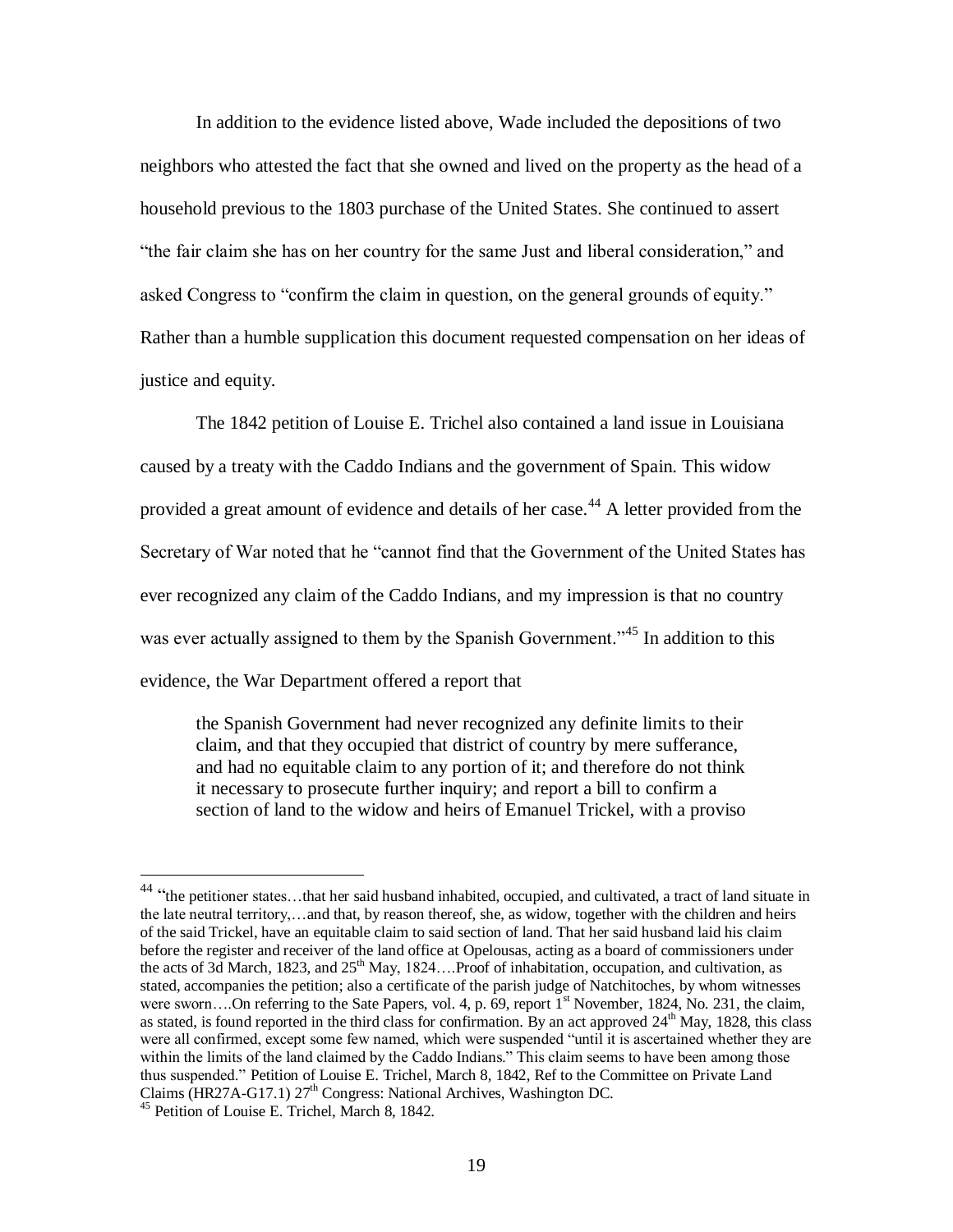that it shall only amount to a quitclaim from the United States, and shall not affect the right of third persons.<sup>46</sup>

While the details of these two private land claims differed, the language used by these two petitioners resembled each other.

Trichel stated she and her children "have an equitable claim to said section of land," and "that she is justly entitled to said land by reason of habitation and cultivation." These widows believed in their right to land that they had held and worked for decades, and based their claims on evidence rather than prayers. Similar to the Revolutionary counterparts, these women utilized a vocabulary of justice that continued throughout the first decades of nation building. The War of 1812 impacted women in similar ways as the Revolution, and the claims of lost property echoed the language witnessed in the above petitions.

In 1834, Elizabeth Cook sent her petition for a "wagon & a five horse team," that her deceased husband lost while in the service to the United States, during the War of  $1812<sup>47</sup>$  She reported that the cause of their loss resulted in a lack of forage while hauling baggage for a Captain John Lewis on a long journey from Knoxville, Tennessee to Mobile. Although Cook noted that she was an "almost friendless widow," the language used in her petition defied the portrait of a helpless female. She asserted that "the United States was bound on their part to furnish forage," and therefore she only claimed remuneration on the basis "of the strictest principles of justice." In addition to her memorial, Cook sent in a petition signed by twenty-five of her neighbors who all agreed "that it is a just claim…and worthy to be heard in the Council of your nation her

<sup>46</sup> Petition of Louise E. Trichel, March 8, 1842.

<sup>&</sup>lt;sup>47</sup> Petition of Elizabeth Cook, June 6, 1834, Ref to the Committee of Claims (HR29A-G1.1) 29<sup>th</sup> Congress: National Archives, Washington DC.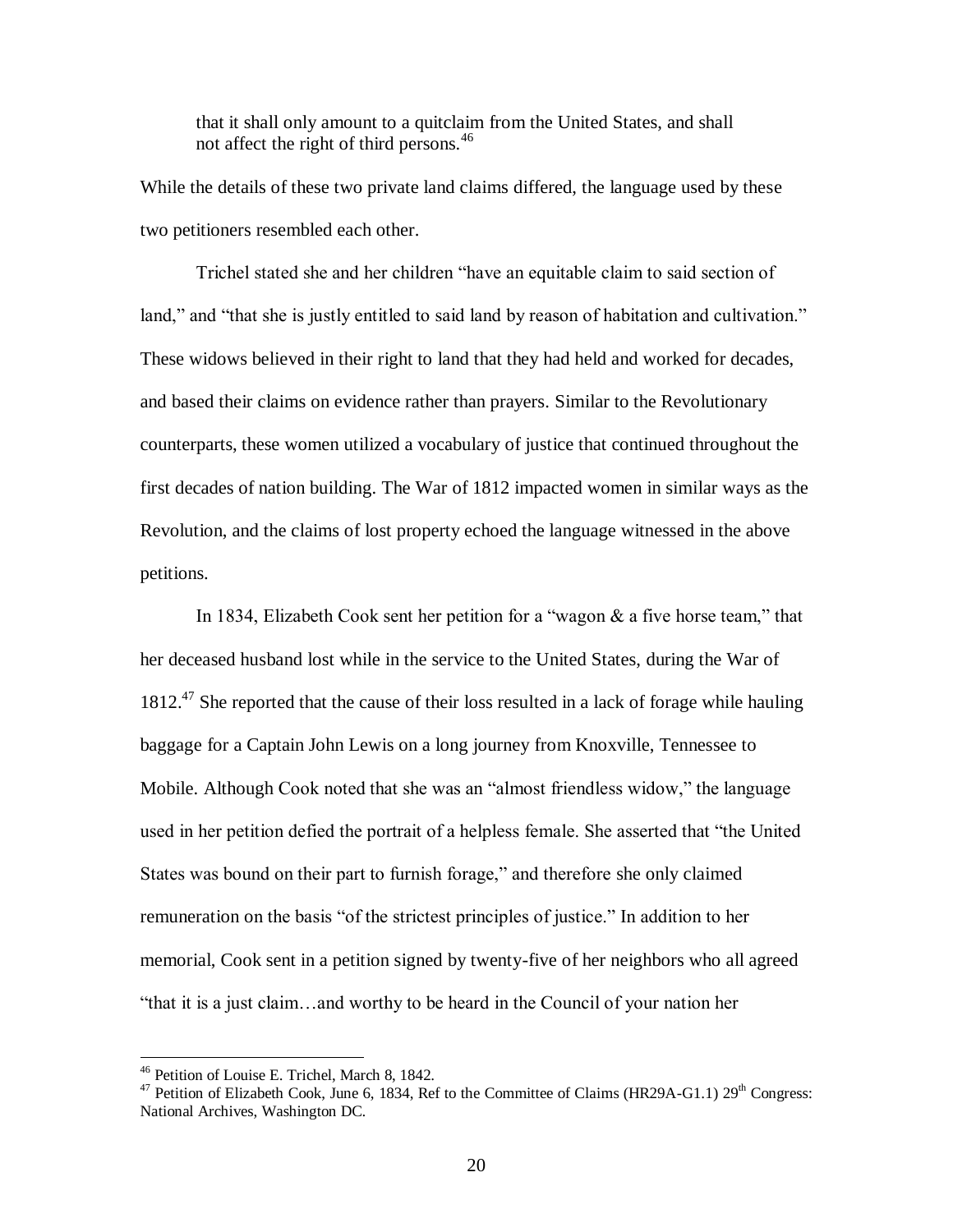Country." The documents in this case showed the language of justice, which she and her neighbors felt Cook deserved from "her Country." Her language defied the notion of the petition as "an instrument of humble supplication," and turned it into an instrument of the justice she felt she deserved. $48$ 

In 1836, Nancy Egnew"s sent in her claim for property destroyed "at the river Raisin in the then Territory of Michigan, at the time of Hull"s surrender at Detroit during the late war with England." She noted how "her Husband made frequent attempts to get his case before Congress and to obtain at least some remuneration, but nothing has yet been received, and since his death your Petitioner has continued her efforts." Nancy Egnew"s words echoed that of the previously viewed petition of Revolutionary Widow Catherine Robertson, for Nancy also asked for relief based upon "the justice of her claim."<sup>49</sup> The identical language used in these two petitions linked these two documents, and showed that the language of justice appeared immediately after the Revolution and continued through the first few decades of the nineteenth-century.

While most widows claimed money or land they felt the government owed them, a few inherited the debts their husbands left behind. In 1824, Amelia Hegins of Pennsylvania requested that the debt her husband incurred to the U.S. government, in 1816, was unfounded and based upon false premises. She went into great detail about the case and explained

your Petitioner"s husband entered into a contract with George Graham Esq. then acting Secretary of War for the supplies of Rations to the United States Troops stationed within the State of Pennsylvania. That in pursuance of the said contract and to enable your petitioner"s husband to fulfill it he drew upon the said Secretary...for an advance of \$10,000

<sup>48</sup> Zaske, *Signatures of Citizenship,* 13.

 $^{49}$  Petition of Nancy Egnew, December 28, 1836, Ref to the Committee of Claims, (HR30A-G3.1) 30<sup>th</sup> Congress: National Archives, Washington DC.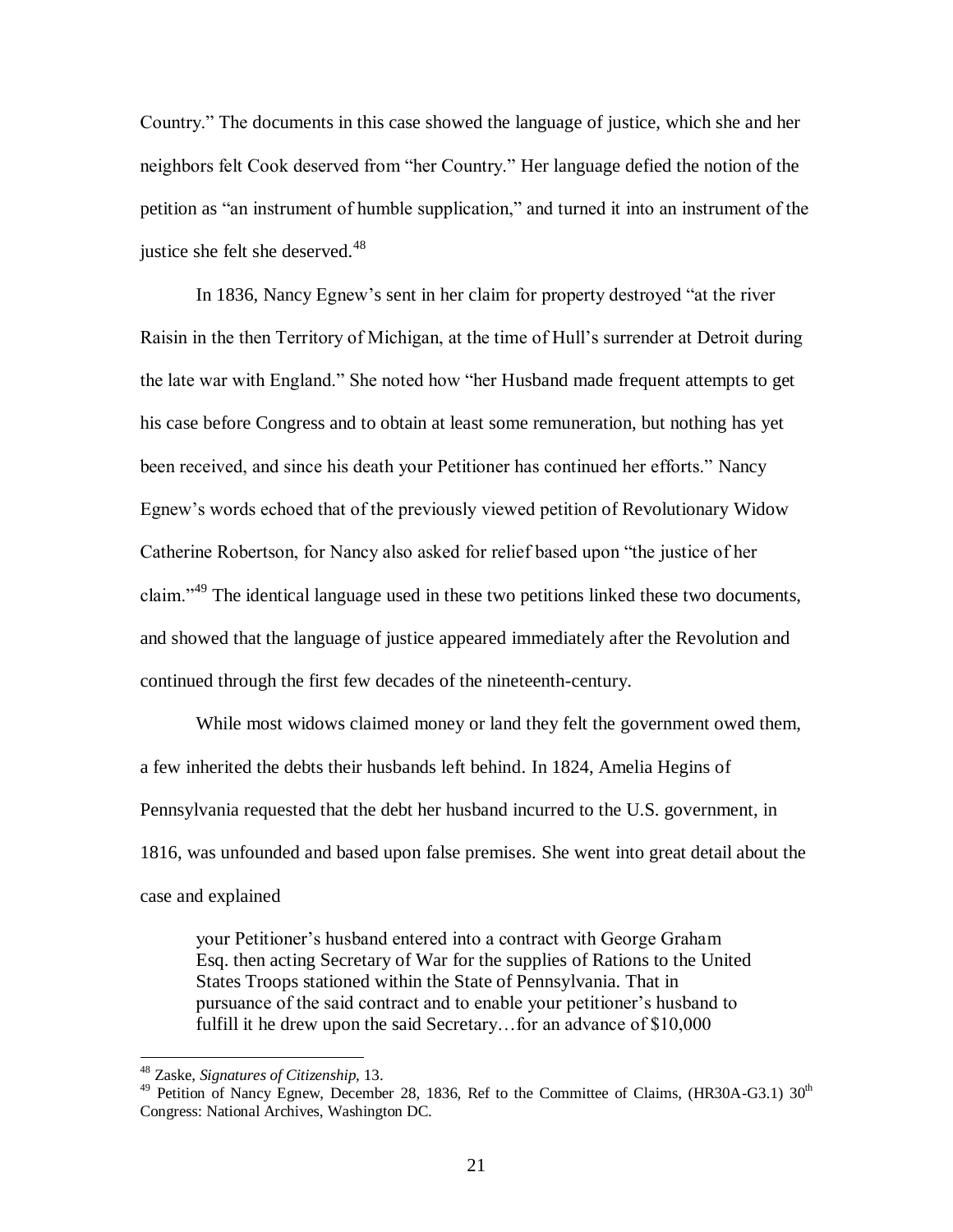dollars in favor of Jared Irwin Esq. then a member of Congress from the Sate of Pennsylvania which draft the said Secretary refused to accept alleging that the advance required by your petitioner"s husband was too great. The said Secretary consented however to advance to your Petitioner"s husband the sum of \$7,000 which was accordingly paid to the said Jared and by him receipted...and transmitted to your Petitioner's husband. That on the  $12<sup>th</sup>$  of March following, a further sum of \$2000 dollars was paid to the said Jared by the War Department without any authority or request from your Petitioner"s husband, who now stands debited therefore on the Books of the Department. That soon after the receipt of the said sum of \$2000 dollars the said Jared Irwin left this Country and has not yet returned. That your Petitioner"s husband in his lifetime never Received the said sum of \$2000 from the said Irwin… who it is well known was at the time of his departure in Insolvent circumstances.<sup>50</sup>

Hegins" stated that "she is satisfied that her claim is just and proper, and she only demands what in good faith and conscience is due to her." She insisted that their names be cleared of the unjustified debt towards the nation. These female petitioners used a similar language of justice, and presented their claims in a legal fashion with depositions from witnesses and a wide variety of evidence.<sup>51</sup> While these women viewed the justice of their claims, others wrote about the justice of Congress and of the United States.

"The Justice of her Country"

In 1820, the elderly widow Sarah Phillips petitioned Congress for property given to the militia, during the Revolution. She appealed "to your honorable Bodies for a remuneration of that property which her late husband advanced and supplied to his

<sup>&</sup>lt;sup>50</sup> Petition of Amelia Hegins, February 16, 1824, Ref to the Committee of Claims (HR18A-F2.1)  $18^{th}$ Congress: National Archives, Washington DC.

<sup>&</sup>lt;sup>51</sup> Most of the petitions presented in this study included multiple forms of evidence that included marriage certificates, contracts, deeds of ownership, receipts, schedules of losses, etc. Also, the majority of these documents included written depositions made in the presence of Justices of the Peace from witnesses who testified to the validity of the claims. These documents mainly repeated the statements contained in the petition, therefore, were not included in the body of this paper.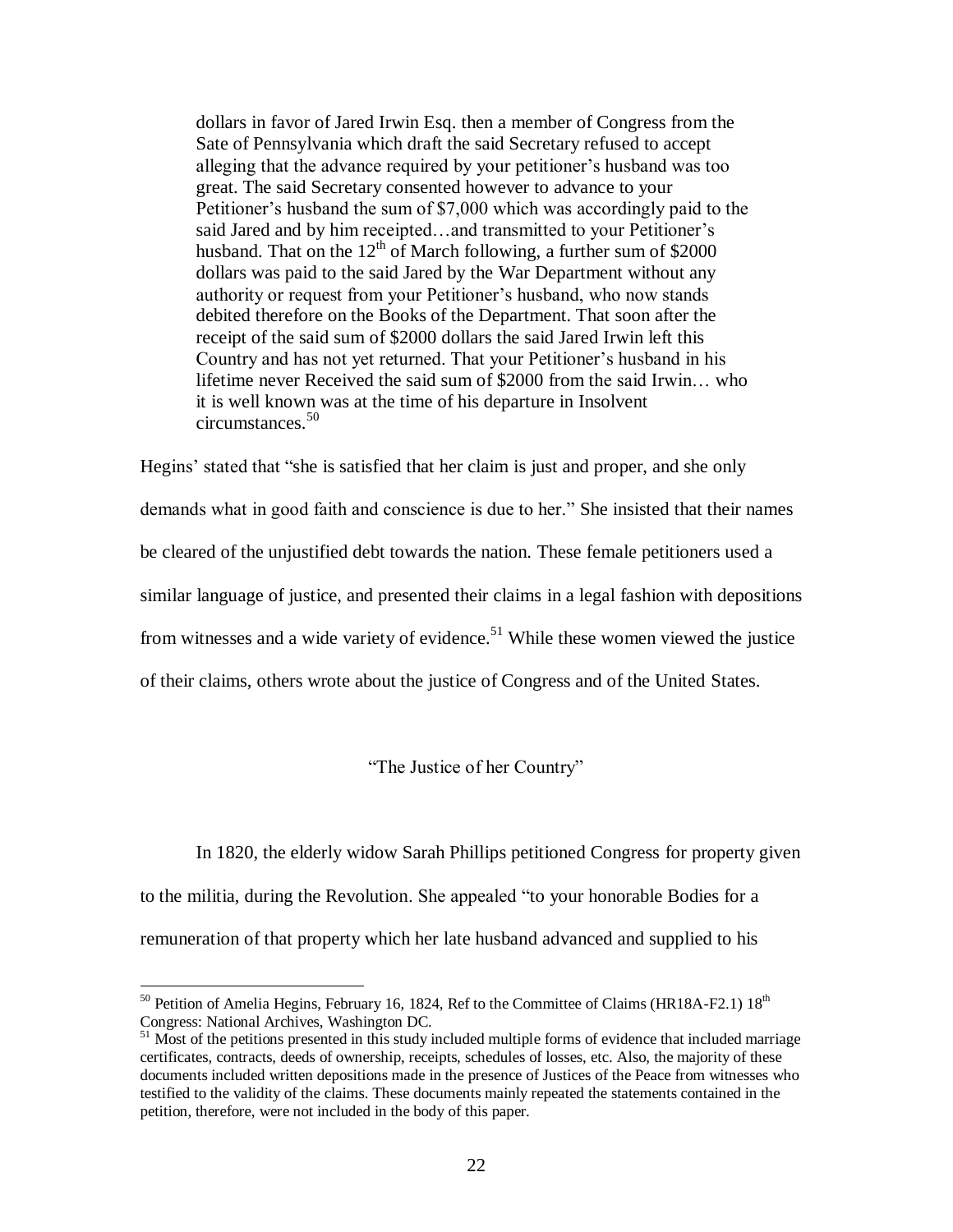Country to aid and maintain the Liberty and Independence of America."<sup>52</sup> Phillips presented documents and evidence, similar to the petitions examined previously, but her language placed her idea of justice on the nation rather than on her claim. She noted "that the money and property of Jacob Philip was cheerfully furnished at a time of peril and necessity on the faith of the Government which to this day has been unsettled." Sarah Philip asserted that she "has nothing but her good name and the Justice of her Country to rely on….to obtain that Justice and relief which I consider my case entitled to." Philip"s was not alone in her thoughts on the "Justice of her Country."

While the 1818 petition of Martha Perry differed in the type of remuneration requested, she utilized the notion of a benevolent and just government. Moreover, Perry requested compensation not from her husband"s service to the nation, but that of her father. She explained that she was the "daughter of the late Captain Huddy of New Jersey who while in the defense of his country in the war of the revolution was most cruelly and wantonly put to death by a band of Tories."<sup>53</sup> Perry explained that she and her sister were "cast upon the world without the protecting hand of a parent and became dependent upon the bounty and humanity of individuals for care and support." They both recently became widows and requested the assistance of their government. She stated that her

entire confidence in the Justice and magnanimity of the nation to its representatives she makes her appeal and in which she feels her self seconded by the humane and benevolent recommendation of the President of the United States in his message delivered at the opening of the session. She prays----She asks that some appropriation may be made for her support, such as wisdom and Justice of the Representatives of the people may consider as met and proper. The Gallantry and Patriotism of her

 $52$  Petition of Sarah Philips, January 31, 1820, Ref to the Committee on Pensions & Revolutionary Claims (HR16A-G13.1) 16<sup>th</sup> Congress: National Archives, Washington DC.

 $\frac{53}{12}$  Petition of Martha Perry, January 6, 1818, Ref to the Committee on Pensions and Revolutionary Claims  $(HR15A-G10.1) 15<sup>th</sup> Congress: National Archives, Washington DC.$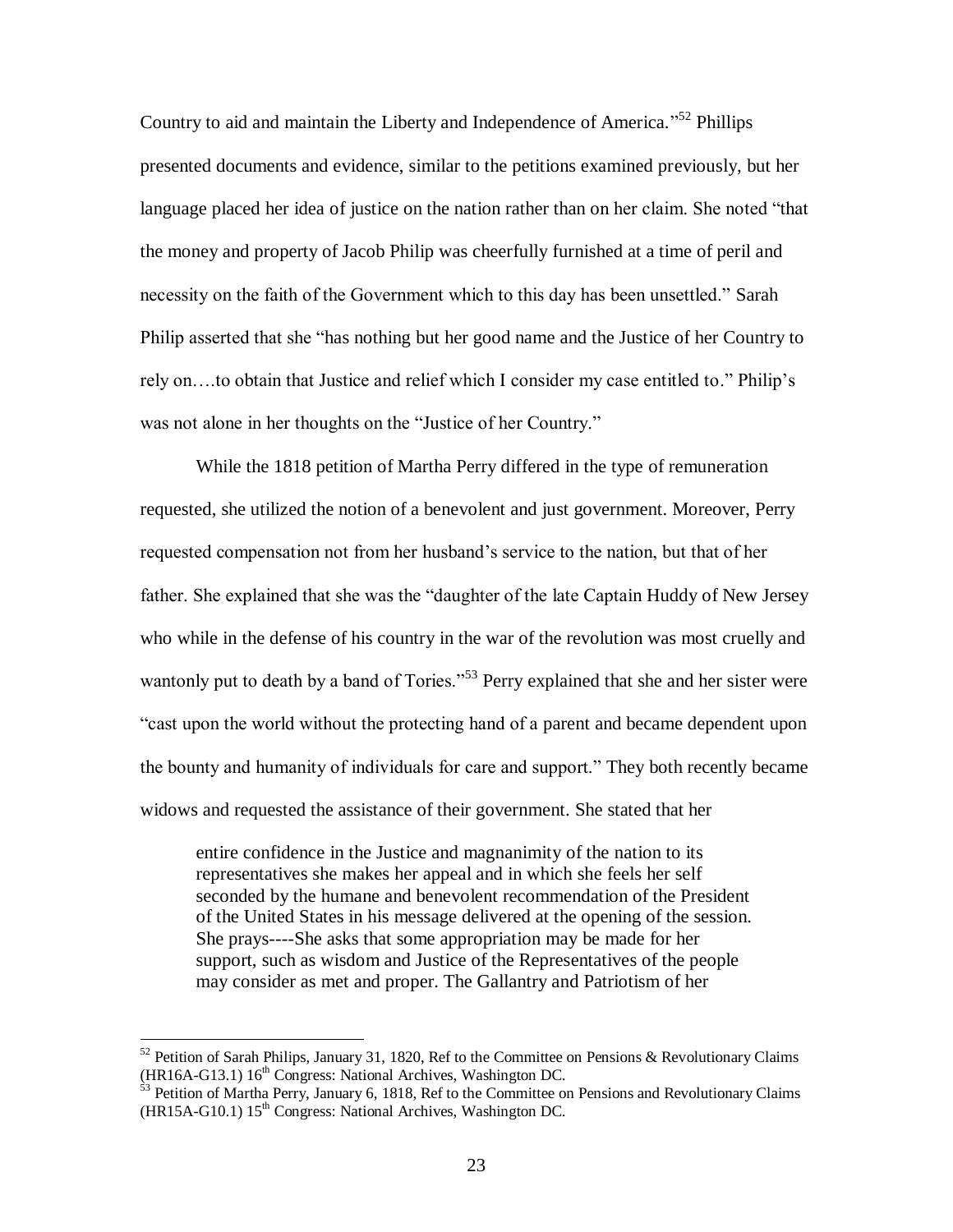father are of notoriety, and the circumstances of his death fills a page in the history of the times which tried mens souls.

This document like the majority of petitions viewed showed no conclusion to her claim. Unfortunately, as mentioned earlier, these early Congressional papers were not kept complete, but every document became vital in the analysis of a language of justice that emerged after the Revolution and continued throughout the early nineteenth century.

The Revolutionary petitions showed the faith people placed in the justice of their government. Other claims also demonstrated this confidence, but in more forceful terms as the people looked to the nation to protect them from violent encounters with Native Americans. In 1824, Anne Eccles wrote a petition for property lost to the Cherokee in 1794 that consisted of \$5,000 "in money and negroes."<sup>54</sup> She noted that Congress dealt with this claim on various occasions and in 1810 presented a favorable report that was never acted upon. Rather than pay the claim Congress asked the President to intercede and make the Cherokee pay for the lost property. Afterwards, Eccles learned that they denied her claim on the basis of the Treaty of 1798 that absolved the Cherokee from any claims of depredations committed prior to that year. She insisted that the claim should have been paid in the four years that came between the loss of property in 1794 and the later treaty.

Eccles then started reminding Congress of their obligations towards the people who bring just claims before them. She asserted

that general government has to much justice to consult the general welfare at the expense of its private subjects. The dignity of the nation as well as the inherent justice of the claim require a restitution of the value of this property from the public coffers. An Act of the government has barred your memorialist of their legal rights to certain property. The deduction is

 $^{54}$ Petition of Ann Eccles, December 27, 1824, Ref to the Committee on Indian Affairs (SEN18A-G6) 18<sup>th</sup> Congress: National Archives, Washington DC.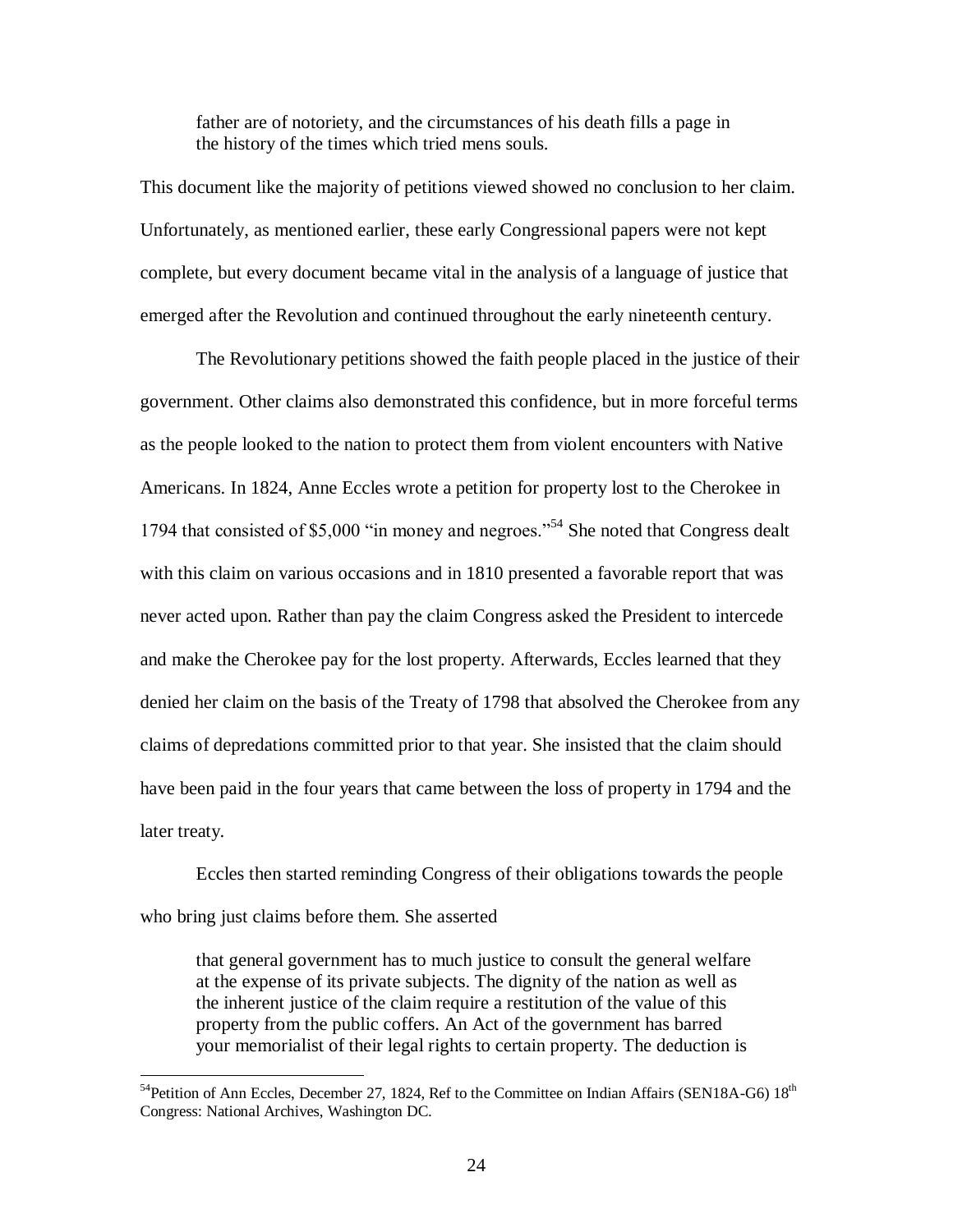necessary that government is morally bound to discharge the claim….an invasion of the rights of private property places government under the most imperative moral obligation to make ample remuneration to the individuals who unjustly have been compromised….the only mode in which the principle case be complied with deduced from reason  $\&$  from justice that where the rights of an individual have been invaded by government. He should be placed as nearly in his former situation as is possible or consistent….Every general rule of law by the universality of its operation would injustice in particular cases & should therefore be liable to exceptions. And this rule enforced in the present case be unjust  $\&$ tyrannically oppressive.

After this lengthy scolding from Widow Eccles, she reverted back into a more traditional form seen in previous documents. She closed the petition with confidence in the "justice of their claim & in the magnanimity of their government." Similar to Eccles, others also filed claims for themselves and their families.

Susan Morgan moved her family from Georgia to the Mississippi Territory in 1813. She claimed that Creek Indians robbed her and the party she traveled with of all property. She noted that the agent of the Creeks assured her "that the justice, liberality, and gallantry of the government of this country would never suffer an unprotected woman to be plundered of the production of her industry."<sup>55</sup> Morgan related how she retained "a continuous belief in the justice of her claim and a sacred regard to the great object of having her offspring raised up in the path of industry and virtue… and direct them in the path of good, useful, and virtuous citizenry of the Republic." This example reflected the notion of Republican motherhood, as studied by Mary Beth Norton, Linda Kerber and many others. But unlike their assessments of married women, Morgan raised "three orphan children" and conducted her affairs without the benefit of male protection. While many skirmishes between Native Americans and white settlers occurred as

<sup>&</sup>lt;sup>55</sup> Memorial of Susan Morgan, December 30, 1832, Ref to the Committee on Indian Affairs (SEN22A-G7) 22nd Congress: National Archives, Washington DC.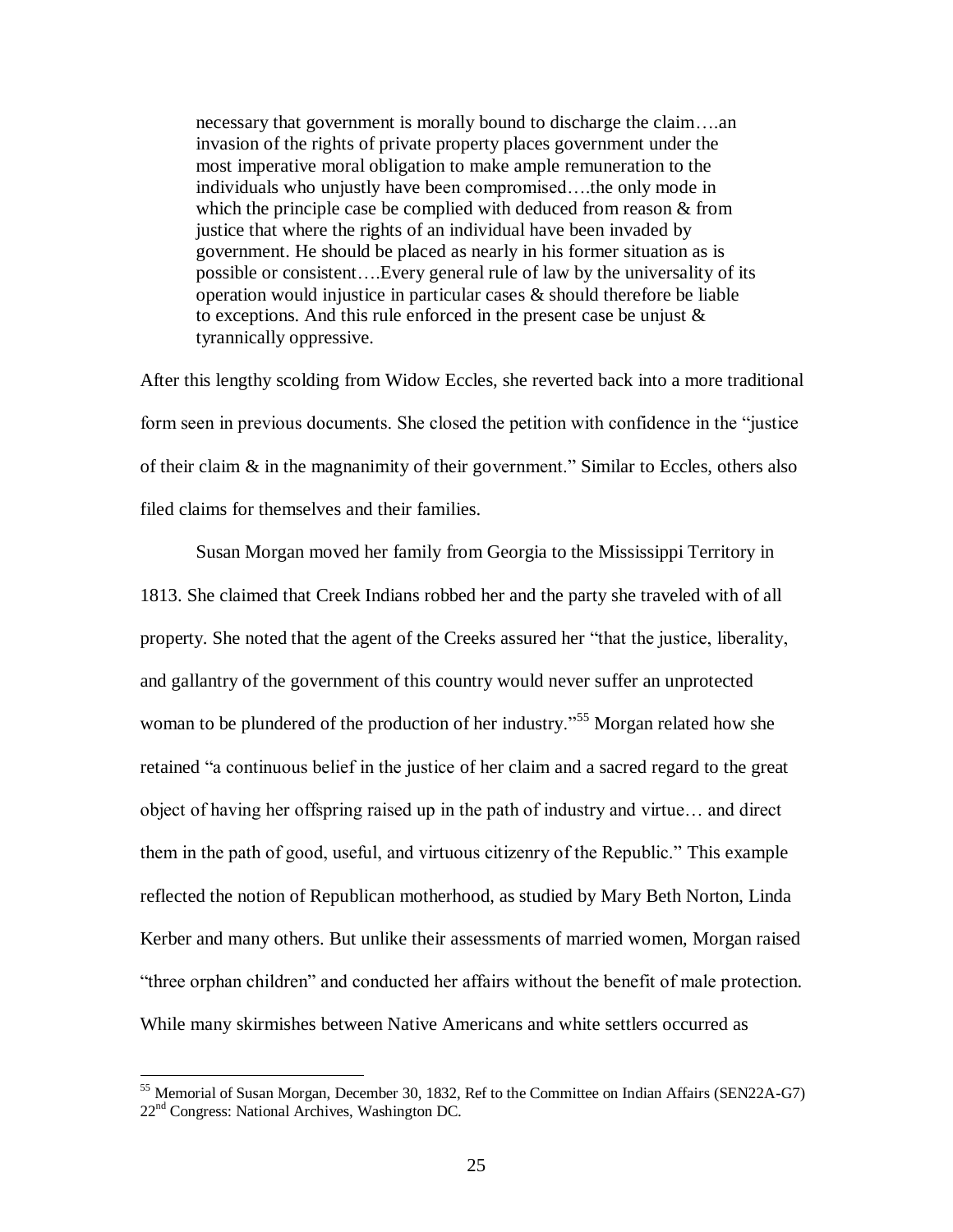individual acts of violence, the addition of war added another dimension of the ways women suffered though troubled times.

The claimants of the War of 1812 witnessed the combined forces of British troops and their Native American allies. The 1844 petition of Catherine Knoggs was "in behalf of herself  $\&$  the legal heirs of Thomas Knoggs."<sup>56</sup> Her late husband served in Michigan as a courier, spy and scout for General Hull with the Indians who traded with Knoggs, but fought on the side of the British in 1812. While in this capacity, the Indians and British troops took all the "cattle, horses, sheep, household furniture  $\&$  goods in his store  $\&$ afterwards the Indians set fire to his house." She asserted that this only happened because of her husband"s service to General Hull. At this point, Widow Knoggs" stated

that the United States were bound to the Extent of their power to protect the rights of American citizens….It is a matter of notoriety that the United States afterward extend into a treaty with them & abandoned all claim to indemnity for the losses of these settlements in consequence of their breach of faith & violation of the terms of the articles of capitulation. If the British Government was bound by the terms of the capitulation to protect the inhabitants in the enjoyment of their property were not the United States bound in behalf of its defenseless inhabitants to enforce their Claim to indemnity, which the United States failed to do so- are they not bound upon every principle to make good the losses of its citizens thus incurred....The citizen can only look to his government  $\&$  if the government for any cause common to the whole Country chooses to abandon all Claims on the forces committing the injury  $\&$  if the citizen has no power to interfere in the matter it is submitted that the government cannot refuse the indemnity which it should have been enacted from the other government.

Knoggs did not write this petition for this claim came from an illiterate woman who signed with an X. Catherine Knoggs was not alone, and these documents gave voices to women whose lack of literacy normally doomed them to historical oblivion.

<sup>56</sup> Petition of Catharine Knoggs, March 5, 1844.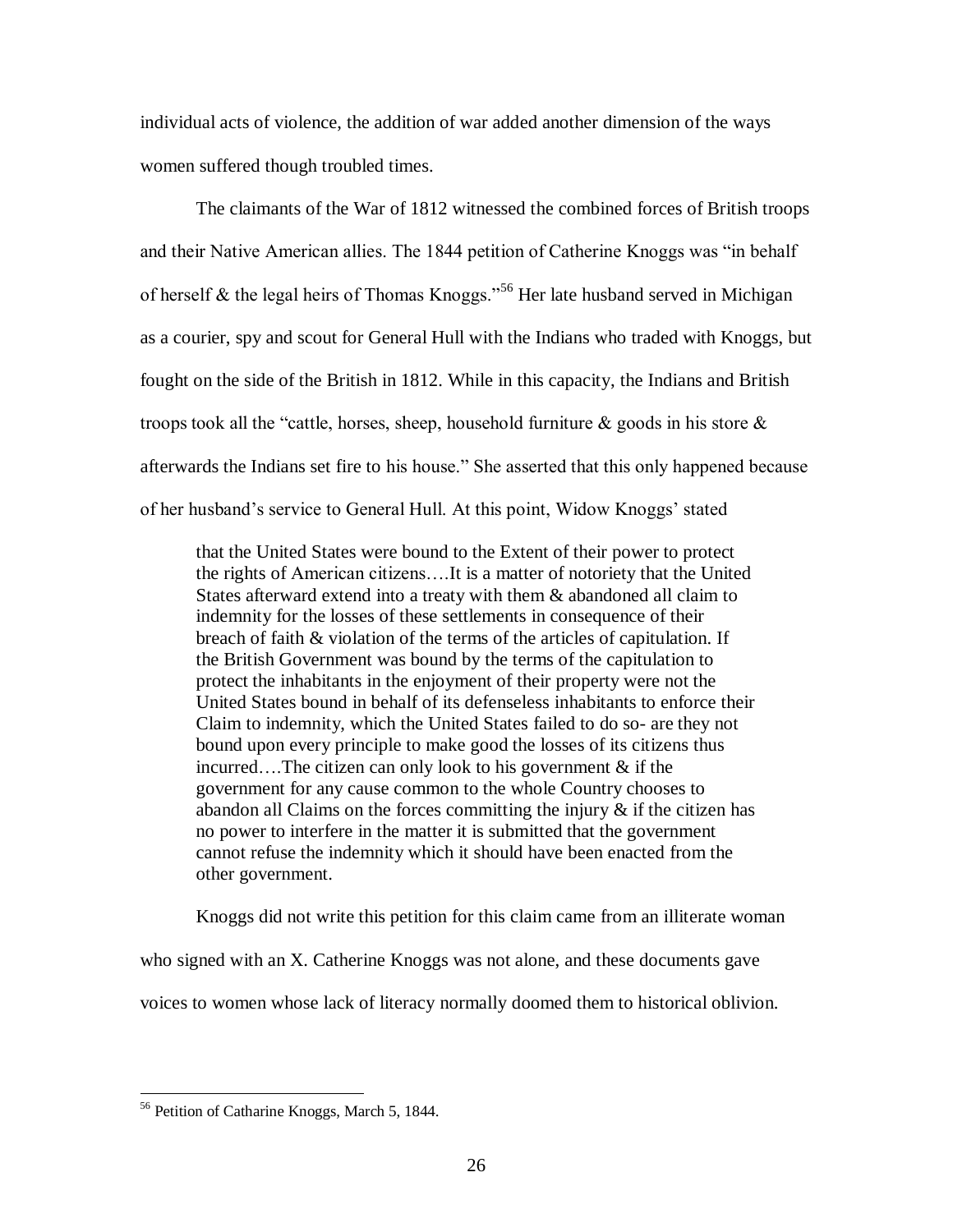These women mainly went to Justices of the Peace who wrote the claims that were based upon the petitioner's sworn testimony. While the words may not have been written by them, the claims and personal histories contained within were theirs. Sarah Shillito an illiterate widow sent her petition to Congress in 1823. She lost a house she rented to the U.S. Army, in the War of 1812, "as a barracks," and while "the house was so occupied about 24 June 1813 it accidentally caught fire & was totally consumed."<sup>57</sup> Shillio not only felt herself "entitled to compensation" she also wanted to "prove the justice of her country." This phrase echoed throughout the previously viewed petitions written by both women and men.

The feelings of justice in early American government appeared not to be gender based nor was their confidence in their nation. While Congress initially rejected this petition, this widow continued her quest with additional witnesses and documentation. The Senate records contained her later petition, which described the loss of "the property which constituted her principal worldly estate, while in the service of the Nation, and for which she as not as yet received any compensation although she has often applied to your Honorable body."<sup>58</sup> Shillito won her claim of \$350 two years later, but few petitions ended with such positive results.

Although some may question the use of a language of justice in the petitions sent by illiterate women, the majority of the previously viewed documents were written by the female claimants. The words of these widows echoed clearly throughout the various petitions, and demonstrated these women knew and utilized the legal and political

 $57$  Petition of Sarah Shillito, December 29, 1823, Ref to the Committee of Claims (HR18A-F2.1)  $18<sup>th</sup>$ Congress: National Archives, Washington DC.

<sup>&</sup>lt;sup>58</sup> Petition of Sarah Shillito, January 10, 1825, Ref to the Committee of Claims (SEN18A-G1) 18<sup>th</sup> Congress: National Archives, Washington DC.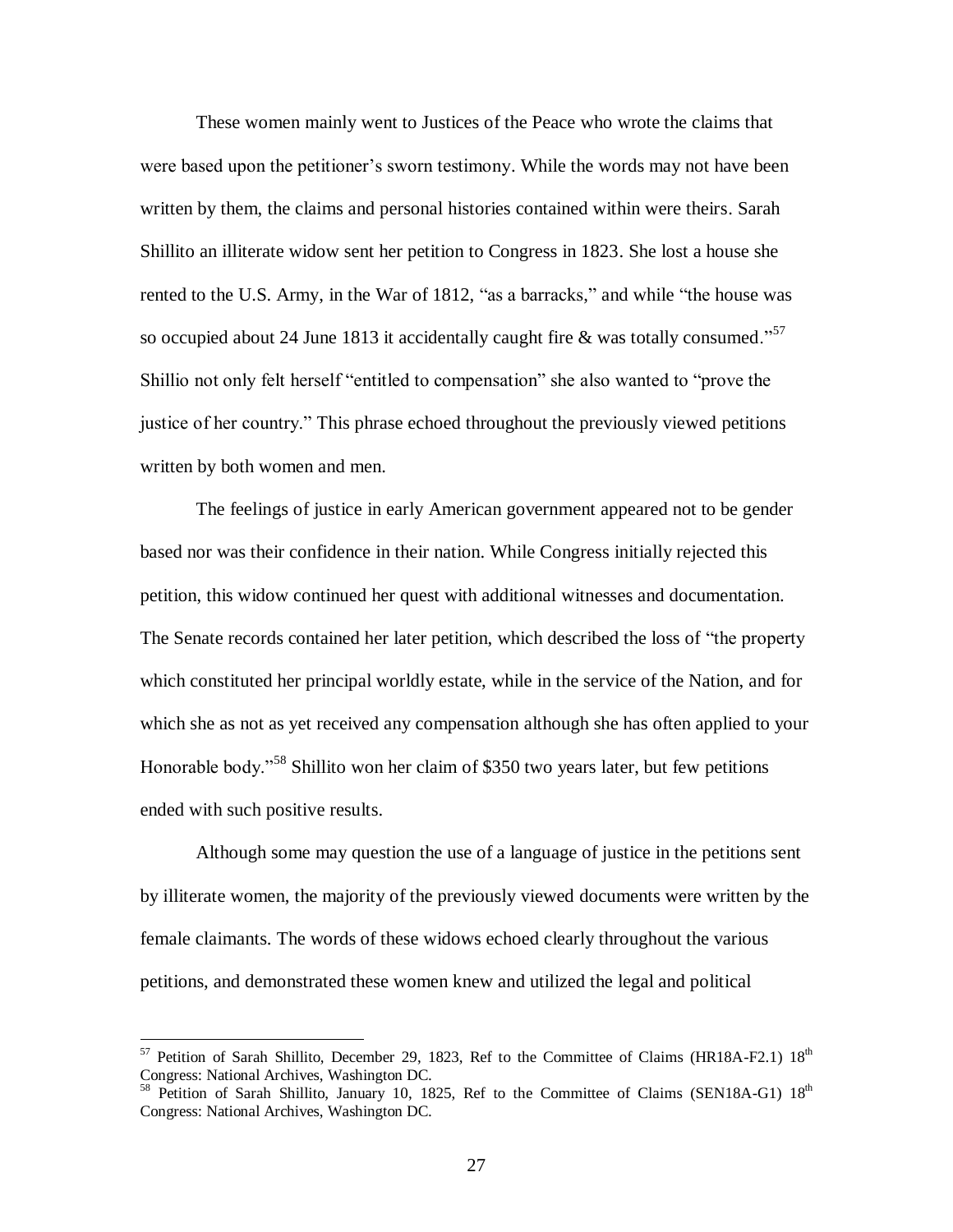language normally restricted to men. These women continued to send their petitions and employed the language needed to forcefully prosecute their various claims. As Norton stated, "the experience of widowhood and independent wage earning could thus leave an indelible mark upon an eighteenth-century American woman's perception of herself and her role."<sup>59</sup>

The need to provide for themselves and their dependents thrust them into the political debate over the legal rights that early American people had come to expect. The duty of the nation towards its people emerged in the years following the Revolution, for many petitions relied upon the patriotic acts of the men and women who helped found the new nation. These petitions not only showed the changing roles for early American widows, each document viewed gave a glimpse back into American history through a woman's eyes.

#### "Liberty, Independence, and Immortal Glory to his Country"

A husband"s service to his nation in times of war brought a language of patriotism and pride into these petitions sent by widows. While they still based their claims upon legal evidence and witnesses, the tone changed as they demanded recognition for the losses they incurred during and after the Revolution. In 1819, Lois Haskell sent her petition as the widow of "an officer and soldier during the struggle for Independence."<sup>60</sup> She explained that

<sup>59</sup> Norton, *Liberty's Daughters,* 147.

<sup>&</sup>lt;sup>60</sup> Petition of Lois Haskell, January 6, 1819, Ref to the Committee on Pensions and Revolutionary Claims  $(HR15A-G10.1) 15<sup>th</sup> Congress: National Archives, Washington DC.$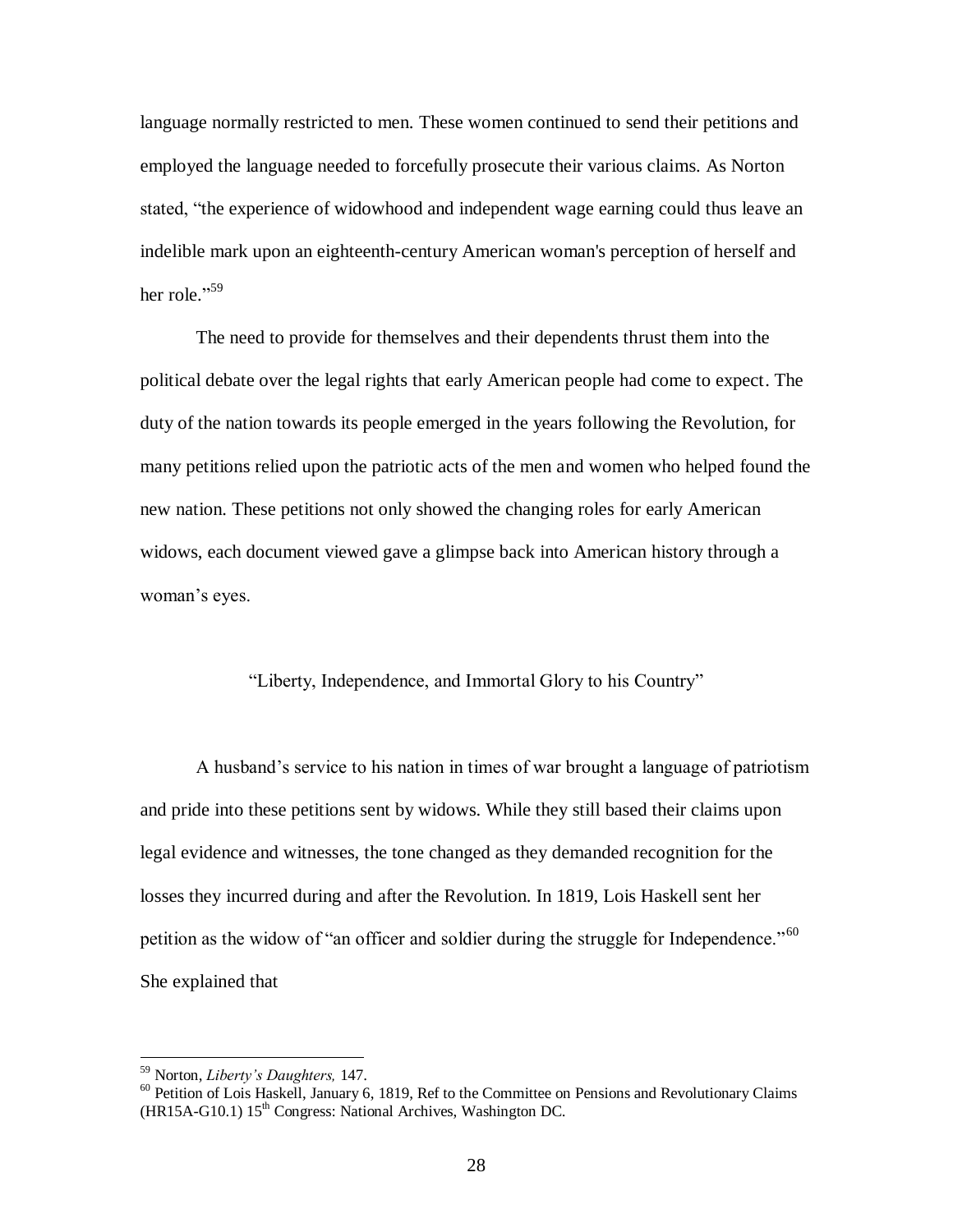on the 19<sup>th</sup> day of April 1775 he repaired with his arms to... [Lexington] where hostilities commenced and aided with his valour in success of that day. He continued a volunteer with our little band of Patriots and on the 19<sup>th</sup> of May following was Commissioned by Congress a Captain in one of the Regiments raised at that time Commanded by Col. Whitcomb and in 1776 was Commissioned a Captain in Col. Marshal"s Regiment and in these commands discharged his duty with promptitude and continued in the Service until by some arrangement he was superseded. On that event his proud feelings as a soldier could not be suppressed. He quitted the Service, but it was only for a moment, his military ardor, his enthusiastic zeal for the cause operated like electricity and predominated over those nicer feelings to which the human mind is susceptible. He again joined his brethren in Arms but as a private and continued in the Service during that conflict which gave Liberty, Independence and immortal Glory to his country. As he as a Soldier by nature, he again entered the Service and in the expedition against the Indians was in St. Clair"s defeat, Killed by the side of the gallant Phelon to whose Company he was attended.

Widow Haskell ended her claim for a Revolutionary pension with the confidence that

"the Greatness of that Country in whose cause her husband fought, bled and died," would

not allow her continued suffering. While this petition showed the losses of this woman,

she filled the pages with her patriotic pride in her husband"s devotion to military service

and helped bring "Liberty, Independence and immortal Glory to his country."

Hannah Leighton"s petition for a Revolutionary pension echoed the previously

examined document. Her husband perished "on the memorable nineteenth of April A.D.

1775, while commanding his company of Infantry."<sup>61</sup> She included a newspaper clipping

that read

 $\overline{a}$ 

Capt. Isaac Davis had said on leaving his home in Acton in the morning: "I have a right to go to Concord on the King's highway, and I will go to Concord" but it was no longer a King"s highway over which his body was carried home in the afternoon. The royal Governor was wiped out; and martial law, which had practically prevailed was formally declared within the British lines; and no civil authority but that conferred by the citizens of Massachusetts have ever since been exercised within its limits.

<sup>&</sup>lt;sup>61</sup> Petition of Hannah Leighton, January 19, 1818, Ref to the Committee on Pensions and Revolutionary Claims (HR15A-G10.1)  $15<sup>th</sup>$  Congress: National Archives, Washington DC.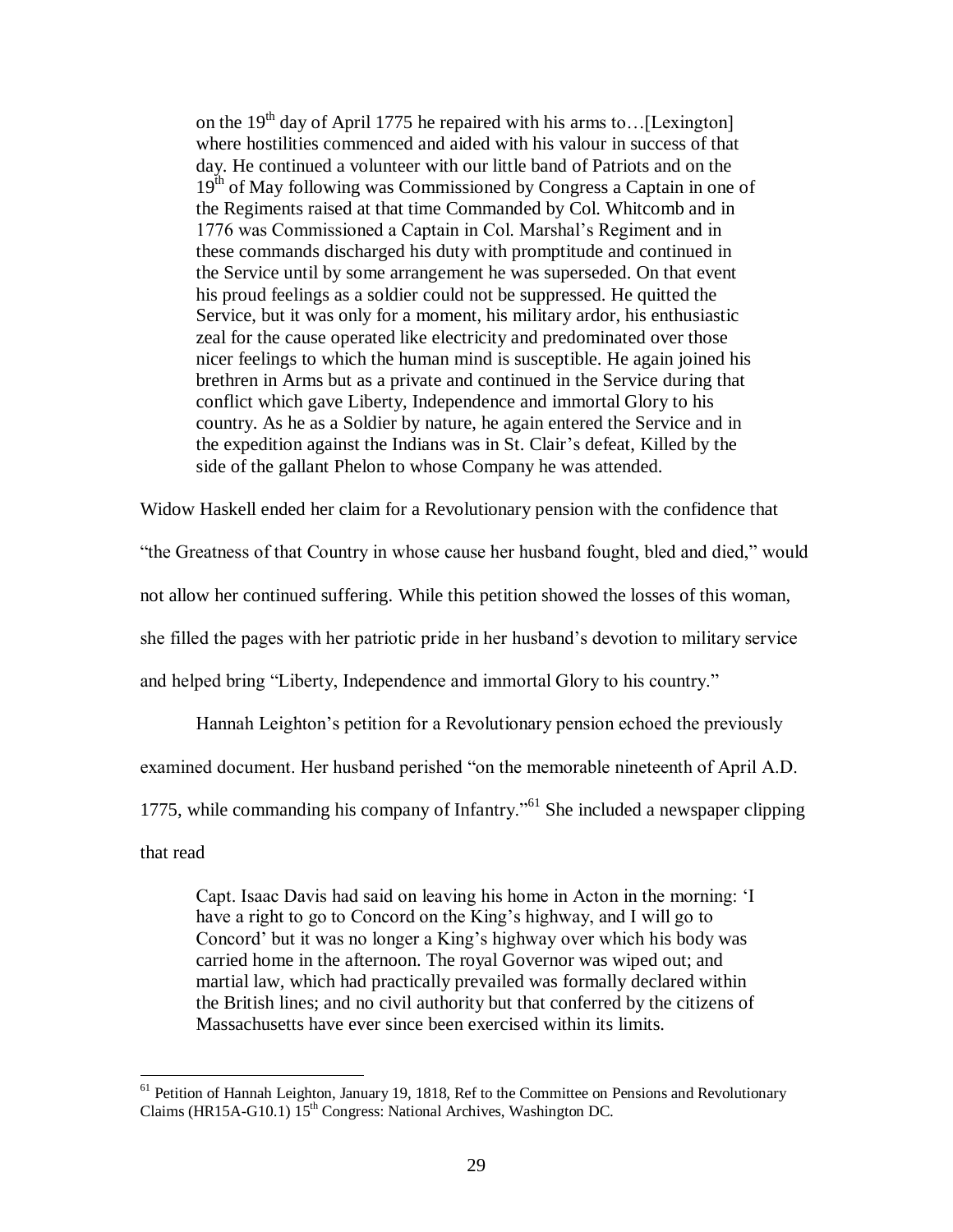Leighton noted that she was ignorant of the acts passed by Congress for the support of the widows and orphans of officers; therefore she never pressed her claim. Mary Beth Norton examined a widow"s inability to act after her "husband"s death thrust a woman abruptly into a world with which she had little previous contact….most had no previous experience with...handling legal question. They were acutely aware of their ignorance."<sup>62</sup>

Leighton asked for the pension "in consideration of the unfavorable loss she sustained in the death of her husband who was among the first who fell in his country's cause." An affidavit by a witness included with this claim asserted that not only Leighton but all of the widows of Lexington whose husbands "shed their blood in the cause of American liberty," deserved "equal consideration" to "those who have since fallen." This widow"s words of loss and patriotism emerged as a central theme in the petitions of this time, in early American history.

Petitions for Revolutionary pensions ranged from detailed accounts, such as the ones examined previously, to short notes scribbled on a single piece of paper. The elderly widow Anna Fields penned her petition with difficulty as witnessed by her frail and shaky handwriting. She requested "that she may be placed upon the Pensions List for the remainder of her life, & be entitled to the same pay as her husband would if now living."<sup>63</sup> Fields explained how her husband "was a soldier in the Revolutionary War. That he faithfully served his Country  $\&$  was honorably discharged." She also sent a copy of Oliver Fields" discharge papers in addition to the few short paragraphs she penned. While this petition described the suffering of a widow of a regular soldier, others contained much more notable historical figures.

<sup>62</sup> Norton, *Liberty's Daughters,* 133.

 $63$  Petition of Anna Fields, December 14, 1818, Ref to the Committee on Pensions & Revolutionary Claims  $(HR15A-G10.1) 15<sup>th</sup> Congress: National Archives, Washington DC.$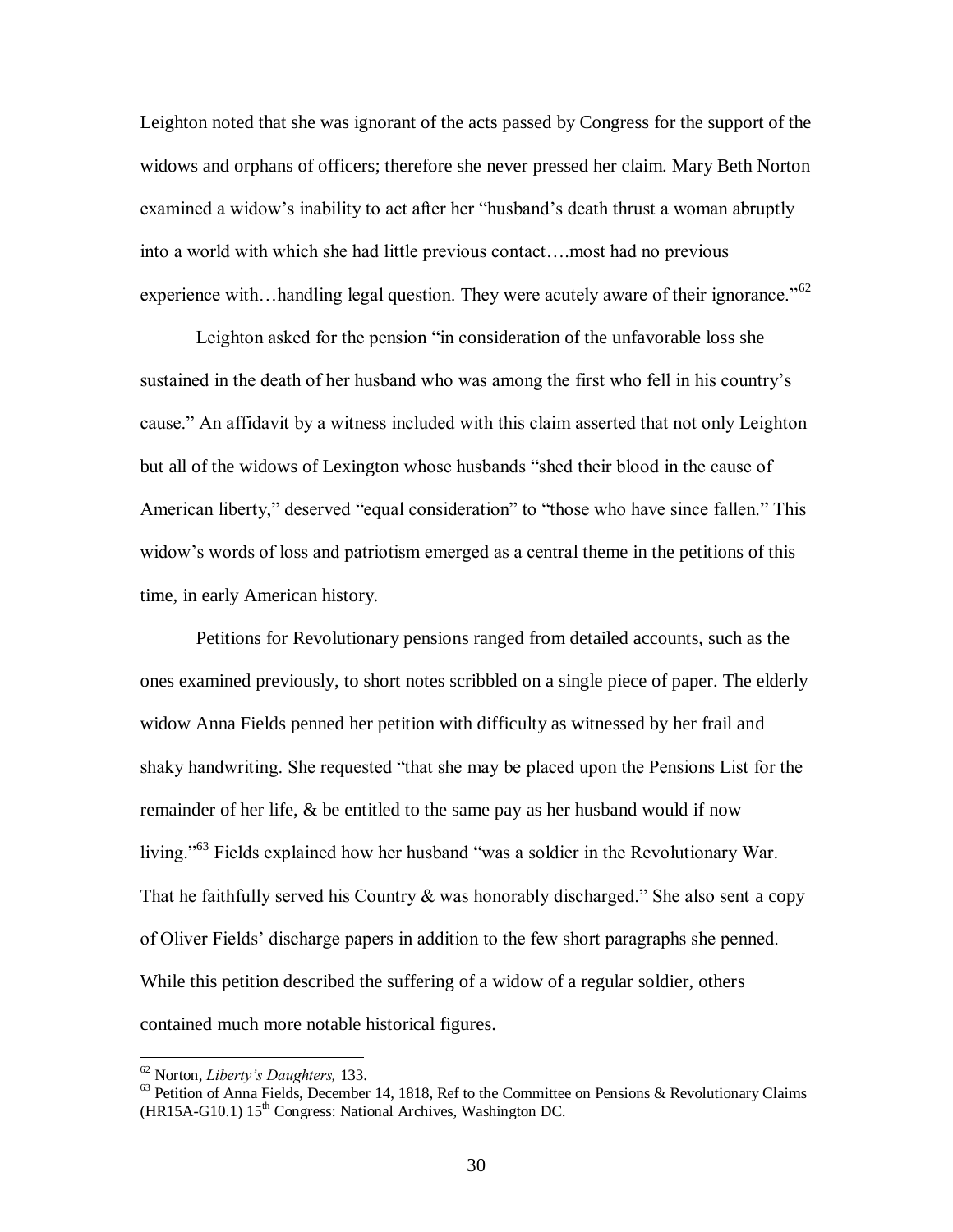Sarah Shepard was the widow of General William Shepard. Her petition of 1819 asked for a pension because of her late husband"s service and incapacitating wound received during his last campaign. General Shepard spent decades in the military and she related these times. She explained that her late husband

enlisted as a private in the army at the Commencement of the French War  $\&$  ... [stayed] in the service the whole time until peace. He was in the army almost the whole of the Revolutionary War. When the rebellion under Daniel Shay"s threatened the safety of the State he again stepped forward & took the Command & soon dispersed the Rebels. He was severely wounded at White Plains. By his long & continued Services in the name of his Country & the wounds received his health became considerably impaired  $\&$  he died in poverty.<sup>64</sup>

Included with the signature of this elderly widow were the names of twenty-one neighbors who testified that her statement was correct and she deserved relief.

The 1820 petition of Esther Rogers also noted the long service her deceased husband served not only in the military, but in employment of the War Department. She recounted the time "he entered the Service as a Captain at the commencement of the war and held the rank of Major at the close of the same. That he served his county with fidelity and real daring that eventful period."<sup>65</sup> She explained how he never received proper compensation for his service and "he was obliged to seek out his security on the Government at such a sacrifice as left him almost without any remuneration for the toils and dangers he had undergone." Rogers related how her husband "received the appointment of first Clerk in the War Department…and discharged the duties thereof in a manner as she believes entirely satisfactory to the Government…[but] he died suddenly at the seat of Government." Since he made no "provision for his family" she was "left

 $64$  Petition of Mrs. Sarah Shepard, January 5, 1819, Ref to the Committee on Pensions & Revolutionary Claims (HR15A-G10.1)  $15<sup>th</sup>$  Congress: National Archives, Washington DC.

<sup>&</sup>lt;sup>65</sup> Petition of Esther Rogers, December 5, 1820, Ref to the Committee on Pensions & Revolutionary Claims (HR16A-G13.1)  $16^{th}$  Congress: National Archives, Washington DC.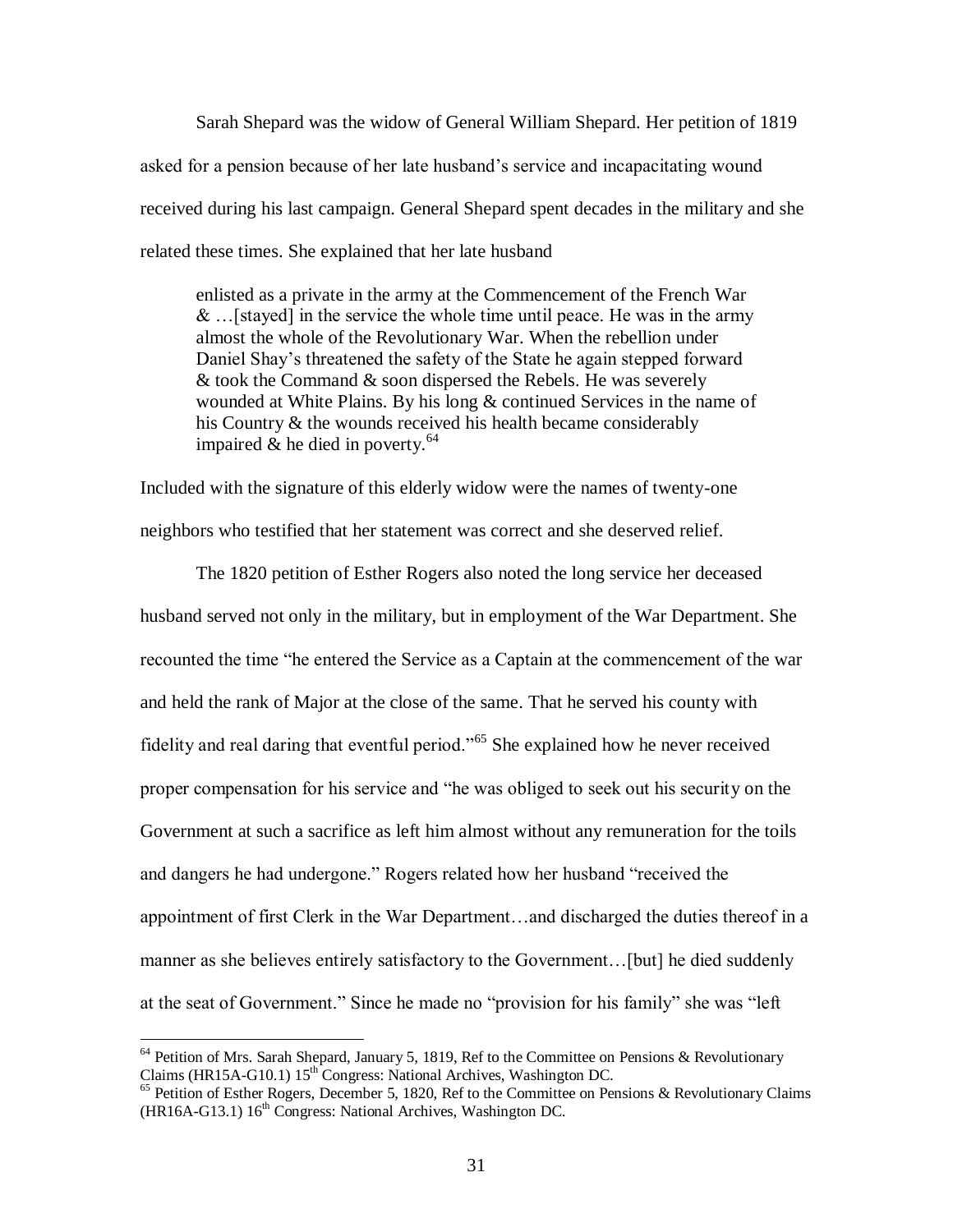without means of support." No report or act for the relief for or the denial of Rogers' claim was found.

While the lack of final reports typified the petitions studied in this period, some documents viewed lacked the original memorials sent by these women.<sup>66</sup> Requests for Revolutionary pensions normally came from widows, but daughters who also became widows sent in petitions in behalf of their father's service. The Report of the Committee on Pensions and Revolutionary Claims showed the request from two daughters whose father served in a most notable way.

Sarah Easton and Dorothy Stover"s petition claimed compensation for their

father's "fidelity and patriotism." This document explained the circumstances of why

their claim was denied and also detailed the extraordinary circumstances of their father"s

service and death. This report noted that

 $\overline{a}$ 

their father the late Col. Robert H. Harrison entered the Service of the United States in the month of October 1775 in the capacity of aide de camp to General Washington and that in the spring of the following year 1776 he was appointed in addition thereto principal Secretary to the commander in Chief. That he served as they state in these high and responsible stations, until his health became so much impaired that it became necessary to retire from active service (1781)….their father aforesaid did not join the army again nor ever recover his health that soon after the present constitution of the United States went into operation being appointed one of the absolute Judges of the Supreme Court and strongly urged by the President, General Washington, to the acceptance thereof on his way to the seat of government in an exhausted state, he was taken ill on the road, compelled to return home, and died in a few days after (March 1790). $67$ 

 $66$  Most petitions did not include a final report or act that showed a settling or dismissing of the claims for these women. A few reports found in the papers of the various committees did not contain the original petition. Fortunately, these congressional accounts gave an description of the facts as presented in the lost document often using the original words of the petitioner.

 $\frac{67}{67}$  Report of the Committee on Pensions & Revolutionary Claims on the Petition of Sarah Easton & Dorothy Stover, March 19, 1822 (HR17A-C18.1) 17<sup>th</sup> Congress: National Archives, Washington DC.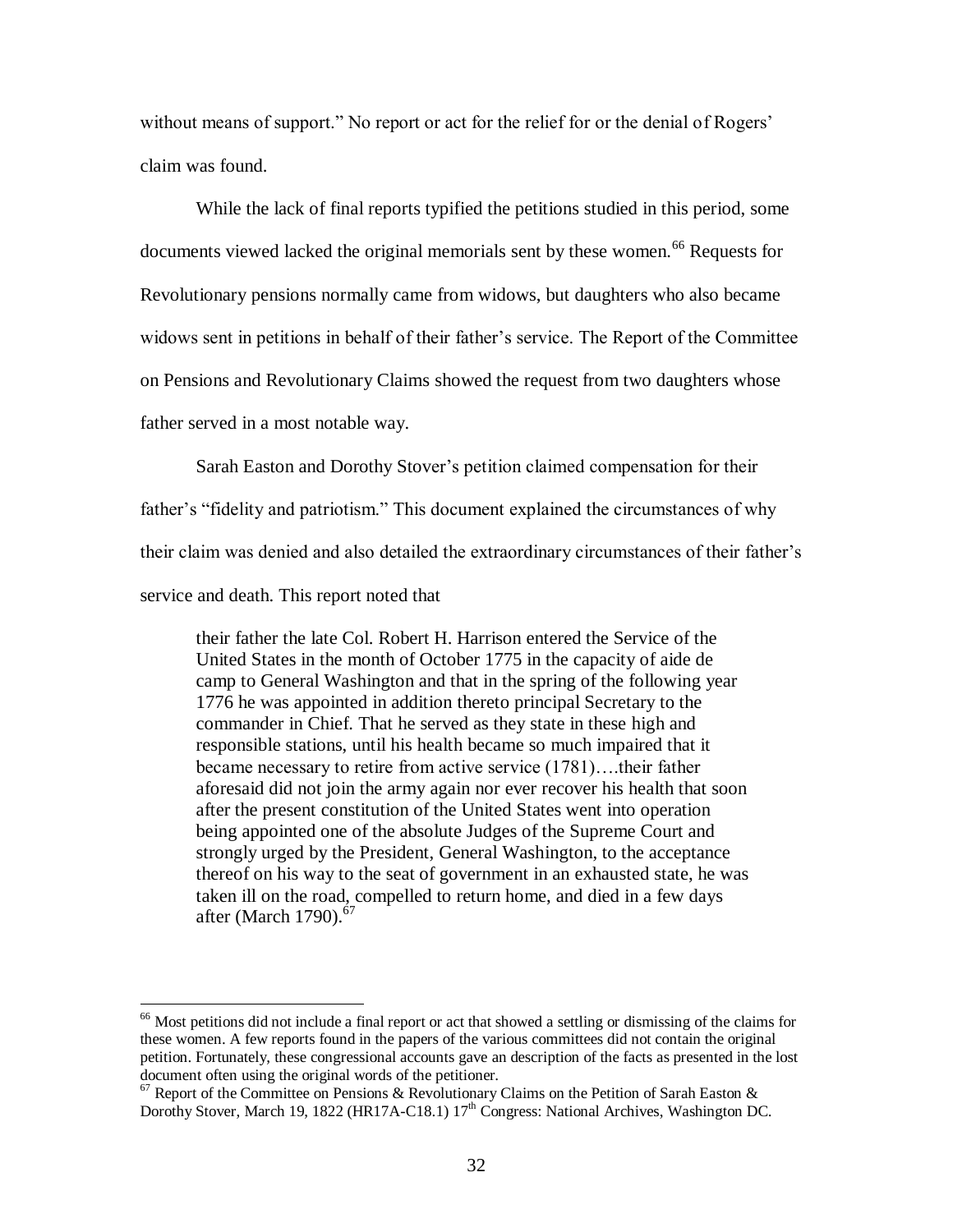The report outlined the reasons for the dismissal of their claim. The committee noted that Col. Robert H. Harrison did not serve through the end of the war. They also commented that he "lived until in March 1790…in the time that General Washington was President of the United States, and it does not appear to their committee that Col. Harrison in his life time made any claim for commutation or Bounty land." Congress denied the claims of widows Easton and Stover, but preserved their original petition through the report filed within the papers of their committee.

The Committee on Revolutionary Pension and Claims also salvaged the lost petition of Catherine Hustler in their report filed February 22,  $1822<sup>68</sup>$  As mentioned earlier, these petitions and reports not only gave voices to women passed by in studies of diaries and letters, but they also showed glimpses into early American history as seen through the eyes of women. Hustler requested that the Revolutionary pension her husband received while he lived be given to her not only for his service, but also for her time as a camp follower. The report outlined her petition that explained how

she accompanied her husband in all his campaigns, attending the sick and wounded of the army, that her husband served to the end of the war, shortly after which he again enlisted in the United States army, that he served in the campaigns of Gen.'s Harmin & Sinclair against the Indians, in all which she continued to follow the campaigns and fortunes of her late husband, suffering also the fatigues and deprivations, incident to the life of a soldier in active duty.

This report showed that this woman participated fully in the fight to gain and keep the independence of the nation. While all of the claims viewed in this section came from widows of soldiers, women whose husbands served in the navy also petitioned for compensation and showed the diversity of military widows.

<sup>68</sup> Report on the Petition of Catherine Hustler, February 22, 1822.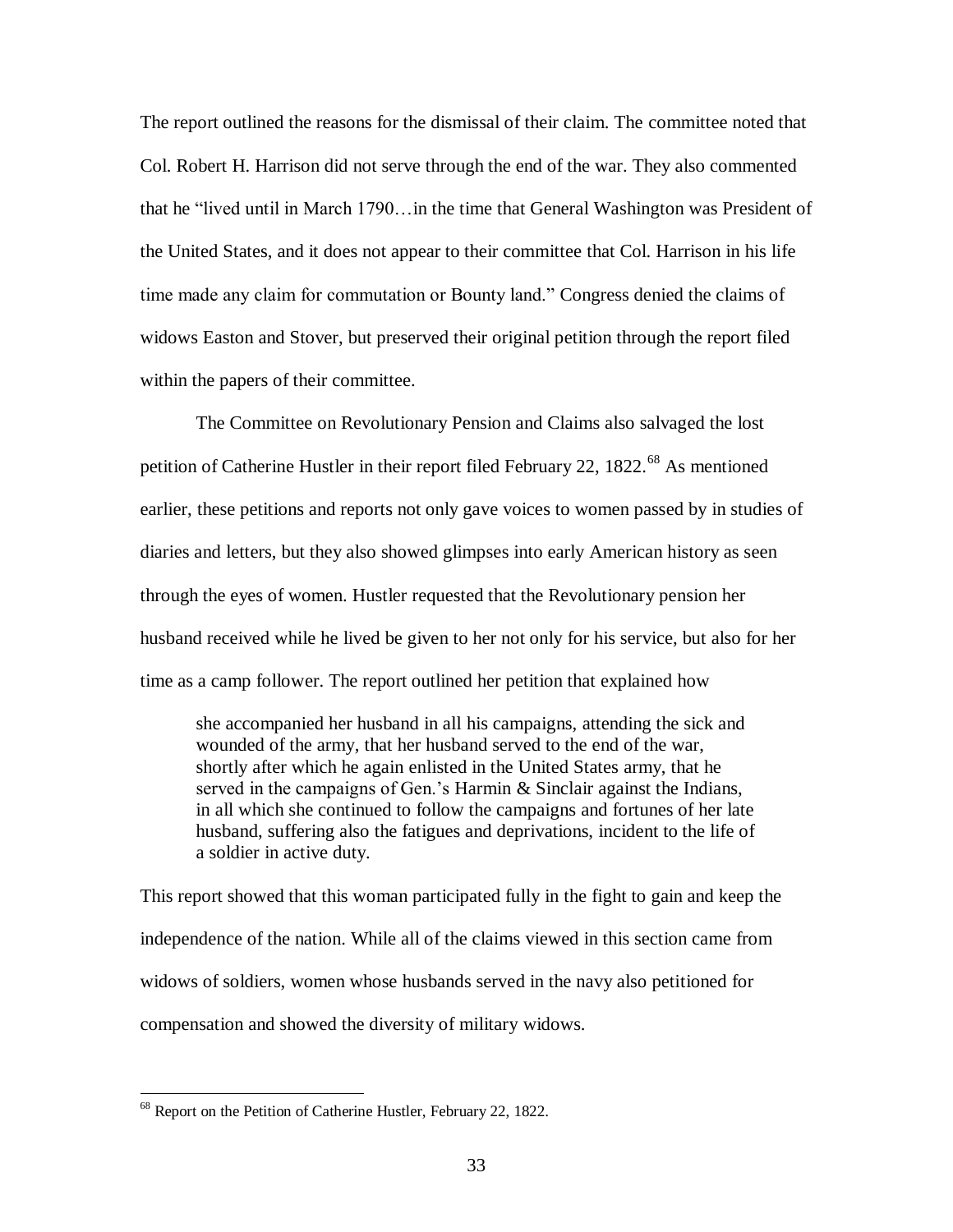#### "An Officer on board various vessels of War"

The petitions from naval widows differed from those sent by women married to soldiers in the nature of their claims, but similar in the legal presentation of witnesses and evidence. Moreover, these women utilized the same patriotic language observed in the documents discussed earlier that reminded Congress of the justice due the people of the United States who suffered in the creation and maintenance of the young nation. Each petition gave insight into early American naval history from the eyes of the women left behind, as they discussed the ships their husbands sailed upon, the Captains and Commodores their husbands served, and the battles fought at sea.

In 1820, Jane Baker sent her petition to Congress, which asked for a continuance of the pension her husband received during his lifetime. She requested this for the "long and faithful services of Captain Baker and the injuries he sustained, which disabled him from making provision for his family."<sup>69</sup> Baker noted that her husband "served his country during the whole period of the War of the Rebellion as an Officer on board various vessels of War." She explained that

he enjoyed the friendship of the father of the lamented Commodore Decatur and served with him in the capacity of First Lieutenant on board the Delaware Sloop of War; which vessel he was subsequently appointed to command. During this period and while in the discharge of this duty it was Captain Baker's misfortune to sustain an injury to his constitution which rendered him ever after incapable of further service.

The Widow Baker reminded Congress of the "Justice and humanity" that they showed her husband when they "procured for him a pension of Four hundred and fifty dollars per annum during life." Baker asked for the "same indulgence which you had been pleased to

 $69$  Petition on Jane Baker, December 13, 1820, Ref to the Committee on Pensions & Revolutionary Claims  $(HR16A-G13.1) 16<sup>th</sup> Congress: National Archives, Washington DC.$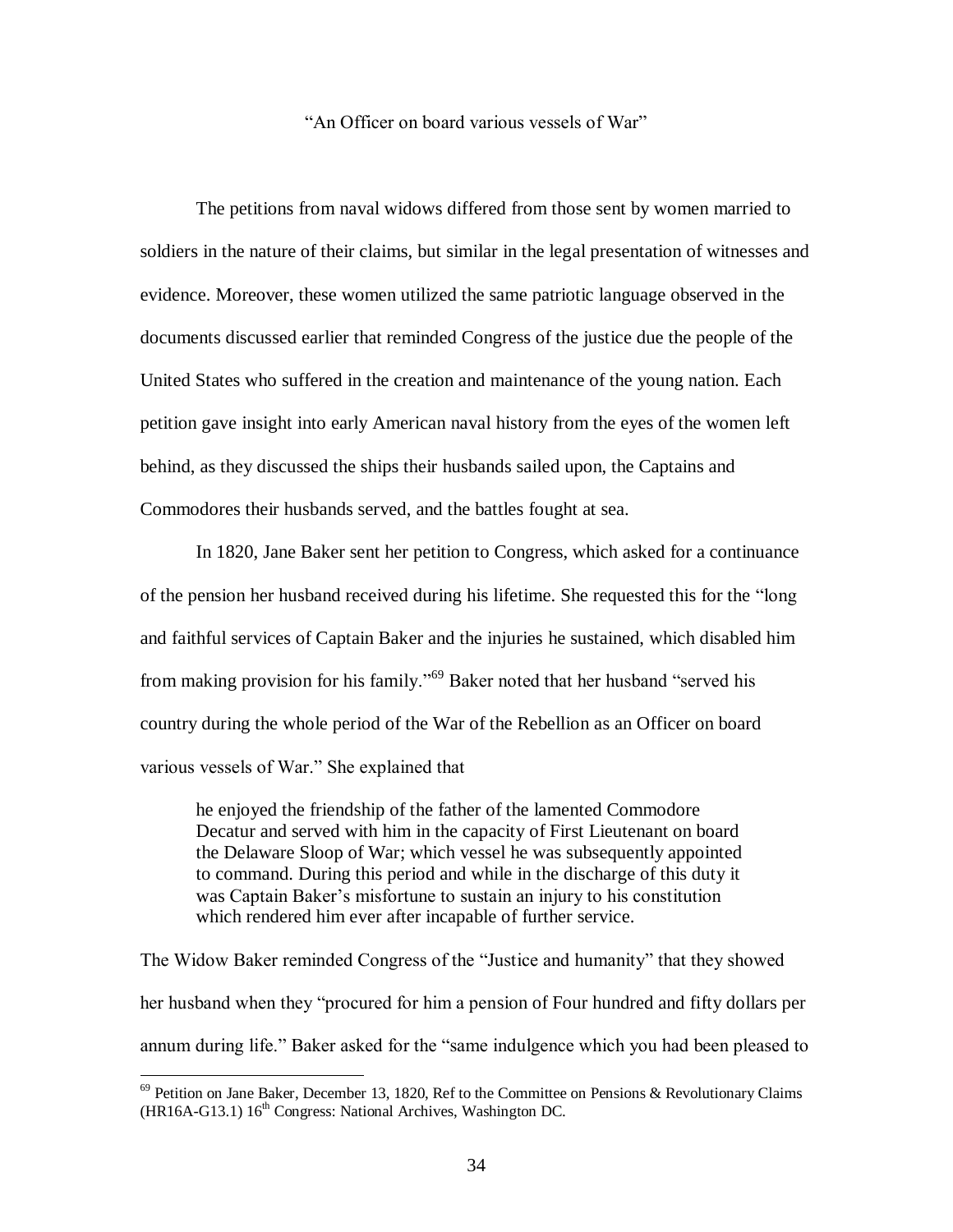grant during the life-time of her husband," and ended her argument with her "appeal to the humanity of your Honorable Body will not have been made in vain." Jane Baker was not alone in her appeal for a continuance of her husband"s pension due to the wounds that disabled him from providing for her after his death.

Sarah Harris also requested, in 1820, that her deceased husband"s pension be extended to her in her old age. She explained that her late husband "participated early in the Revolutionary War as an Officer in the Navy on board of the Continental Sloop of War Reprisal, Lambert Weeks Esquire Commander and that in an engagement with the Enemy he was maimed by the loss of an Arm."<sup>70</sup> She did not just rely upon her sad tale of suffering, but provided a huge amount of evidence and testimony that verified her claim. In addition to her petition, she sent her husband"s enlistment certificate, letters from other sailors on board the ship who witnessed his injury, and a confirmation of their marriage that included the fact that she was his only living heir. Moreover, a letter from John Dickenson of the Supreme Executive Council of the Commonwealth of Pennsylvania who confirmed his permanent injury, and a state document from Philadelphia that ordered the payment of his original pension were included in this claim. These two widows wished to receive their husbands" pensions after their husbands" deaths. While these women requested pensions similar to the widows of soldiers, the matter of prize money was a unique issue for the women whose husbands served in the navy.

Prize money from captured ships made up much of the pay that drew men to the seas in times of war. Two petitions sent in 1818 recounted the details of the capture and loss of the prizes that their husbands earned but never received in their lifetimes. These

<sup>&</sup>lt;sup>70</sup> Petition of Sarah Harris, January 7, 1820, Ref to the Committee of Claims (HR16A-G13.1)  $16^{th}$ Congress: National Archives, Washington DC.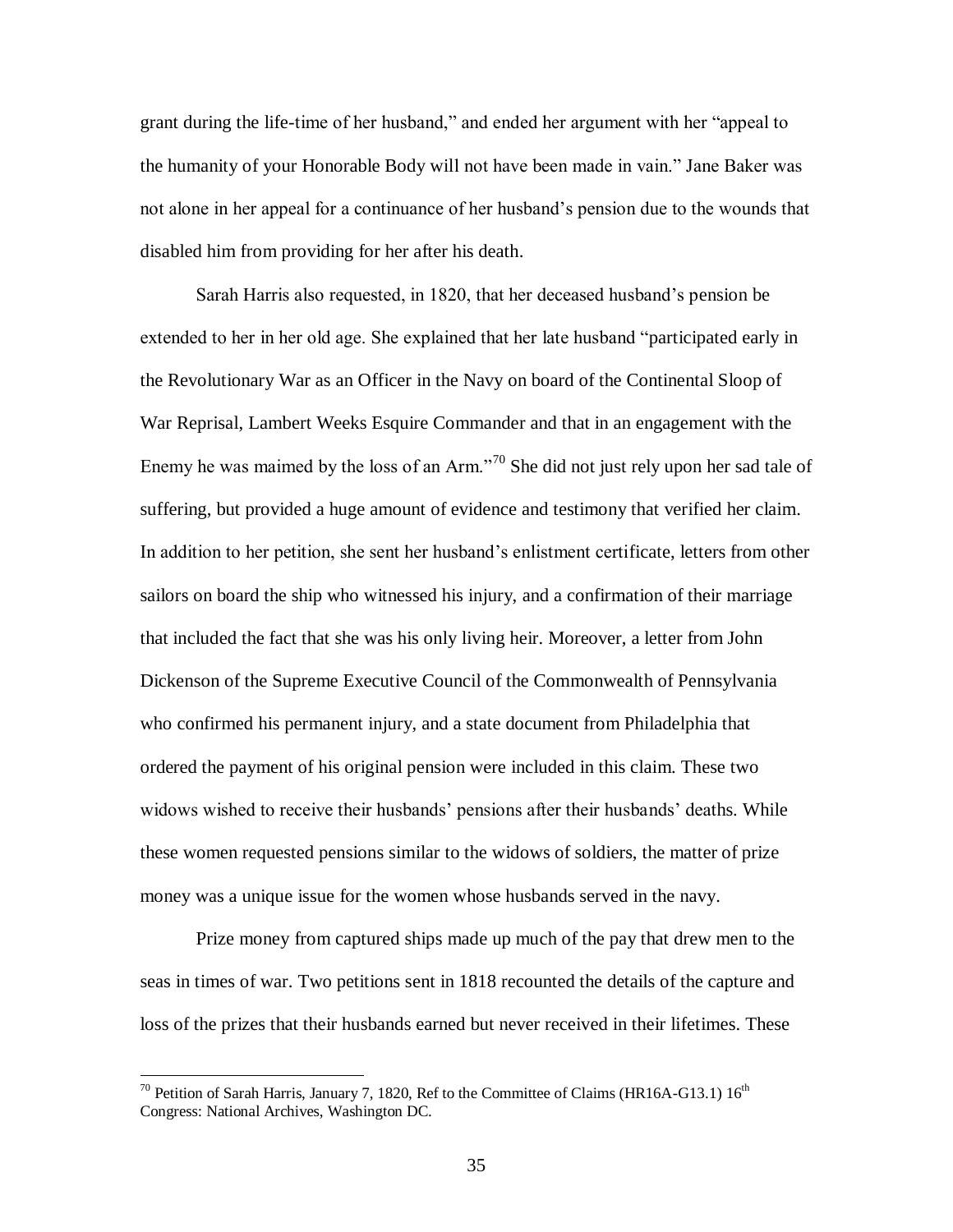petitions gave greater details then the ones previously examined, as they not only included the battles but the reasons why their husbands never received their share of the money claimed by them.

Lucy Cottineau noted that the evidence of her claim was on record in the reports of the U.S. Navy. Her "late husband Dennis Cottineau, was during the Revolutionary War Commander of the United States frigate Pallas, and Served with Distinction under the orders of Commodore John Paul Jones, particularly in the celebrated engagement with the British frigate Serapis."<sup>71</sup> The Widow Cottineau detailed the events that led to the repossession of the prize back to the British. She explained

that her husband in his lifetime had preferred a claim against the United States, for Shares of certain prizes in the capture of which he had been concerned in the Revolutionary War, which prizes having been by order of Dr. Franklin carried into Bergen in Norway, were restored by the Danes to the British Government, and that his said claim has not been finally acted upon. But it is not the wish of your Petitioner to approach the United States as a Claimant, therefore She forbears urging a demand of the merits of which she will not pretend to judge, well convinced that Congress will take into their just consideration, every circumstance which may offer to them an additional motive for viewing her Petition with a favorable eye…. She humbly prays, that Congress, considering the rank with which her late husband was honored, and the Services he rendered in the America Cause, and every other circumstance which may operate in Support of her present application, will be pleased to grant to her Such an annual pension for the remainder of her life as in their Wisdom they shall think proper

While Cottineau needed to be content in her request for a pension as a replacement for the lost prize money, another widow demanded her fair share of the bounty denied to her husband and others.

Jane Parker petitioned Congress with a group of sailors who never received any

part of the prize captured on the ship they served upon. While she was one of many

<sup>&</sup>lt;sup>71</sup> Petition of Madame Lucy Cottineau, November 20, 1818, Ref to the Committee on Pensions  $\&$ Revolutionary Claims (HR15A-G10.1) 15<sup>th</sup> Congress: National Archives, Washington DC.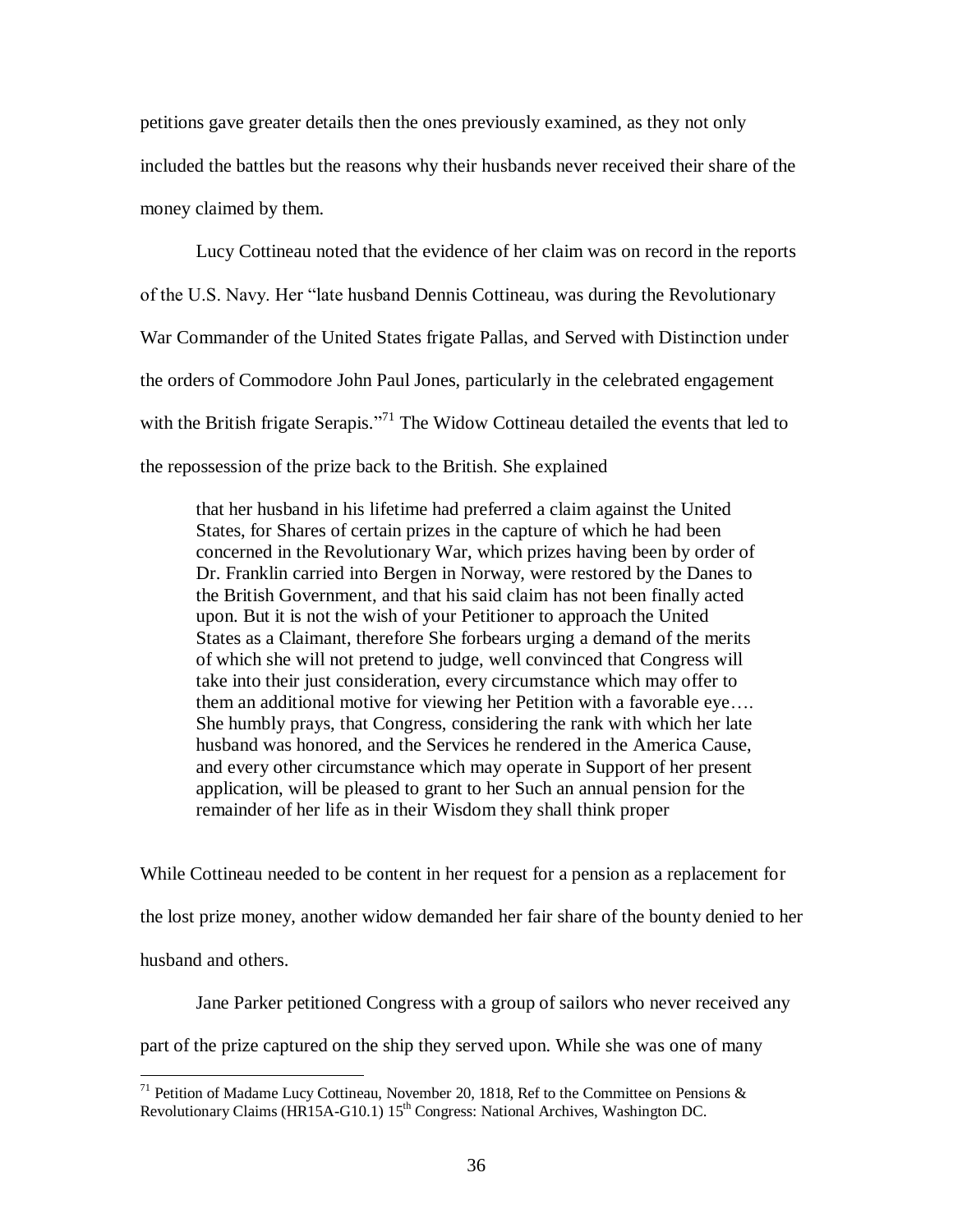names on this claim, her name appeared first and the letters written as evidence came

from her witnesses. The document explained that

the subscribers that in the year seventeen hundred and seventy nine they and those whom they represent belonged to the United States Frigate Alliance then commanded by Peter Landais; and the Bon Homme Richard; that during a cruise in the summer of that year off the Coast of England…captured two large English ships mounting twenty two guns each and loaded with valuable cargoes were sent to and arrived at Bergen in Norway…that your petitioners nor any of the Captors have been able to receive any part of the prize money…the proceeds of said prize…amounted to the large sum of sixty two thousand pounds sterling and this claim had been brought into view in some arrangement between the American and Danish government….that the American government have made a specific amount to Captain Peter Landais for his just claim in said captures….relative to the same as honor and justice shall require that those who handed their lives and property in founding the independence of their country may have their just and equitable claims honorably paid.<sup>72</sup>

This petition exemplified the importance of prize money to the sailors who took part in the naval battles of the American Revolution.

The letters by witnesses provided by this widow whose husband served as Captain of the Marines on the frigate Alliance showed that she was well connected to men seated in the highest positions of government. The evidence presented by a letter from James Monroe explained that the prize money was not awarded at that time because "the King of Denmark had not yet acknowledged the Independence of the Colonies." While Monroe's letter examined the reason the prize money came late, another notable figure affirmed that the U.S. received and paid a small portion of the prize to one claimant. John Quincy Adams noted in his letter that "a law passed by Congress in March 1806 allowing Peter Landais a captain…the sum of four thousand dollars on account of his claim to

<sup>&</sup>lt;sup>72</sup> Petition of Jane Parker, March 2, 1818, Ref to the Committee on Naval Affairs (HR15A-G9)  $15<sup>th</sup>$ Congress: National Archives, Washington DC.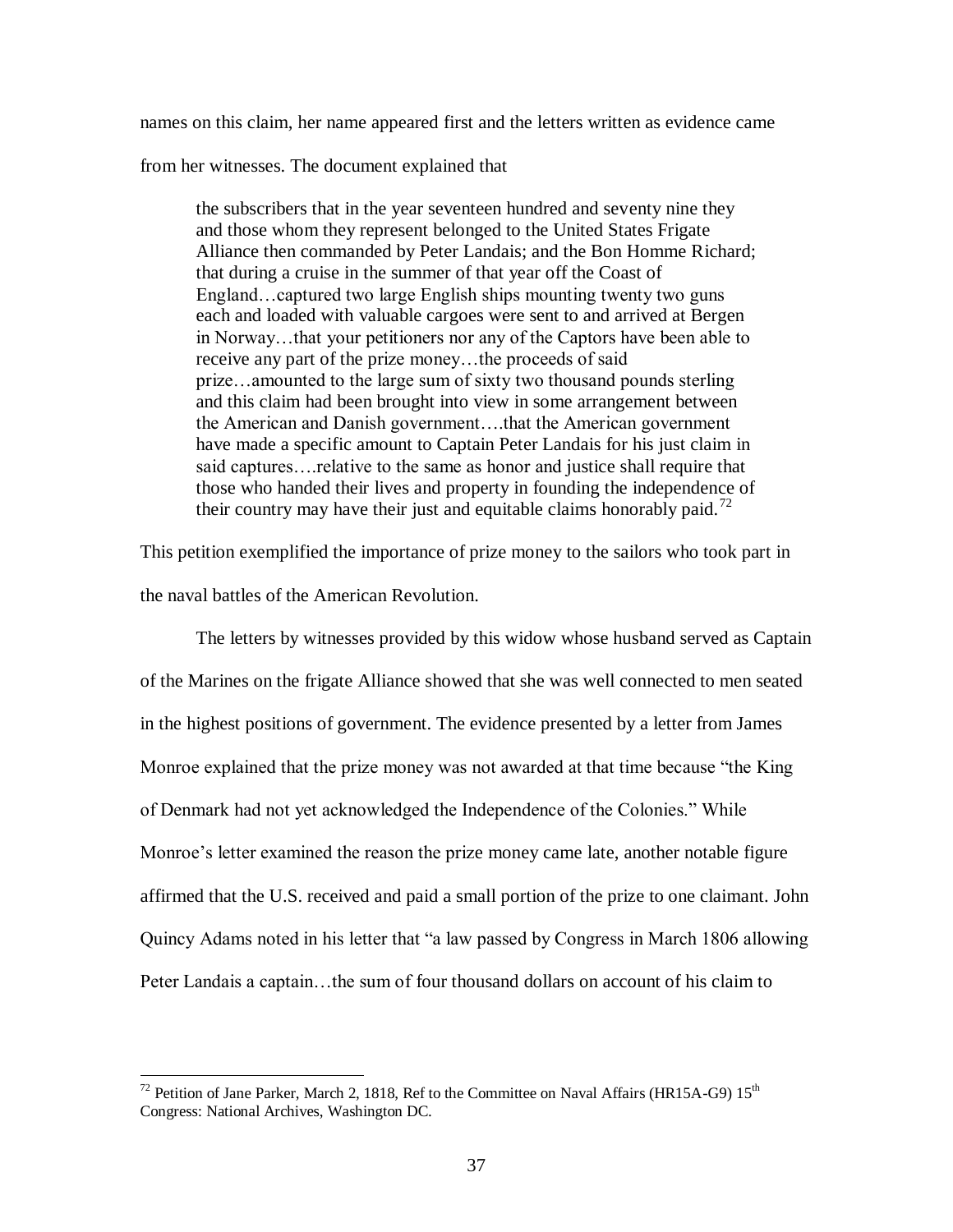Prize." Similar to previously viewed petitions, there was no finality to this tale for no document showed that this claim was either accepted or rejected by Congress.

Naval pensions to widows emerged during the Revolution, but continued throughout early American naval history. Sally Bates received a pension for five years after her husband"s death at sea during the War of 1812. On November 25, 1818 Congress sent her petition to the Committee on Naval Affairs. Bates recounted the "memorable engagement between the U.S. Frigate Chesapeake and the British Frigate Shannon on the first day of June 1813, her late husband Robert Bates was killed and she was left destitute of property."<sup>73</sup> She explained that "a pension of six dollar per month was granted by the Government of the U.S. for five years," and she wished that they would "continue the aforesaid pension to her for a further term of five years." Sally Bates presented her petition for this small allowance, and added her voice to the other women whose husbands served the nation in those perilous times.

These naval widows and their counterparts whose husbands served in the army showed a version of American military history, as seen through the eyes of the women they left behind. While their stories filled the pages with the hardships suffered after the loss of their husbands, they were also filled with legal evidence and witnesses who ranged from the notable to the unknown. Scholars of women"s history continuously search for new methods and documentation for locating the lost voices of early American women. These petitions filled in a blank page with the claims from illiterate women to those whose husbands made military history. While these women proudly accounted their

<sup>&</sup>lt;sup>73</sup> Petition of Sally Bates, November 25, 1818, Ref to the Committee on Naval Affairs (HR15A-G9.1)  $15<sup>th</sup>$ Congress: National Archives, Washington DC.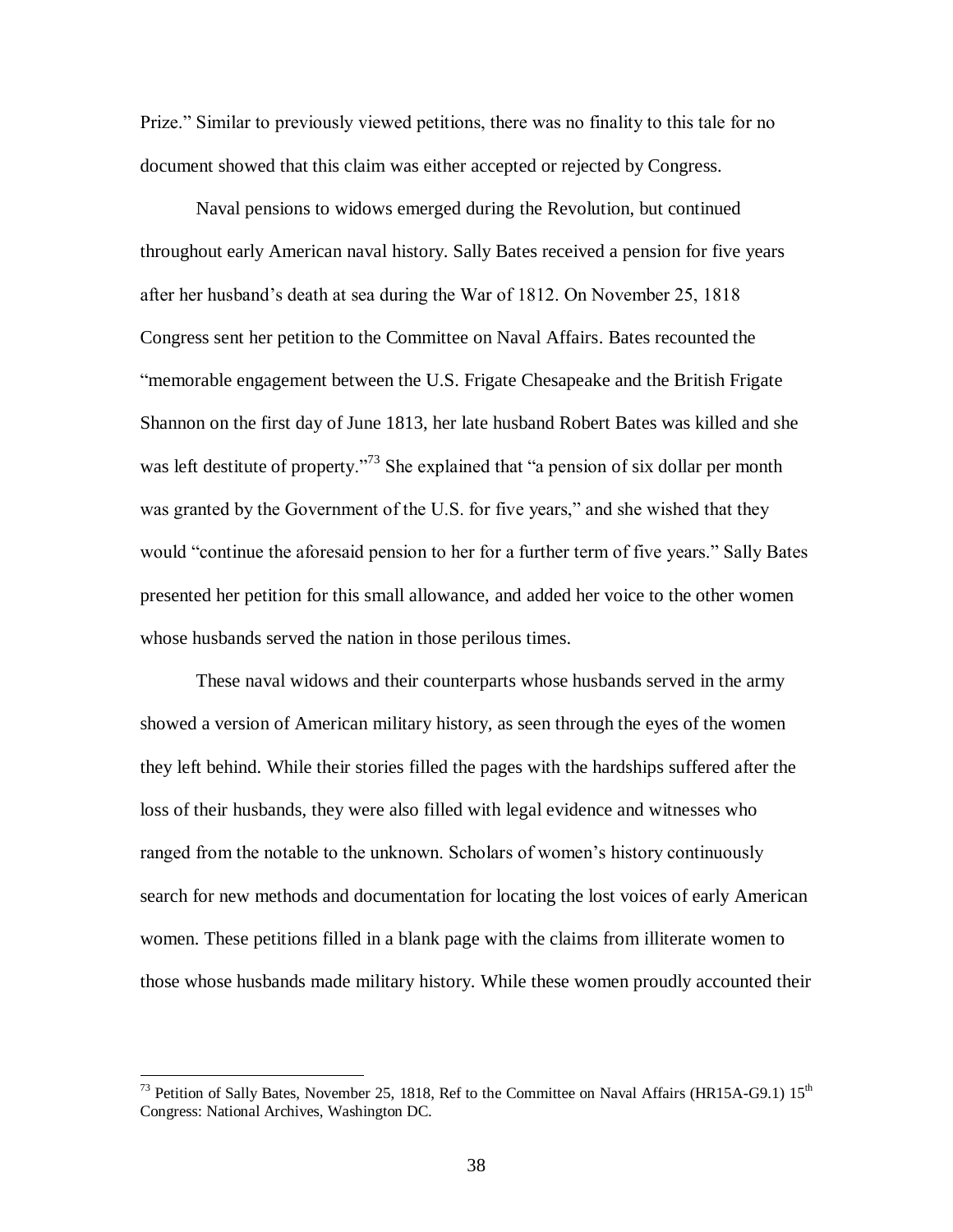husbands' service to the nation, others barely contained their fury at the destruction of their property by local natives.

"The Atrocious Cruelties of a Savage Foe"

Women suffered with their male counterparts through wars and attacks committed by Native Americans. The language used in these petitions of lost property illuminated their feelings towards the Indian tribes that still existed in the eastern areas. Hershberger's examination of the petition drives against Indian removal in the 1830's pointed out "the benevolent community, imbued with a sense of a nation governed by universal principles of justice...that stressed the perspective of the Indians.<sup> $274$ </sup> Although the petitions viewed in this work resounded of the "universal principles of justice," these petitioners placed their perspective on their own losses and voiced them with a racist language that defied the attitudes of the early American benevolent community.

The Revolution became the first war in which British troops utilized the assistance of Native Americans against the colonists. Elizabeth House detailed not only her property losses, but the personal attacks on her family and herself. House explained that while her husband fought for American independence in the summer of 1777 her

dwelling house was attacked by a Party of Savages who burnt, plundered and destroyed everything in & about the house and took into captivity her and her Infant Children,…. the Indians murdered her eldest child by dashing out its brains against a tree and that your Petitioner was then compelled to March the greater part of the way on foot and carrying her only surviving child who was about four months old through a country which was then a wilderness about three hundred miles to Fort Niagara. Your Petitioner will not…describe her sufferings in this journey…nor the cruelties practiced upon her and her infant….she remained at Niagara until

<sup>74</sup> Hershberger, "Mobilizing Women Anticipating Abolition," 20.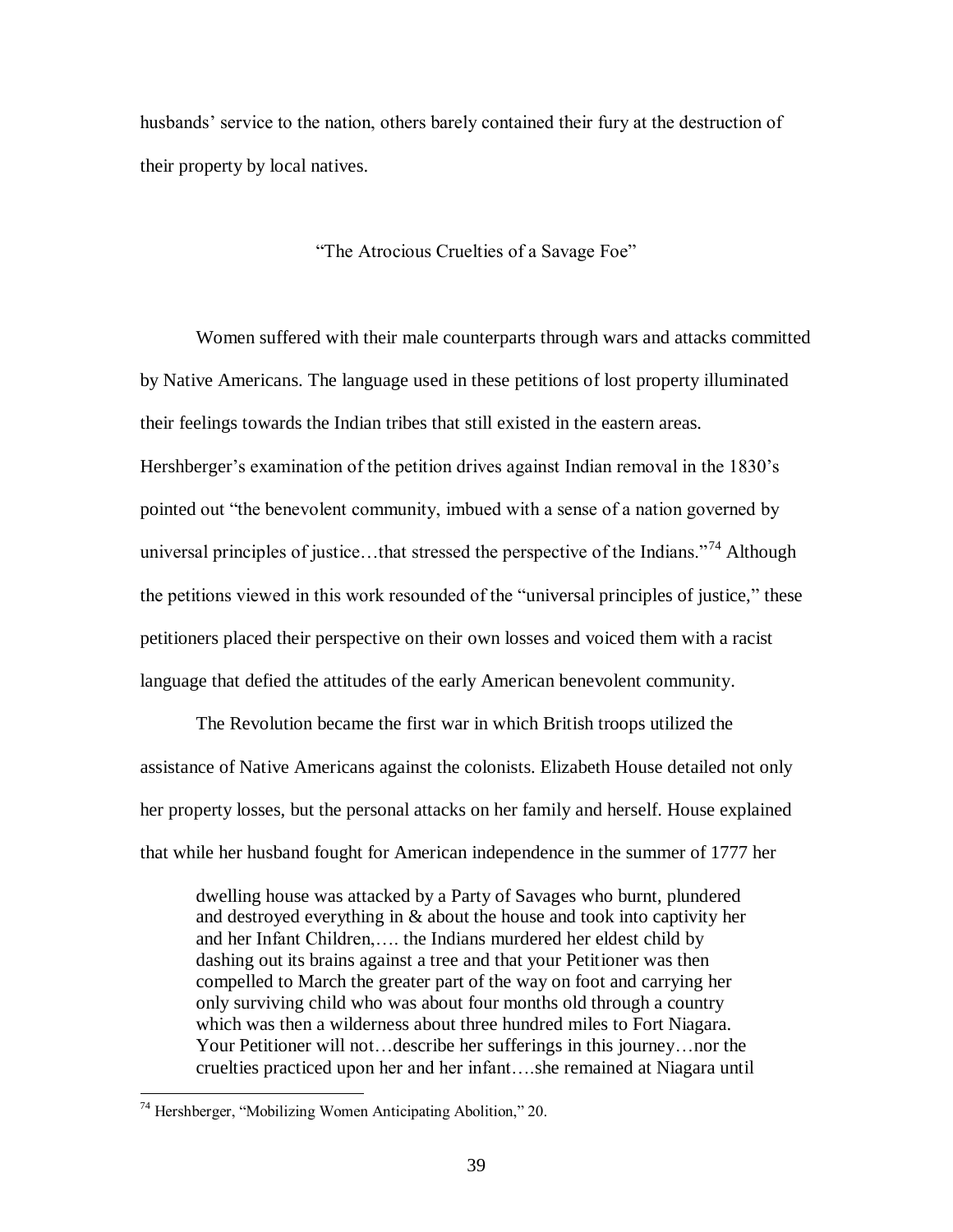the first of January when the Indians took her to Detroit and held her there a short time but returned with her to Niagara before the next Spring….she was sold by the Indians as a slave to Col. Johnson of the British Army….she continued in his service about four years,….until her husband by vigilant enquiry & search…brought her to her hither to her former place of abode.<sup>75</sup>

House not only lost her property and her eldest child, she suffered a form of slavery at the

hands of the natives who took her, and the British officer who bought and held her

captive for many years.

The report that denied Catherine Hustler's claim presented her original petition

that attested to another woman taken captive by Native Americans. While her claim was

for a Revolutionary pension, her time in captivity occurred after the defeat of General St.

Clair. Leroy Eid wrote of the "crushing defeat at the hands of Indians some fifty miles

from present-day Fort Wayne, Indiana, on 4 November 1791."<sup>76</sup> Hustler asserted that

she was captured with an infant by the Indians at the Defeat of Gen. Sinclair that she suffered all the licentious and brutal treatment which she is constrained to omit mentioning from the savages, then taken to Detroit where she was sold to some British traders, she was liberated but had to leave her infant daughter.<sup>77</sup>

Hustler reclaimed her daughter years later at a cost of \$100 in ransom, but these petitions

showed a side of active suffering by early American women who lived and served on the

northern borders of the nation.

<sup>75</sup> Petition of Elizabeth House, December 28, 1821.

 $76$  Eid noted that this was the largest defeat of American forces by Native Americans. He stated that the deaths "exceeded the total killed in the battles of Long Island and Camden….lost three times the number of soldiers who died in General George Armstrong Custer's celebrated 1876 defeat. General Edward Braddock lost fewer men than St. Clair in his disastrous meeting with the Indians at the Monongahela in the French and Indian War." Leroy V. Eid, "American Indian Military Leadership: St. Clair's 1791 Defeat," *The Journal of Military History*, vol. 57, no. 1 (January 1993): 71-88, 71.

<sup>&</sup>lt;sup>77</sup> Hustler misspelled General St. Clair's name as Sinclair, which upon further research showed that St. Clair was the proper name for the time and place she reported in her claim. Report of the Committee on Pensions & Revolutionary Claims on the Petition of Catherine Hustler, February 22, 1822 (HR17A-C18.1) 17<sup>th</sup> Congress: National Archives, Washington DC.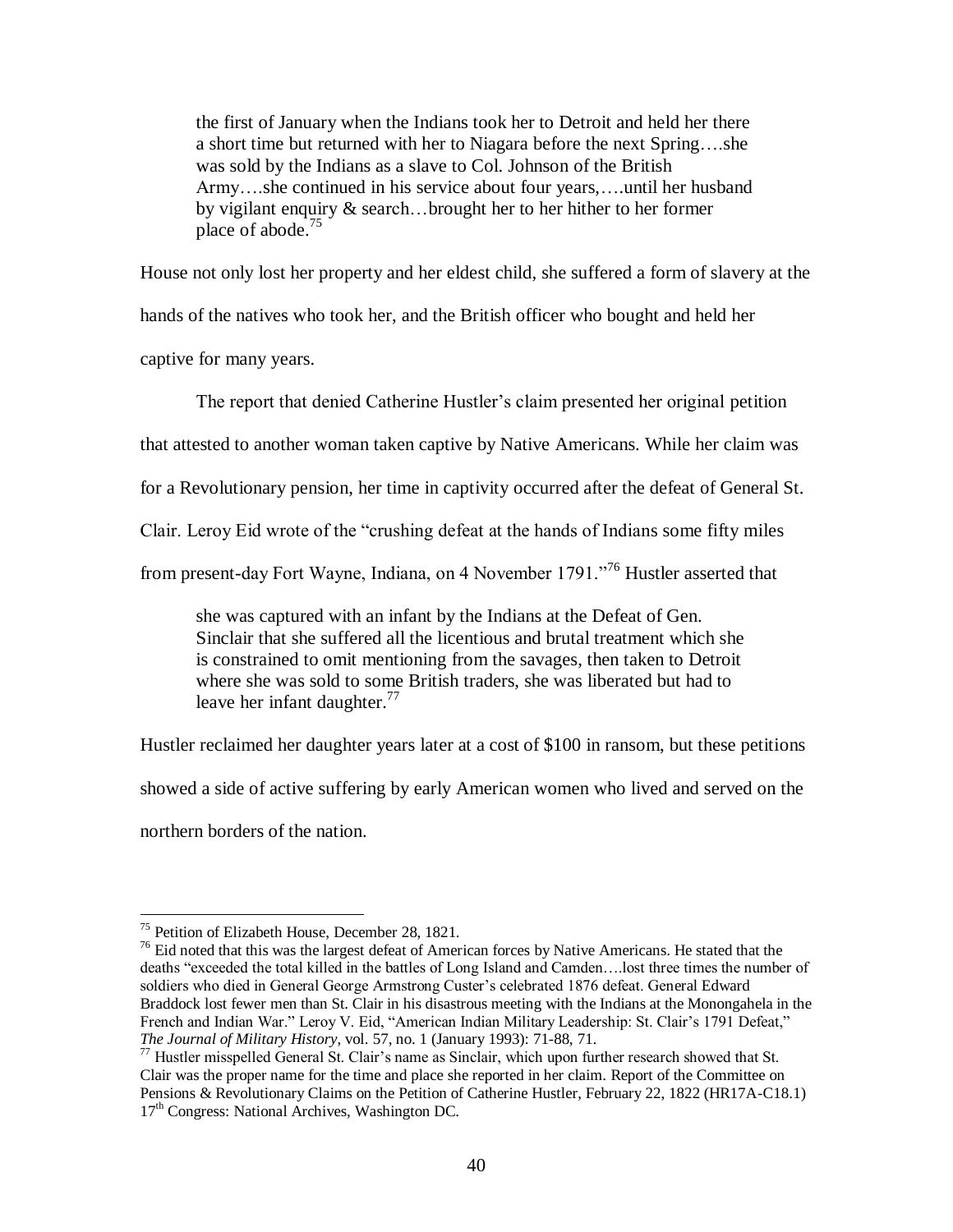The 1834 petition of Elizabeth Dunlop explained how her father survived the entire Revolution as a soldier, but fell in defense of his property against the natives in 1794. She asserted that he fought "against a civilized enemy," but fell in "the atrocious cruelty of a savage foe."<sup>78</sup> Dunlop did not name the tribe of Indians who committed this act. She noted that her family moved to the "frontier in the State of Tennessee" after the end of the Revolution, and how her father took "an active part in defending the white settlers." In fact, her entire family perished in this "cruel & bloody incursions of the neighboring Indians," of which she became the only survivor. She described in detail how the Indians "inhumanly butchered" both her parents and her siblings. Dunlop was not alone in her feelings against Native Americans and the language she used echoed through the words of others.

The earlier examined petition of Ann Eccles that claimed the loss, in 1798, of \$5,000 in "money and negroes" exemplified the portrayal of Native Americans as savages and their white victims as innocent of any wrong doing on their part. She did not detail the "bloody transaction," and named herself and her sons as the "true & lawful heirs of those unfortunate victims of Indian rapacity  $\&$  cruelty.<sup>79</sup> Eccles not only claimed the estimated value of the slaves, but demanded that Congress paid for "the hire & natural increase of the negroes." This last bit of information showed the way Eccles viewed the slaves as not only valuable property on their own right but also valued the property of the children yet to be born. Eccles was not alone in her views and the appearance of slaves in the schedules of property lost exemplified this early American outlook on slavery.

<sup>&</sup>lt;sup>78</sup> Petition of Elizabeth Dunlop, March 24, 1834, Ref to the Committee of Claims (HR23A-G2.1) 23<sup>rd</sup> Congress: National Archives, Washington DC.

<sup>79</sup> Petition of Ann Eccles, December 27, 1824.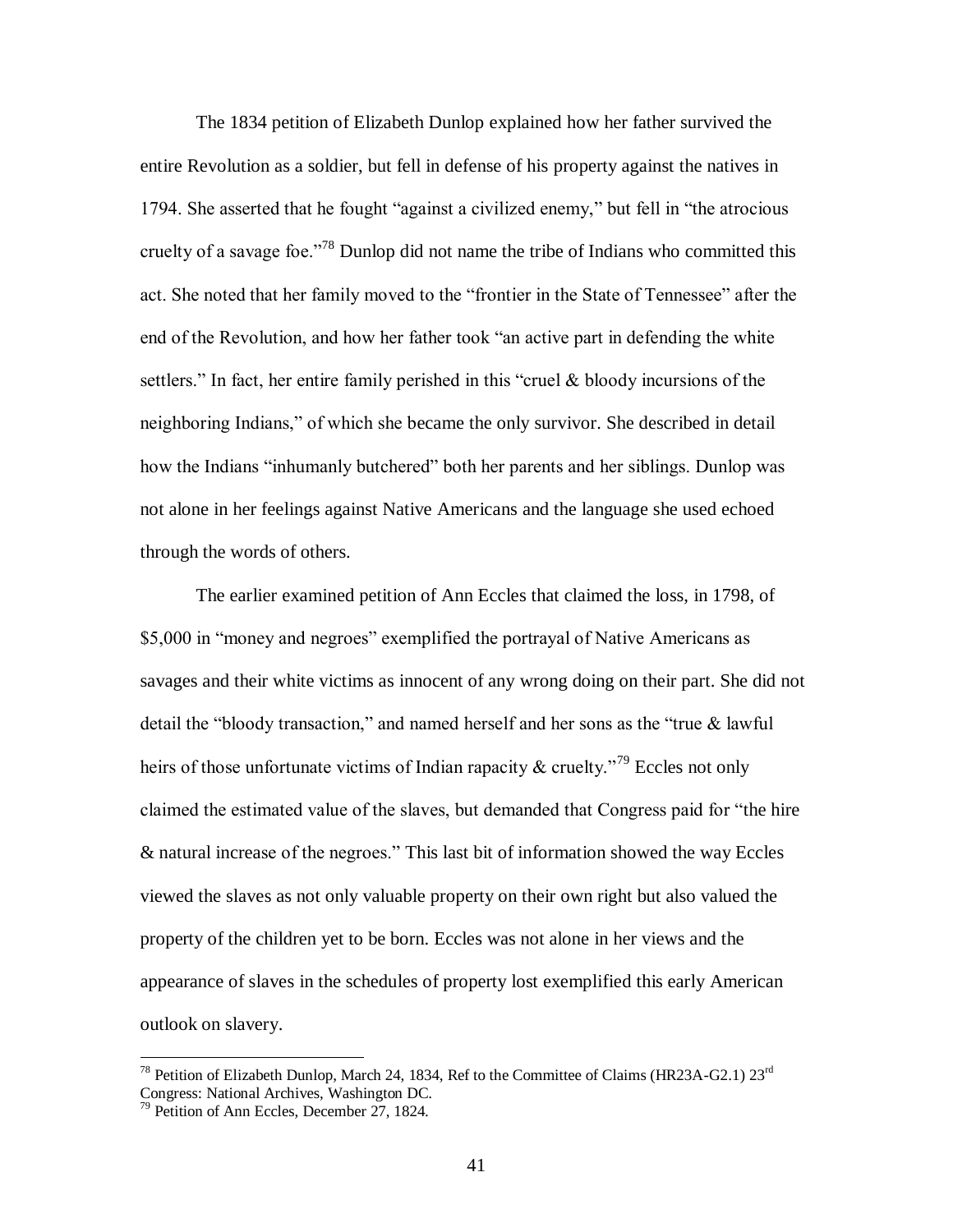Susan Morgan"s petition examined earlier claimed the loss of all her property by Native Americans during her 1813 emigration from Georgia to the Mississippi Territory. She asserted that "she gave no cause of offence to the Savages… [that would justify] an unprotected woman to be plundered of the production of her industry by the Savages."<sup>80</sup> While Morgan"s thoughts on the "savages" rang out throughout this petition, her views on African Americans showed in her schedule of losses that included "six negroes" worth \$1,400 and made up the largest portion of her claim. Similar to the above document, she did not see them as people worthy of mentioning in the body of the petition rather she viewed them as personal property to be listed in the schedule of losses. Scholars of benevolent white women and enslaved black women differed in opinion about the ways these women either resembled or relied upon each other.

Zaske claimed that "the woman-and-sister motif stressed that because free and slave women belonged to the same sex, they shared common concerns, such as children, family, domesticity, religion, and sexual vulnerability."<sup>81</sup> Scholars of female slavery took a very different view. Deborah Gray White asserted that "white woman"s sense of herself as a woman- her self-esteem and perceived superiority- depended on the racism that debased black women…. Black and white women had so little in common because the sexism they both experienced kept them apart."<sup>82</sup> The petitions examined tended to support White's assertion for these women viewed them only as property lost.

In addition to attacks made by Indians loyal to the British in the American Revolution and the later Indian battles of the 1790"s, the northern borders in the War of

<sup>80</sup> Petition of Susan Morgan, December 30, 1832.

<sup>81</sup> Zaske, *Signatures of Citizenship,* 62.

<sup>82</sup> White, *Ar'n't I A Woman,* 6.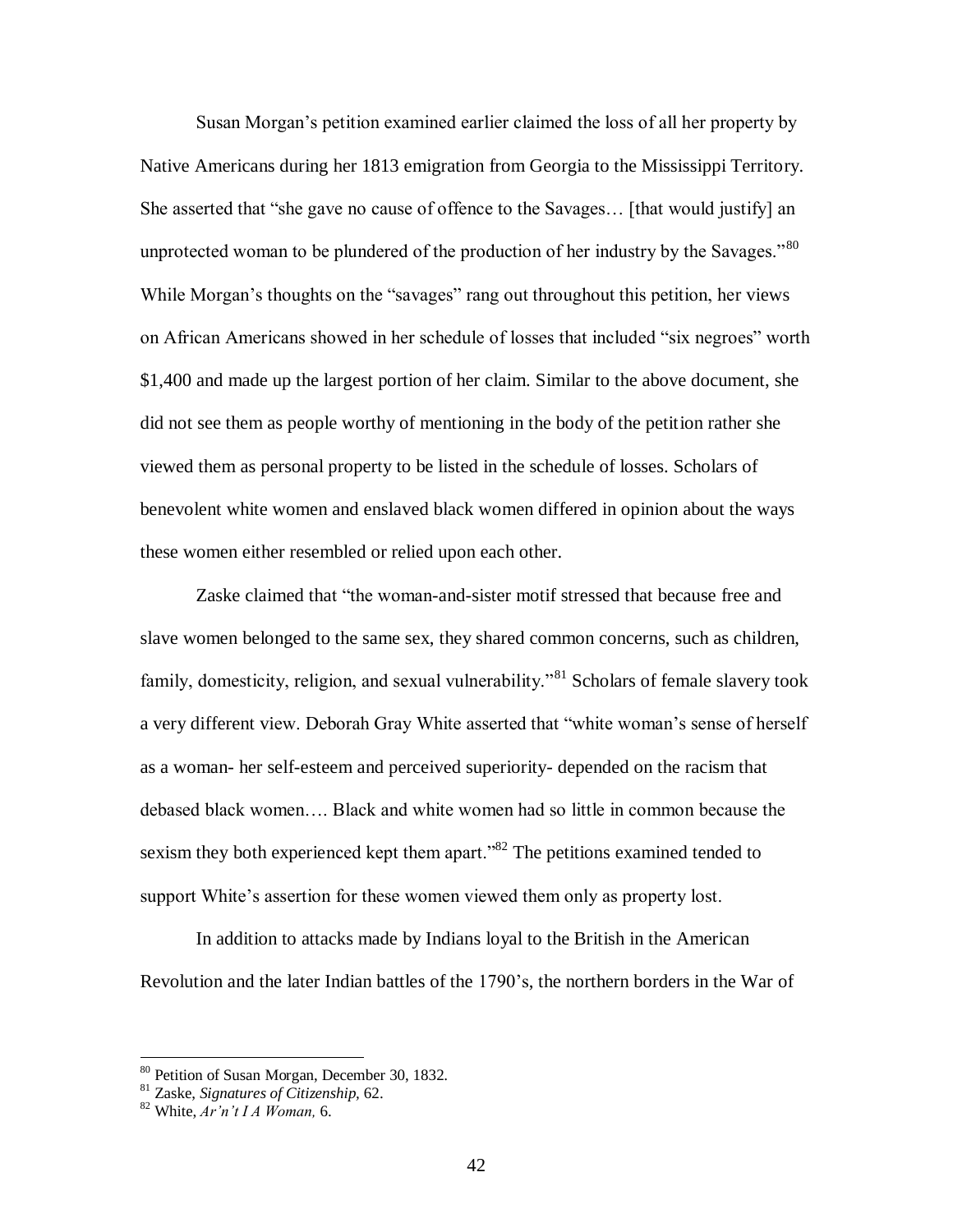1812 witnessed the shift of many Indian tribes toward the side of England. Reginald Horseman noted that the

fundamental cause of this conflict was the Indian realization that the advance of the American frontier was depriving them of their way of life. Yet it is apparent that the policy of the British officials in Canada had contributed to the Indian discontent, and had helped the organization of Indian resistance to the Americans.<sup>83</sup>

The petitions in this study confirmed the thoughts Horseman had decades earlier. In 1834, Nancy McPherson of Michigan Territory wrote that upon the promise of protection by General Hull, "during the late war with England," her husband stayed and was "murdered and scalped by the Indians...and his property lost or destroyed."<sup>84</sup> In addition to other witnesses, an affidavit sent by their niece who resided with them at the time of the attack asserted that she witnessed the "British Indians" kill her uncle and destroyed or carried away everything. This petition resembled the previously discussed claim of Catherine Knoggs who also lost property "taken by the British  $\&$  Indians."<sup>85</sup> While Knoggs" language was not filled with racial imagery, others defined their losses at the hands of the "savages."

Nancy Egnew also resided in the Michigan territory and her home destroyed by Native Americans, during the War of 1812, after the defeat of General Hull in Detroit. She explained that "the enraged savages made a decent upon their house and premises and destroyed and carried away every vestige of property."<sup>86</sup> The report included with her petition noted that she "only makes a case of loss by Indian depredations which, it is

<sup>83</sup> Reginald Horsman, "British Indian Policy in the Northwest, 1807-1812," *The Mississippi Valley Historical Review*, Vol. 45, No. 1, Organization of American Historians (l958): 51-66.

<sup>&</sup>lt;sup>84</sup> Petition of Nancy McPherson formerly Nancy Clarke, January 20, 1834, Ref to the Committee of Claims (HR23A-G2.1) 23<sup>rd</sup> Congress: National Archives, Washington DC.

<sup>&</sup>lt;sup>85</sup> Petition of Catherine Knoggs, March 5, 1844.

<sup>86</sup> Petition of Nancy Egnew, December 28, 1836.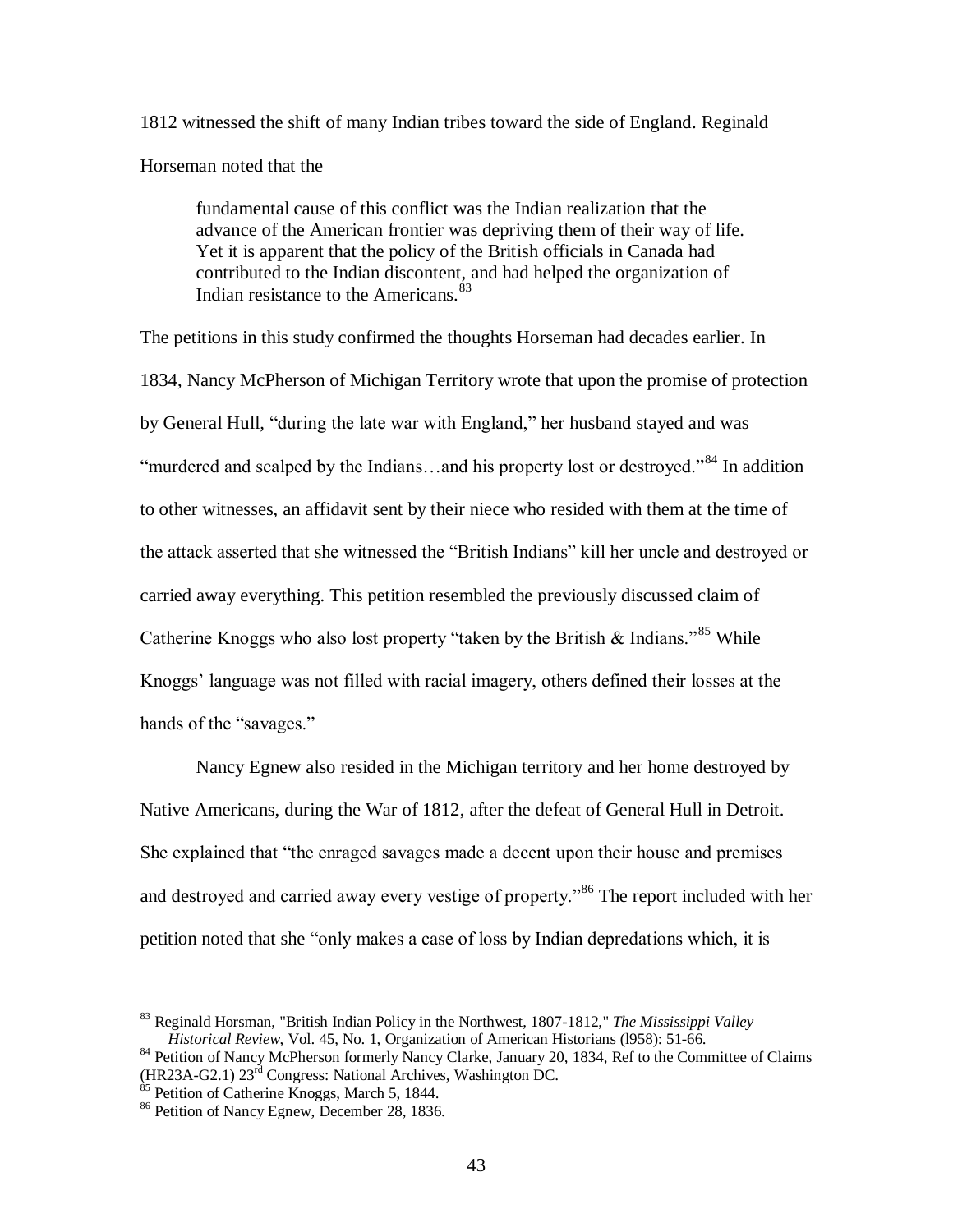believed, has never formed the basis of a claim recognized by the United States, when it has been unconnected with treaty stipulations." Through peace treaties, the United States government promised annuities to various Indian nations that had been relocated. The tribes that received this money were expected to pay for any damages they inflicted upon the citizens of the United States, after the treaties went into effect. Congress denied Egnew's claim of "Indian depredations," during the War of 1812, because it was not also based upon "the operations of war" or any contract made with the natives.

The claims that did fall under "treaty stipulations" earned compensation for the claimants. An in-depth explanation of the various treaties made with the Sac and Fox tribe appeared in a report filed by the Committee on Indian Affairs that examined the reasons Congress applied when they accepted the claims of the people named below.<sup>87</sup> In 1837, a Bill enacted for the relief of a group of people who lost property through an attack by Native Americans included a woman who received remuneration. Elizabeth Vincennes was one of 35 people included in this bill, "for depredations committed upon their property, [in 1814],…by a party of Sac and Fox Indians….the inhabitants…were not

 $87$  "The treaty of the 13<sup>th</sup> of May, 1816, with the hostile Sacs of Rock river, renewed, re-established, and confirmed the treaty of 1804, and agreed to place the Sacs upon the same footing on which they had stood before the war, provided they should, on or before the  $4<sup>th</sup>$  day of July thereafter, deliver up to the officer commanding at cantonment Davis, on the Mississippi, all the property they, or any part of their tribe had plundered or stolen from the citizens of the United States since they were notified,…and provided, also, in case of failure to deliver up the property stolen, as aforesaid, the value thereof should be deducted from their annuities….The petitioners claim that , by the operation of the fourteenth section of the act of 1802, entitled "An act to regulate trade and intercourse with the Indian tribes, and to preserve peace on the frontier,' they had a vested right to indemnification; and that the United States, by concluding a treaty peace with the Indians, became, independent of the law, bound to pay for the property taken….It is further shown by the report of Governor Clark that the Indians did cross the boundary line, and were, by the act of the United States, located at the mouth of the Osage river, within the then limits of the county of St. Louis, upon lands to which the Indian title was extinguished by treaty with the Osage tribe, dated November the 10<sup>th</sup> 1808."Report No. 212 contained in A Bill for the relief of Reuben E Gentry, William Monroe and others, H.R. 248, December 28, 1837, Committee on Indian Affairs (HR25A-G7.1) 25th Congress: National Archives, Washington DC.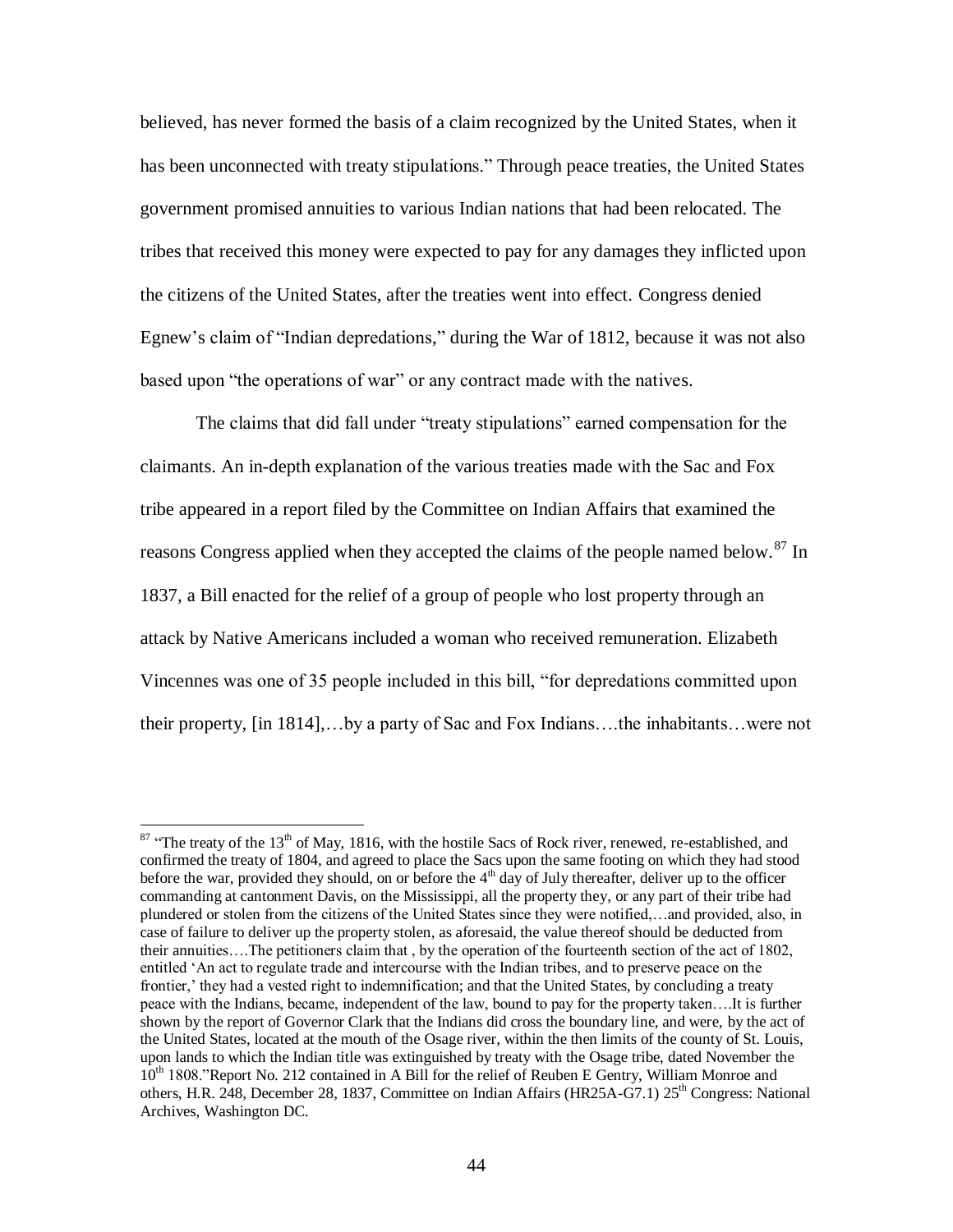prepared to defend and secure their property from the ravages of the depredators."<sup>88</sup> This allowance made to this group reflected that Congress also utilized the language of Indian depredations in their reports and bills. The property destroyed in the above section occurred through the acts of Native Americans, but women also complained about the destruction of their homes due to the quartering of American troops.

"Occupied by the Troops of the United States"

The quartering of troops was one of the largest complaints of the colonists against the British government as shown in the Declaration of Independence. Once the colonies declared war against England, the American troops also quartered soldiers in private dwellings. As Mary Beth Norton pointed out, "women often had to quarter troops in their homes. The results varied according to whether the soldiers were from the side the Woman herself supported, but the consequent disruption of household affairs was universal."<sup>89</sup> This was true in all early American wars for Revolutionary women as well as their early nineteenth-century counterparts dealt with this necessary invasion of their homes.

Martha Young petitioned for the loss of her father"s residence during the Revolution, which was "often occupied by the American troops when stationed in that part of the lines."<sup>90</sup> She went on to relate that in 1780 "a party of American troops were captured at said house by a separate British force after a gallant resistance at such time

<sup>88</sup> A Bill for the relief of Reuben E Gentry, H.R. 248, December 28, 1837.

<sup>89</sup> Norton, *Liberty's Daughters,* 204.

 $90$  Report of the Committee of Claims on the Petition of Martha Young, February 11, 1820 (SEN16A-D1) 16<sup>th</sup> Congress: National Archives, Washington DC.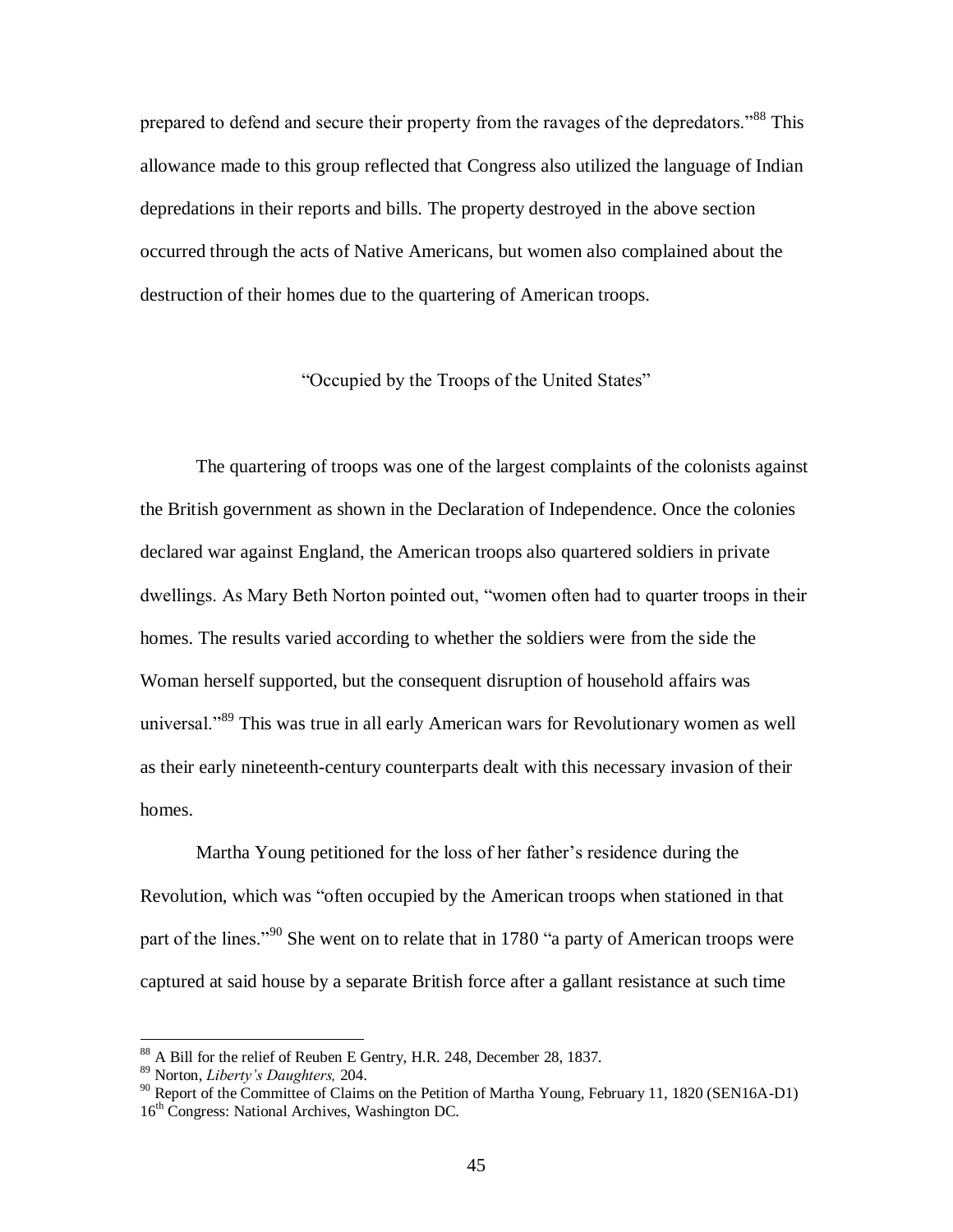the house & all the buildings of the said Young was consumed with the bedding and furniture." Congress denied Young's claim due to the length of time that had passed from the 1780 destruction to her claim that first appeared in 1817. While Young complained about the quartering of Revolutionary soldiers, others sent similar petitions about American troops in the War of 1812.

Catherine McNiff complained about the troops quartered in her home during the War of 1812. Her petition explained that in 1813 and 1814 "the House of Your Petitioner was occupied by the Troops of the United States, under the command of Major General Harrison, and that while so occupied it was seriously and materially injured."<sup>91</sup> She petitioned for the cost of the repairs she made after the troops departed, as she listed the many materials she purchased in order for the home to again be fit for human habitation. Congress rejected McNiff"s claim on the basis that no contract with the U.S. Army was ever recorded. While the above women received no compensation, others fared better.

The government approved the petition of Rosalie Deslande whose home was occupied during the War of 1812. She received a total payment of \$1,829 out of the \$3,029 she requested.<sup>92</sup> Deslande's home became a hospital for the army and her land a camping ground for U.S. troops. Her claim included out buildings, animals, and crops that included "5 negro houses." The documents examined above all came to definite conclusions, but most petitions as mentioned earlier contained no evidence that their claims were ever paid or rejected.

 $91$  Petition of Catharine McNiff, December 24, 1827, Ref to the Committee of Claims (SEN20A-G2)  $20<sup>th</sup>$ Congress: National Archives, Washington DC.

 $92$  Papers relative to the claim of Rosalie P. Deslande, December 29, 1817 (SEN15A-D1) 15<sup>th</sup> Congress: National Archives, Washington DC.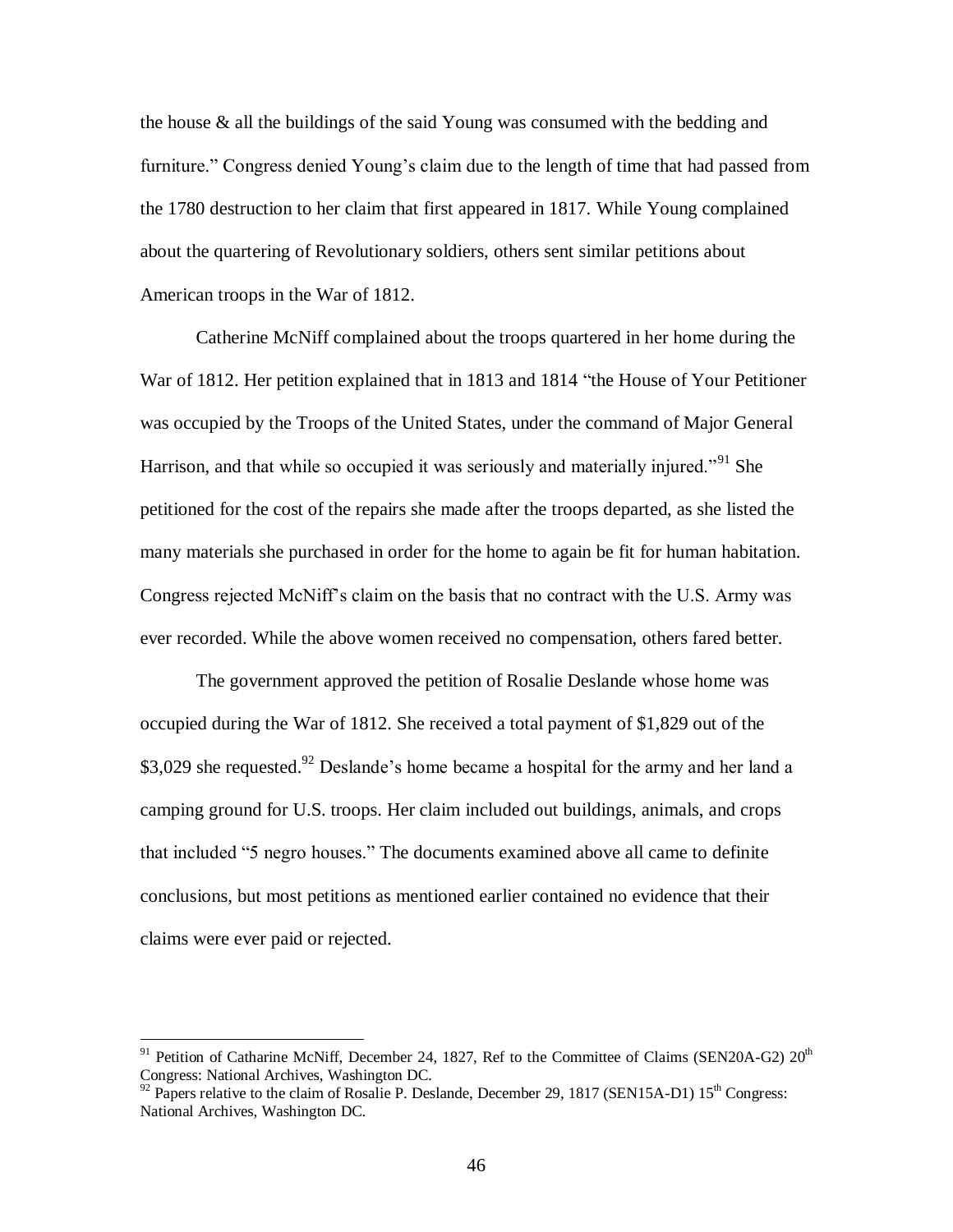Silvia Chapin"s petition for property destroyed by the enemy, during the War of 1812, noted that her earlier claim had never been acted upon, but the document she referred to was not included in the records of Congress. Chapin noted that her

dwelling house and other buildings situated at Buffalo aforesaid were taken into the Military use and occupancy of the United States by order of the officers of the Army of the United States then in service on the said Frontier and continued to be so occupied until they were actually destroyed by the enemy…. Your Petitioner further sheweth that the distribution of her property by the enemy was in consequence of her said buildings being in the Military occupancy of the United States.  $93$ 

While the people accepted the necessity of quartering troops in times of danger, they continued to hold the United States government responsible in the settling of their claims. While these women proudly asserted the roles they and their families played in the formation of the nation, they demanded justice as citizens of the United States.

#### Conclusion

Widows in early American history utilized their legal independence in their petitions of claims sent to Congress. Thousands of petitions were reviewed in this study; hundreds fit into the timeframe and showed the assertive nature of a language of justice and patriotism. These women utilized this notion of justice within their claims, and placed their faith in the justice of their country. The evidence provided with each petition illuminated the fact that these widows learned the legalities of witnesses, depositions and schedules of accounts, in order to pursue these claims. Each document told a piece of

<sup>&</sup>lt;sup>93</sup> Petition of Sylvia Chapin, January 4, 1819, Ref to the Committee of Claims (HR15A-G1.1) 15<sup>th</sup> Congress: National Archives, Washington DC.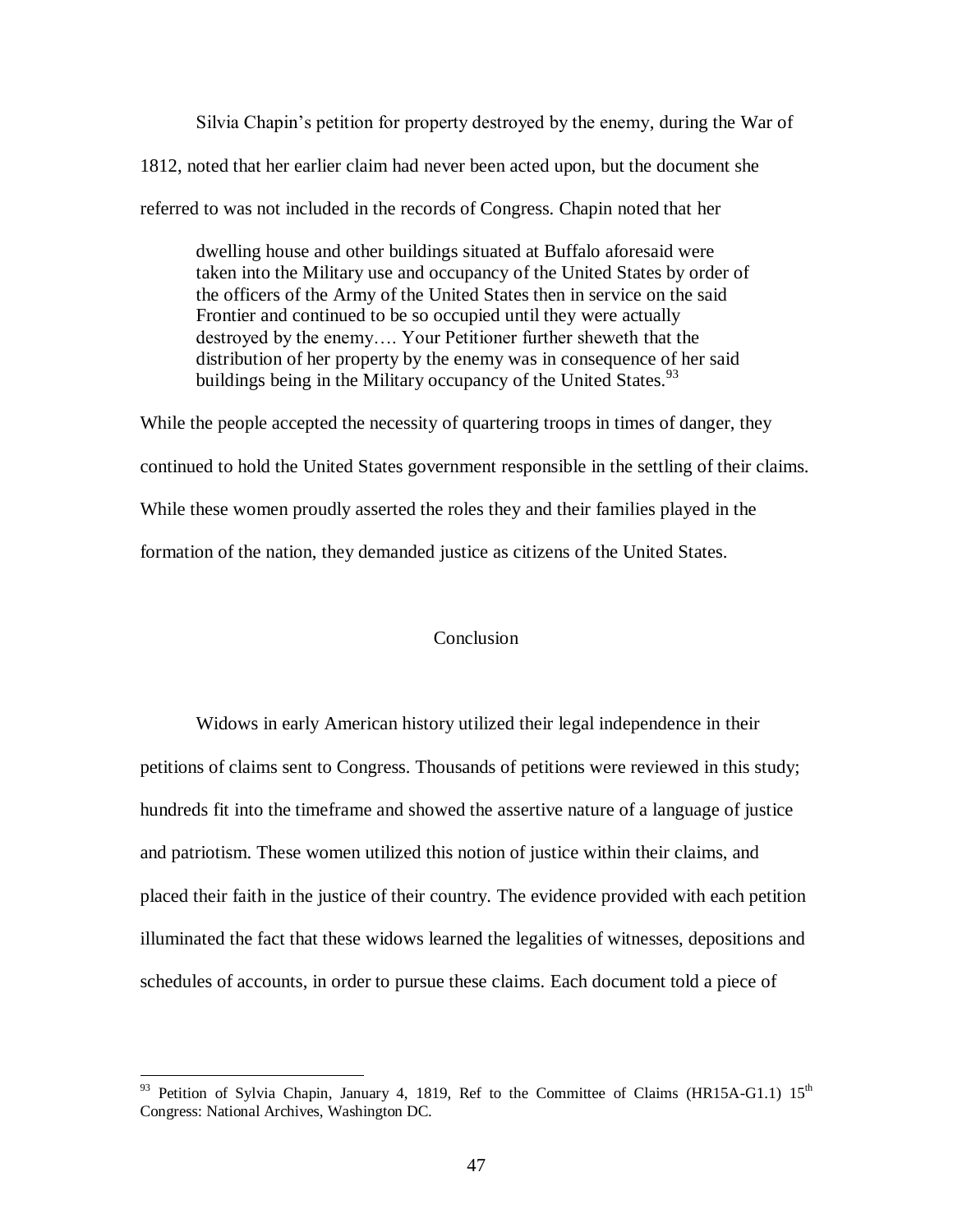early American history as viewed through the eyes of the women who presented each supplication.

The Revolution added a woman"s perspective into the normally male realm of early American military history. The widows of the soldiers and sailors who gave the ultimate gift of their lives to their country petitioned Congress for the loss of their spouses. The petitions utilized in this paper were chosen for their unique tales and representational nature of female legal power. Property lost through war, Indian attacks and the quartering of troops filled the pages of these documents. Their notions of citizenship, the racially prejudiced language used against Native Americans, and thoughts of African Americans as personal property echoed the men of their time. In these ways, widows resembled their male counterparts rather than the upper to middle-class benevolent society written about by so many historians of early American women.

Illiterate women sought out others who helped them put pen to paper, and provided sworn testimony and the details of their losses that their authors based the petitions upon. The Justices of the Peace who normally wrote these documents also aided illiterate men in comparable ways. Early American petitions gave voices to those who other historians overlooked, due to the lack of traditional sources. These women did not choose to become free of their life partners, and the majority of them probably wished they were back under the protection of their late husbands. Wars and violent times on the outskirts of the nation led to an increase in widowhood, but though it all, these women survived and told their tales through petitions sent to Congress.

48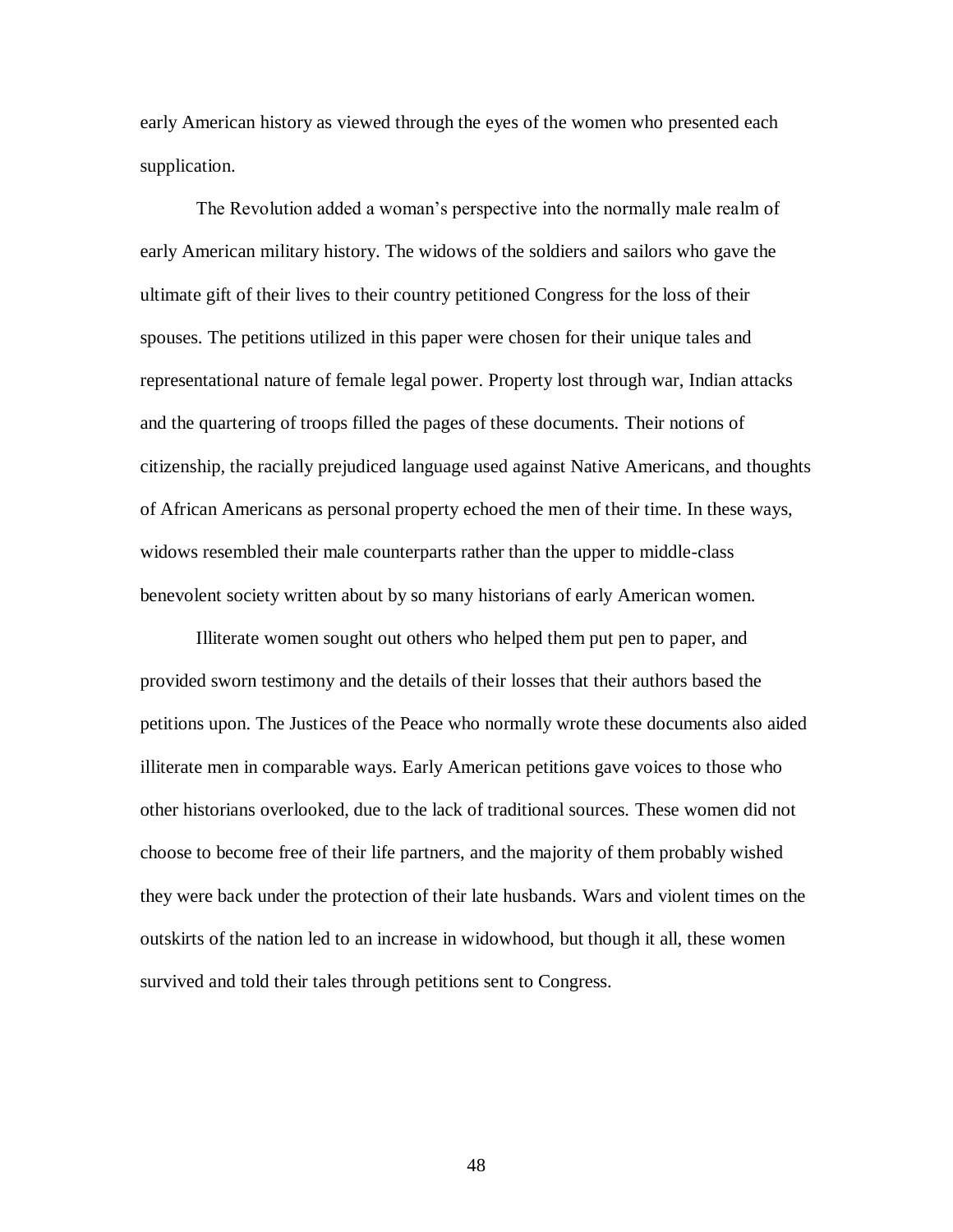# Reference List

# U.S. Census Bureau

- U.S. Census Bureau. "Census of Population and Housing." 1790 Census."1790 Census Information. <http://www.census.gov/prod/www/abs/decennial/1790.html> .
- U.S. Census Bureau. "Heads of Families at the First Census of the United States Taken in the Year 1790: Connecticut."

[http://www2census.gov/prod2/decennial/documents/1790b-01.pdf](http://www2census.gov/prod2/decennial/documents/1790m-02.pdf) .

U.S. Census Bureau. "Heads of Families at the First Census of the United States Taken in the Year 1790: Maine."

<http://www2census.gov/prod2/decennial/documents/1790d-01.pdf> .

- U.S. Census Bureau. "Heads of Families at the First Census of the United States Taken in the Year 1790: Maryland." [http://www2census.gov/prod2/decennial/documents/1790d-01.pdf](http://www2census.gov/prod2/decennial/documents/1790m-02.pdf) .
- U.S. Census Bureau. "Heads of Families at the First Census of the United States Taken in the Year 1790: Massachusetts."

<http://www2census.gov/prod2/decennial/documents/1790e-01.pdf> .

U.S. Census Bureau. "Heads of Families at the First Census of the United States Taken in the Year 1790: New Hampshire."

<http://www2census.gov.prod2/decennial/documents/1790f-01.pdf> .

U.S. Census Bureau. "Heads of Families at the First Census of the United States Taken in the Year 1790: New York."

[http://www2census.gov/prod2/decennial/documents/1790g-01.pdf](http://www2census.gov/prod2/decennial/documents/1790m-02.pdf) .

- U.S. Census Bureau. "Heads of Families at the First Census of the United States Taken in the Year 1790: North Carolina." <http://www.2census.gov.prod2/decennial/documents/1790h-02.pdf> .
- U.S. Census Bureau. "Heads of Families at the First Census of the United States Taken in the Year 1790: Pennsylvania."

[http://www2census.gov/prod2/decennial/documents/1790i-01.pdf](http://www2census.gov/prod2/decennial/documents/1790m-02.pdf) .

- U.S. Census Bureau. "Heads of Families at the First Census of the United States Taken in the Year 1790: Rhode Island." <http://www.2census.gov/prod2/decennial/documents/1790j-01.pdf>.
- U.S. Census Bureau. "Heads of Families at the First Census of the United States Taken in the Year 1790: South Carolina."

<http://www2census.gov/prod2/decennial/documents/1790k-02.pdf>

U.S. Census Bureau. "Heads of Families at the First Census of the United States Taken in the Year 1790: Vermont."

[http://www2census.gov/prod2/decennial/documents/1790l-01.pdf](http://www2census.gov/prod2/decennial/documents/1790m-02.pdf) .

U.S. Census Bureau, "First Census of the United States, 1790: Records of the State Enumerations: 1782-1785, Virginia," Heads of Families at the First Census. <http://www2census.gov/prod2/decennial/documents/1790m-02.pdf>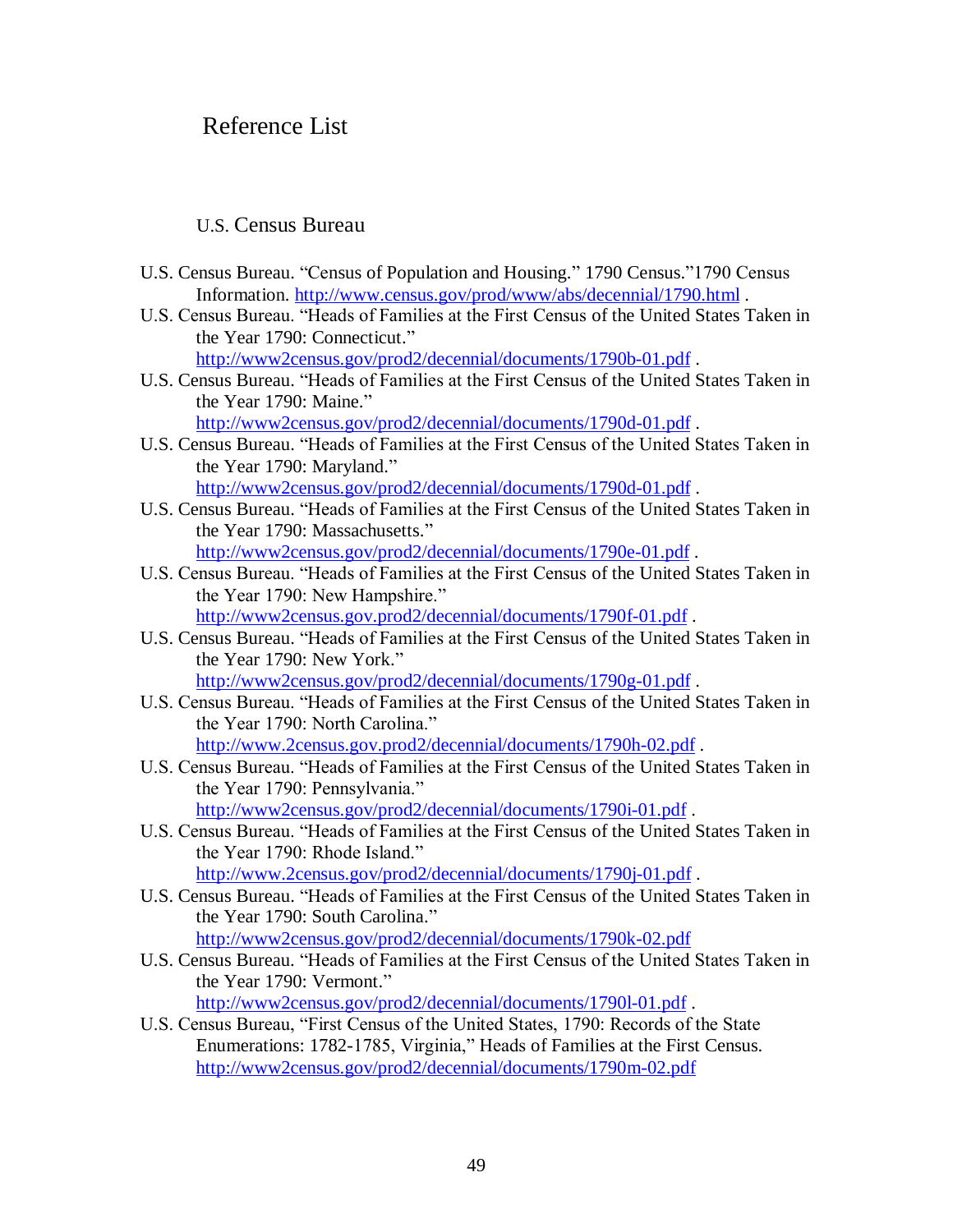### National Archives and Records Administration

- A Bill for the relief of Gentry, Reuben E., William Monroe and others. H.R. 248. December 28, 1837. Committee on Indian Affairs (HR25A-G7.1) 25<sup>th</sup> Congress: National Archives. Washington DC.
- Memorial of Morgan, Susan. December 30, 1832. Ref to the Committee on Indian Affairs (SEN22A-G7) 22nd Congress: National Archives. Washington DC.
- Papers relative to the claim of Deslande, Rosalie P. December 29, 1817 (SEN15A-D1) 15<sup>th</sup> Congress: National Archives. Washington DC.
- Petition on Baker, Jane. December 13, 1820. Ref to the Committee on Pensions & Revolutionary Claims (HR16A-G13.1)  $16<sup>th</sup>$  Congress: National Archives. Washington DC.
- Petition of Bates, Sally. November 25, 1818. Ref to the Committee on Naval Affairs  $(HR15A-G9.1)$   $15<sup>th</sup>$  Congress: National Archives. Washington DC.
- Petition of Brower, Mary. November 25, 1818. Ref to the Committee on Pensions & Revolutionary Claims (HR15A-G10.1) 15<sup>th</sup> Congress: National Archives. Washington DC.
- Petition of Bunnel, Cata. March 6, 1818. Ref to the Committee of Claims (HR15A-G1) 15<sup>th</sup> Congress: National Archives. Washington DC.
- Petition of Carlan, Elizabeth. January 4, 1821. Ref to the Committee on Pensions and Revolutionary Claims (HR16A-G13.1)  $16<sup>th</sup>$  Congress: National Archives. Washington DC.
- Petition of Chapin, Sylvia. January 4, 1819. Ref to the Committee of Claims (HR15A-G1.1)  $15^{th}$  Congress: National Archives. Washington DC.
- Petition of Cook, Elizabeth. June 6, 1834. Ref to the Committee of Claims (HR29A-G1.1)  $29<sup>th</sup>$  Congress: National Archives. Washington DC.
- Petition of Cottineau, Madame Lucy. November 20, 1818. Ref to the Committee on Pensions & Revolutionary Claims (HR15A-G10.1)  $15^{th}$  Congress: National Archives. Washington DC.
- Petition of Dunlop, Elizabeth. March 24, 1834. Ref to the Committee of Claims (HR23A-G2.1) 23<sup>rd</sup> Congress: National Archives. Washington DC.
- Petition of Eccles, Ann. December 27, 1824. Ref to the Committee on Indian Affairs (SEN18A-G6) 18<sup>th</sup> Congress: National Archives. Washington DC.
- Petition and accompanying documents for Edwards, Jane. February 12, 1819. Ref to the Committee of Claims  $(HR15A-G1.1)$   $15<sup>th</sup>$  Congress: National Archives. Washington DC.
- Petition of Egnew, Nancy. December 28, 1836. Ref to the Committee of Claims,  $(HR30A-G3.1)$  30<sup>th</sup> Congress: National Archives. Washington DC.
- Petition of Fields, Anna. December 14, 1818. Ref to the Committee on Pensions & Revolutionary Claims (HR15A-G10.1) 15<sup>th</sup> Congress: National Archives. Washington DC.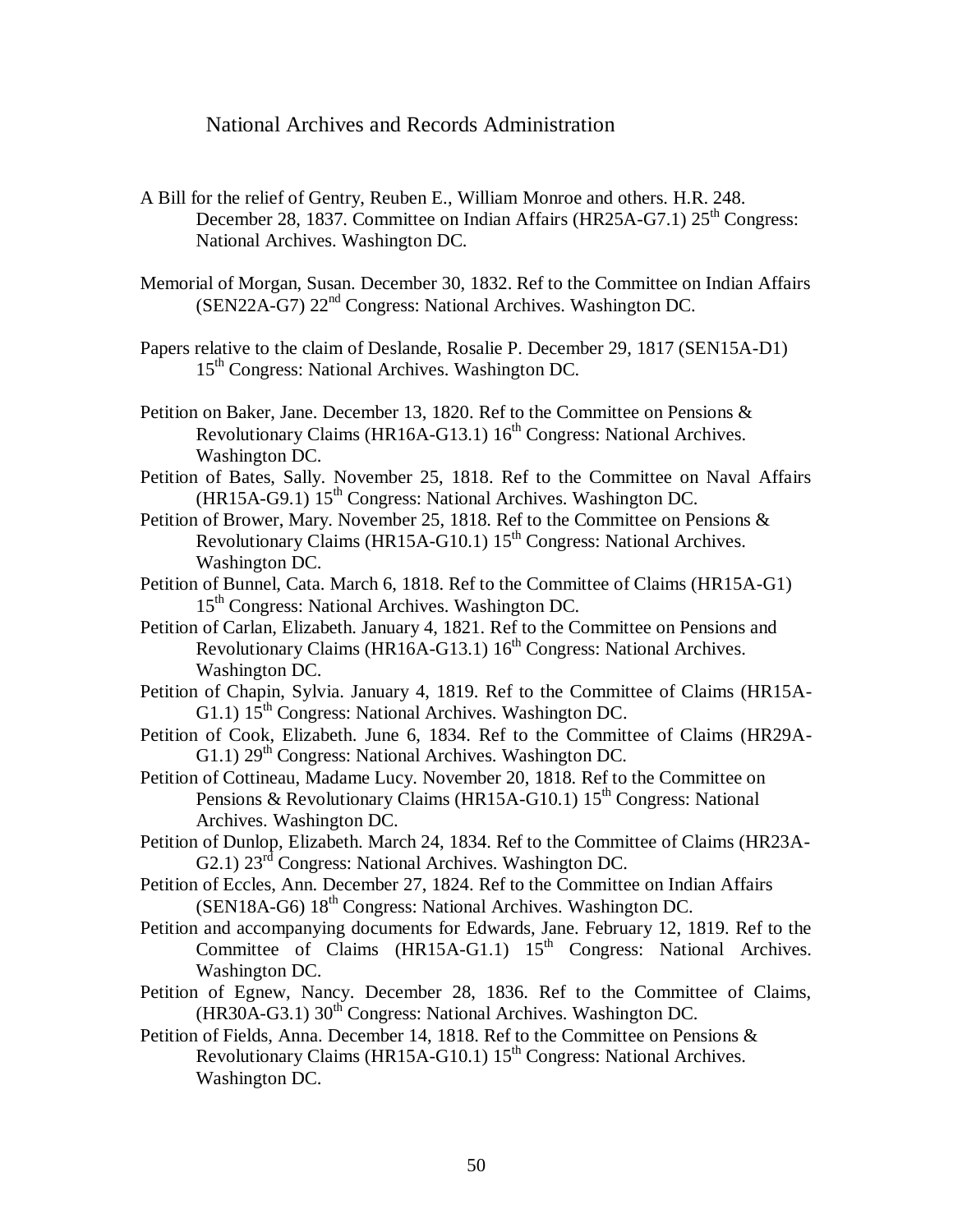- Petition of Gassaway, Lavinia. April 15, 1818, Ref to the Committee on Pensions & Revolutionary Claims (HR15A-G10.1) 15<sup>th</sup> Congress: National Archives. Washington DC.
- Petition of Harris, Sarah. January 7, 1820. Ref to the Committee of Claims (HR16A-G13.1)  $16<sup>th</sup>$  Congress: National Archives. Washington DC.
- Petition of Haskell, Lois. January 6, 1819. Ref to the Committee on Pensions and Revolutionary Claims ( $\overline{HR15A-G10.1}$ )  $15^{th}$  Congress: National Archives. Washington DC.
- Petition of Hegins, Amelia. February 16, 1824. Ref to the Committee of Claims (HR18A-F2.1) 18<sup>th</sup> Congress: National Archives. Washington DC.
- Petition of House, Elizabeth. December 28, 1821. Ref to the Committee on Pensions & Revolutionary Claims (HR17A-F11.1)  $17<sup>th</sup>$  Congress: National Archives. Washington DC.
- Petition of Johnston, Susan. November 4, 1835. Ref to the Committee of Claims  $(HR30A-G3.1)$  30<sup>th</sup> Congress: National Archives. Washington DC.
- Petition of Knoggs, Catharine. March 5, 1844. Ref to the Committee of Claims (HR28A-G3.1)  $28<sup>th</sup>$  Congress: National Archives. Washington DC.
- Petition of Leighton, Hannah. January 19, 1818. Ref to the Committee on Pensions and Revolutionary Claims (HR15A-G10.1) 15<sup>th</sup> Congress: National Archives. Washington DC.
- Petition of McNair, Widow of Alexander. May 19, 1834. Ref to the Committee on Indian Affairs (SEN23A-G6) 23rd Congress: National Archives. Washington DC.
- Petition of McNiff, Catharine. December 24, 1827. Ref to the Committee of Claims (SEN20A-G2)  $20<sup>th</sup>$  Congress: National Archives. Washington DC.
- Petition of McPherson, Nancy. formerly Nancy Clarke, January 20, 1834. Ref to the Committee of Claims (HR23A-G2.1) 23<sup>rd</sup> Congress: National Archives. Washington DC.
- Memorial of Murphy, Susan. April 13, 1840. Ref to the Committee of Claims (SEN26A-G2)  $26<sup>th</sup>$  Congress: National Archives. Washington DC.
- Petition of Parker, Jane. March 2, 1818. Ref to the Committee on Naval Affairs (HR15A-G9)  $15<sup>th</sup>$  Congress: National Archives. Washington DC.
- Petition of Perry, Martha. January 6, 1818. Ref to the Committee on Pensions and Revolutionary Claims (HR15A-G10.1) 15<sup>th</sup> Congress: National Archives. Washington DC.
- Petition of Philips, Sarah. January 31, 1820. Ref to the Committee on Pensions & Revolutionary Claims (HR16A-G13.1)  $16<sup>th</sup>$  Congress: National Archives. Washington DC.
- Petition of Robertson, Catherine. December 9, 1822. Ref to the Committee on Pensions & Revolutionary Claims (HR17A-F11.1)  $17<sup>th</sup>$  Congress: National Archives. Washington DC.
- Petition of Rogers, Esther. December 5, 1820. Ref to the Committee on Pensions & Revolutionary Claims (HR16A-G13.1) 16<sup>th</sup> Congress: National Archives. Washington DC.
- Petition of Sconce, Margaret. December 14, 1825. Ref to the Committee on Public Lands (SEN19A-G15) 19<sup>th</sup> Congress: National Archives. Washington DC.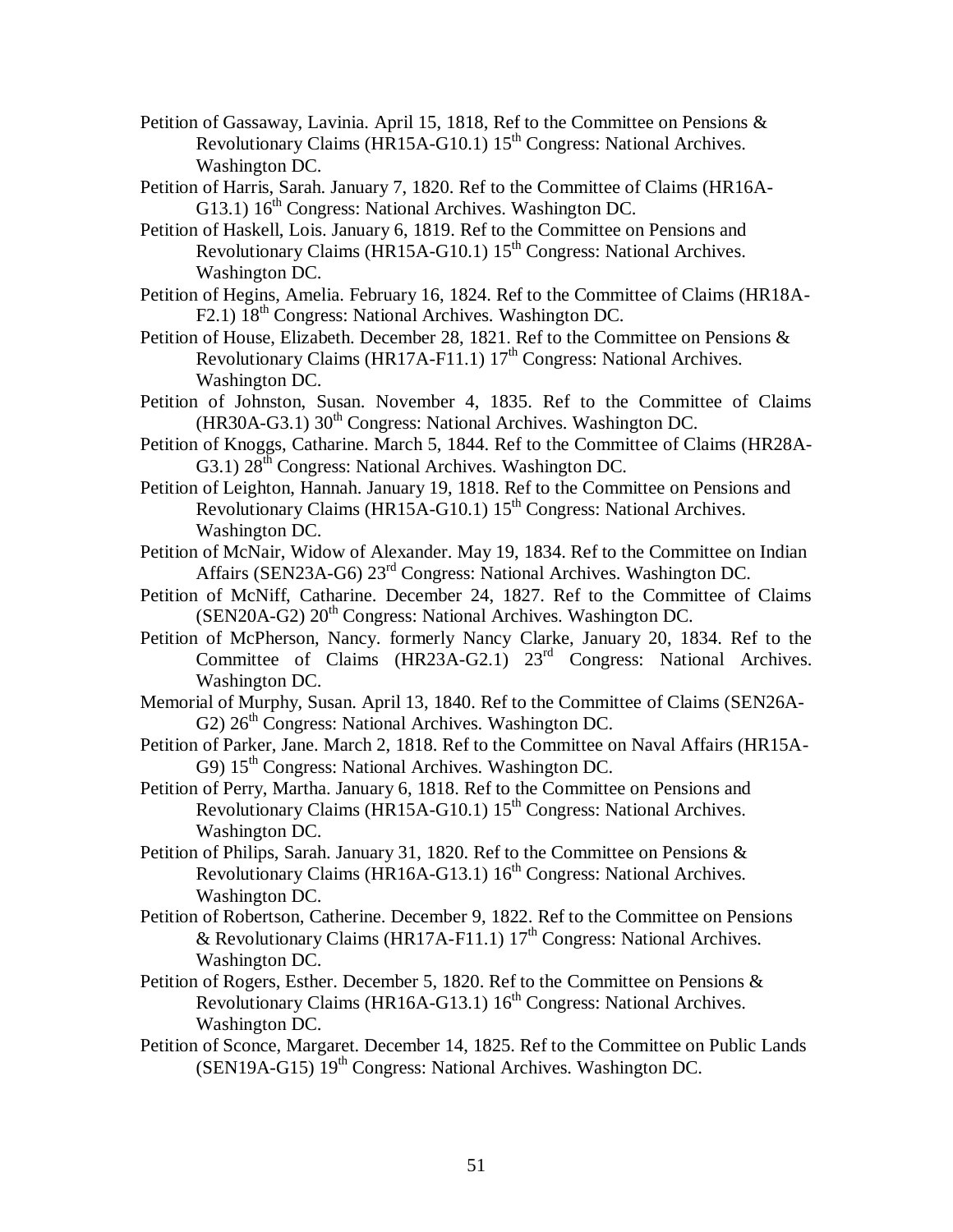- Petition of Shepard, Mrs. Sarah. January 5, 1819. Ref to the Committee on Pensions & Revolutionary Claims (HR15A-G10.1) 15<sup>th</sup> Congress: National Archives. Washington DC.
- Petition of Shillito, Sarah. December 29, 1823. Ref to the Committee of Claims (HR18A-F2.1) 18<sup>th</sup> Congress: National Archives. Washington DC.
- Petition of Shillito, Sarah. January 10, 1825. Ref to the Committee of Claims (SEN18A-G1)  $18<sup>th</sup>$  Congress: National Archives. Washington DC.
- Petition of Tansy, Eleanor. December 10, 1823. Ref to the Committee on Pensions (SEN18A-G11) 18<sup>th</sup> Congress: National Archives. Washington DC.
- Petition of Trichel, Louise E. March 8, 1842. Ref to the Committee on Private Land Claims (HR27A-G17.1)  $27<sup>th</sup>$  Congress: National Archives. Washington DC.
- Petition of Wade, Anna. January 13, 1817. Ref to the Committee on Private Land Claims  $(HR15A-G12.1) 15<sup>th</sup> Congress: National Archives. Washington DC.$
- Petition of Wertz, Hanna, Elizabeth Conard & Susanna Evans. December 7, 1818. Ref to the Committee on Pensions & Revolutionary Claims (HR15A-G10.1)  $15<sup>th</sup>$ Congress: National Archives. Washington DC.
- Report of the Committee of Claims on the Petition of Martha Young. February 11, 1820 (SEN16A-D1) 16<sup>th</sup> Congress: National Archives. Washington DC.
- Report of the Committee on Pensions & Revolutionary Claims on the Petition of Catherine Hustler. February 22, 1822 (HR17A-C18.1)  $17<sup>th</sup>$  Congress: National Archives. Washington DC.
- Report of Committee on Pensions & Revolutionary Claims on the Petition of Elizabeth House. January 15, 1822 (HR17A-C18.1) 18<sup>th</sup> Congress: National Archives. Washington DC.
- Report of the Committee on Pensions & Revolutionary Claims on the Petition of Sarah Easton & Dorothy Stover. March 19, 1822 (HR17A-C18.1)  $17<sup>th</sup>$  Congress: National Archives. Washington DC.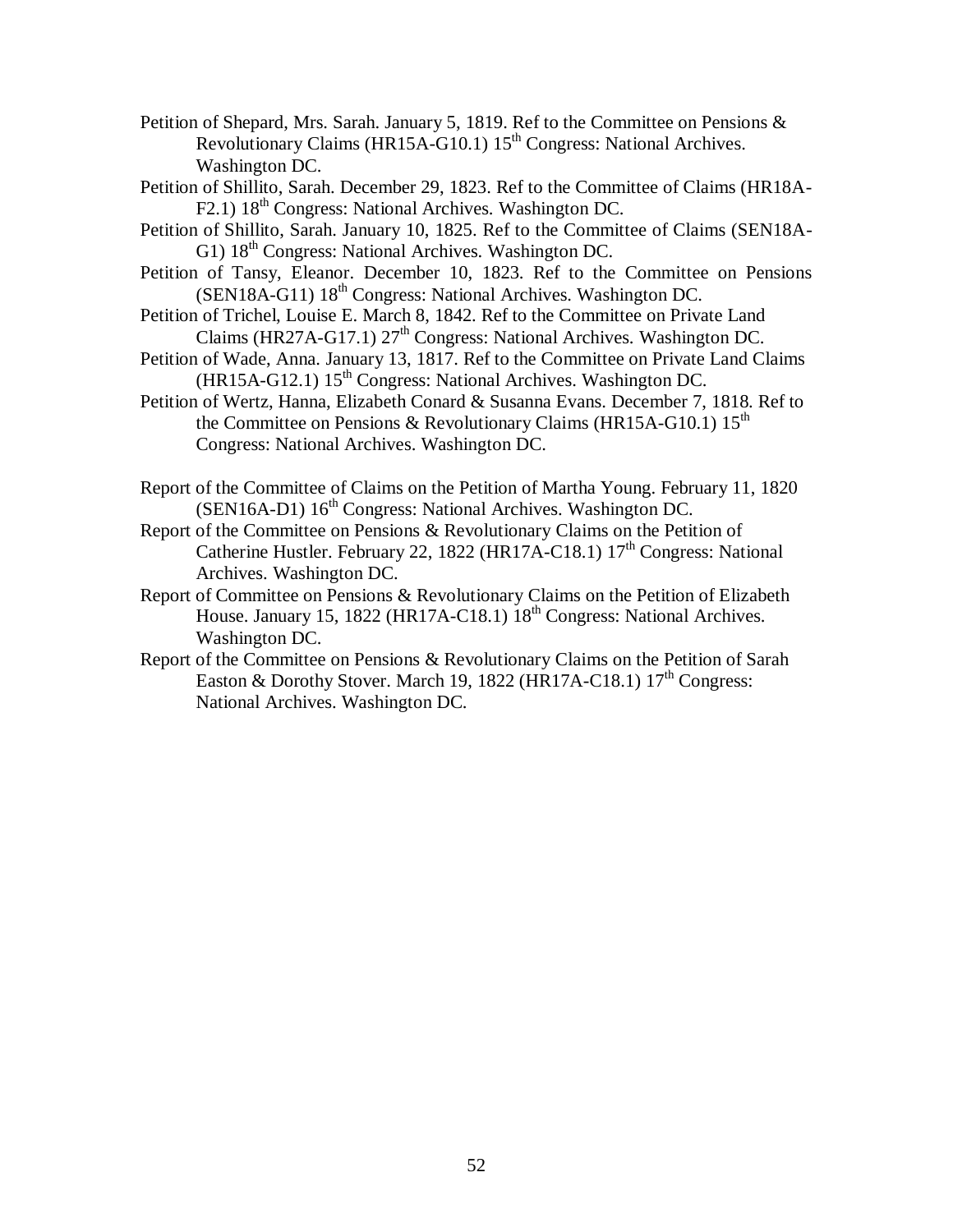# Bibliography

Basch, Norma. "The Emerging Legal History of Women in the United States: Property, Divorce, and the Constitution." *Signs*. Vol. 12. No. 1 (Autumn 1986): 97-117.

Basch, Norma. "Equity vs. Equality: Emerging Concepts of Women's Political Status in the Age of Jackson." *Journal of the Early Republic*. Vol. 3. No. 3 (Autumn 1983): 297-318.

Chambers-Schiller, Lee Virginia. *Liberty A Better Husband, Single Women in America: The Generations of 1780-1840.* New Haven: Yale University Press, 1984.

Cohen, Lester H. "Mercy Otis Warren: The Politics of Language and the Aesthetics of Self." *American Quarterly*. Vol. 35. No. 5 (Winter 1983): 481-498.

Conger, Vivian Bruce. *The Widows' Might: Widowhood and Gender in Early British America.* New York: New York University Press, 2009.

Cott, Nancy. *The Bonds of Womanhood: "Woman's Sphere" in New England, 1780- 1835*. 1977, Second Edition. New Haven: Yale University Press, 1997.

Eid, Leroy V. "American Indian Military Leadership: Ct. Clair"s 1791 Defeat." *The Journal of Military History*. vol. 57. no. 1 (January 1993): 71-88.

Ginzberg, Lori. *Women in the Work of Benevolence: Morality, Politics, and Class in the Nineteenth-Century United States*. New Haven: Yale University Press, 1990.

Gundersen, Joan R. "Independence, Citizenship, and the American Revolution." *Signs*, Vol. 13. No. 1, Women and the Political Process in the United States: (Autumn 1987), 59-77.

Gundersen, Joan R. and Gwen Victor Gampel. "Married Women's Legal Status in Eighteenth-Century New York and Virginia." *The William and Mary Quarterly*. Third Series. Vol. 39. No. 1, The Family in Early American History and Culture (January 1982): 114-134.

Hershberger, Mary. "Mobilizing Women Anticipating Abolition: The Struggle against Indian Removal in the 1830's." *The Journal of American History*. Vol. 86, No.1, (June, 1999): 15-40.

Hewitt, Nancy A. "Beyond the Search for Sisterhood: American Women's History in the 1980s." *Social History*. Vol. 10. No. 3, North American Issue (October 1985): 299- 321.

Horsman, Reginald. "British Indian Policy in the Northwest, 1807-1812." *The Mississippi Valley Historical Review*. Vol. 45. No. 1. Organization of American Historians. (l958): 51-66.

Isenberg, Nancy. *Sex and Citizenship in Antebellum America.* Chapel Hill: The University of North Carolina Press, 1998.

Jensen, Joan M. *Loosening the Bonds: Mid-Atlantic Farm Women, 1750-1850*. New Haven: Yale University Press, 1986.

Kerber, Linda. "The Republican Mother: Women and the Enlightenment-An American Perspective." *American Quarterly*. Vol. 28, No. 2. (Summer, 1976): 187-205.

Lebsock, Suzanne. *The Free Women of Petersburg: Status and Culture in a Southern Town, 1784-1860*. New York: W. W. Norton & Company, 1984.